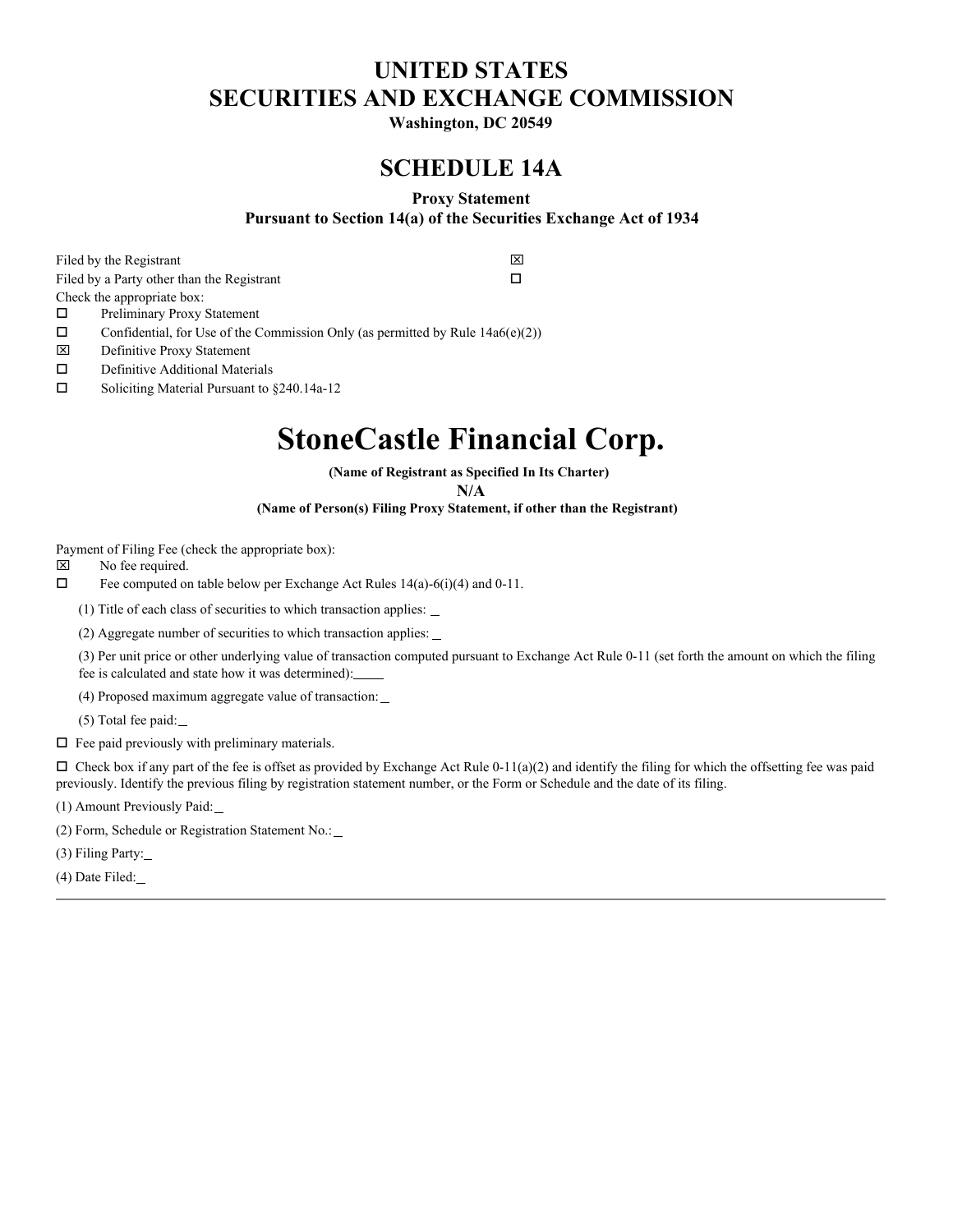

**STONECASTLE FINANCIAL CORP.**

152 West 57<sup>th</sup> Street, 35<sup>th</sup> Floor New York, NY 10019

#### Dear Fellow Stockholders:

You are cordially invited to participate in a Special Meeting of the Stockholders of StoneCastle Financial Corp. (the " Company") to be held on February 7, 2020 at 2:00 p.m., E.T., at NASDAQ MarketSite, 4 Times Square, New York, NY 10036 (the "Special Meeting").

Stockholders of record of the Company at the close of business on December 27, 2019 are entitled to notice of, to attend and to vote at the Special Meeting and any adjournments or postponements thereof. Details of the business to be conducted at the Special Meeting are included in the accompanying Notice of Special Meeting of the Stockholders and proxy statement. Your vote is very important to us. **The Board of Directors** unanimously recommends that you approve the proposals and believes that they are in the best interests of the Company's Stockholders. At the Special Meeting, you will be asked to consider and vote upon:

(1) The approval of a new management agreement (the "New Investment Advisory Agreement") between the Company and StoneCastle-ArrowMark Asset Management, LLC ("StoneCastle-ArrowMark"), a newly-formed investment adviser that is a wholly-owned subsidiary of ArrowMark Colorado Holdings, LLC ("ArrowMark Partners"), which would replace the current management agreement between the Company and StoneCastle Asset Management LLC (the "Current Adviser"), dated November 1, 2013 (the " Current Investment Advisory Agreement"). As discussed in more detail in the accompanying proxy statement, Stone Castle Partners LLC (" SCP"), the indirect parent company of the Current Adviser, entered into an agreement dated December 4, 2019 (the "Sale Agreement") with StoneCastle-ArrowMark and ArrowMark Partners, pursuant to which StoneCastle-ArrowMark has agreed to acquire SCP's specialized community bank investment management platform, as used by the Current Adviser in providing investment services to the Company. The Sale Agreement provides for the purchase of, among other assets, certain of the assets of the Current Adviser utilized in providing investment services to the Company and SCP's proprietary software and database system dedicated to bank investments, the retention of certain current officers of the Company pursuant to a transition services agreement, and the transfer of certain personnel from SCP to affiliates of StoneCastle-ArrowMark (such purchase, transitional services and transfer, collectively, the "Transaction"), subject to the terms and conditions of the Sale Agreement. The Company is not a party to the Sale Agreement. ArrowMark Partners has advised us that, through the acquisition, it is seeking to broaden its existing banking-related investment capabilities, which have historically focused on investments in larger financial institutions, through the acquisition of certain assets, personnel and rights to use certain intellectual property that collectively constitute SCP's specialized community banking investment platform for the Company.

As a consequence of the Transaction, StoneCastle-ArrowMark would replace StoneCastle Asset Management as the Company's investment adviser, and a new investment advisory agreement between StoneCastle-ArrowMark and the Company must be executed and approved. Under the Investment Company Act of 1940, a new investment advisory agreement requires the approval of the Board of Directors of the Company (the "Board"), including a majority of the Independent Directors (as defined below), and the Company's Stockholders by the vote of a majority of the outstanding voting securities of the Company. The Board has unanimously approved the New Investment Advisory Agreement subject to Stockholder approval and is recommending that the Company's Stockholders vote "FOR" the approval of the New Investment Advisory Agreement. All material terms of the New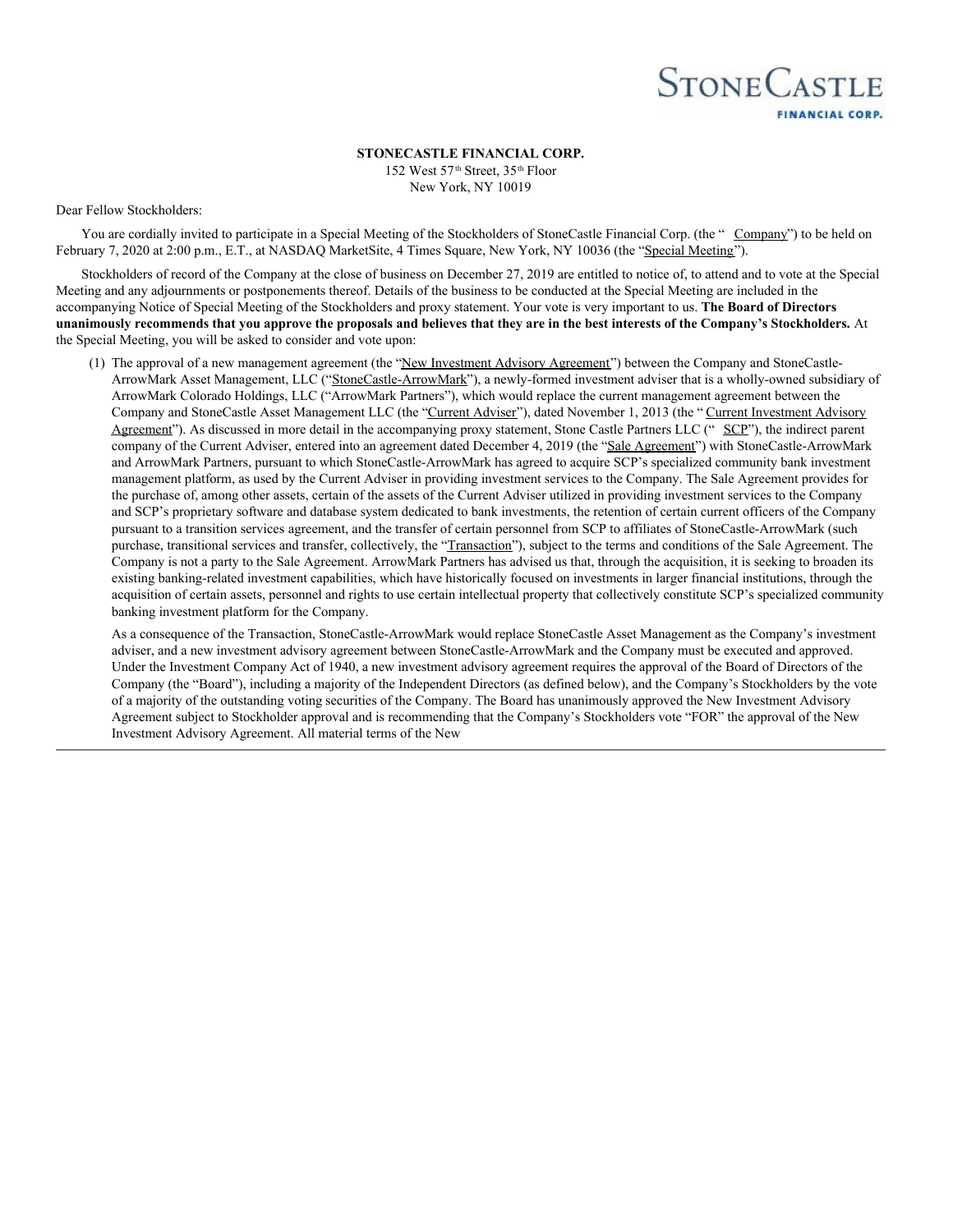Investment Advisory Agreement are unchanged from the Current Investment Advisory Agreement, as further described in the accompanying proxy statement.

(2) The election of eight nominees to the Board effective and conditioned upon the closing of the Transaction: (A) Alan Ginsberg, Emil W. Henry, Jr. and Karen Reidy to serve as Class I Directors for a term expiring at the 2020 Annual Meeting of Stockholders of the Company, (B) Michael Van Praag and Michael Stolper to serve as Class II Directors for a term expiring at the 2021 Annual Meeting of Stockholders of the Company, and (C) Guy Arnold, John Scott Emrich and Sanjai Bhonsle to serve as Class III Directors for a term expiring at the 2022 Annual Meeting of Stockholders of the Company, or in each case until his or her successor is duly elected and qualified.

In connection with, and effective upon the closing of the Transaction, (1) three of the Company's five current directors intend to resign, two of whom are currently interested directors, (2) in accordance with the Company's Amended and Restated By-Laws, the Board has increased its authorized number of directors from five to eight, and (3) the Board has nominated six individuals to fill the resulting vacancies. Each of these six individuals, and the two remaining directors, each of whom is named above, has been nominated by the Board for election by the Stockholders of the Company, subject to the closing of the Transaction as described below.

The Transaction will NOT alter the number of shares of the Company's common stock owned by Stockholders or change the management fees charged to the Company. The closing of the Transaction is expressly conditioned upon receipt of the requisite approval of both Proposals 1 and 2 from the Company's Stockholders.

#### Our Board unanimously recommends that you vote "FOR" the New Investment Advisory Agreement in Proposal 1 and "FOR" the **election of eight nominees to the Company's Board of Directors named in Proposal 2.**

The enclosed materials are dated January 6, 2020, and are first being mailed to Stockholders of the Company on or about January 6, 2020.

**We urge you to read these materials carefully.** Whether or not you attend the Special Meeting, it is important that your shares of the Company's stock be represented and voted at the Special Meeting. Therefore, even if you plan to attend the Special Meeting, we urge you to promptly vote and submit your proxy via the Internet or by phone, or by completing, signing, dating and returning the enclosed proxy card in the enclosed envelope. If you attend the Special Meeting, you can vote during the meeting, even if you have previously submitted your proxy. Your vote and participation in the governance of the Company are very important to us.

On behalf of our Board, we would like to express our appreciation for your investment in StoneCastle Financial Corp.

Sincerely,

Joshua S. Siegel Chairman of the Board and Chief Executive Officer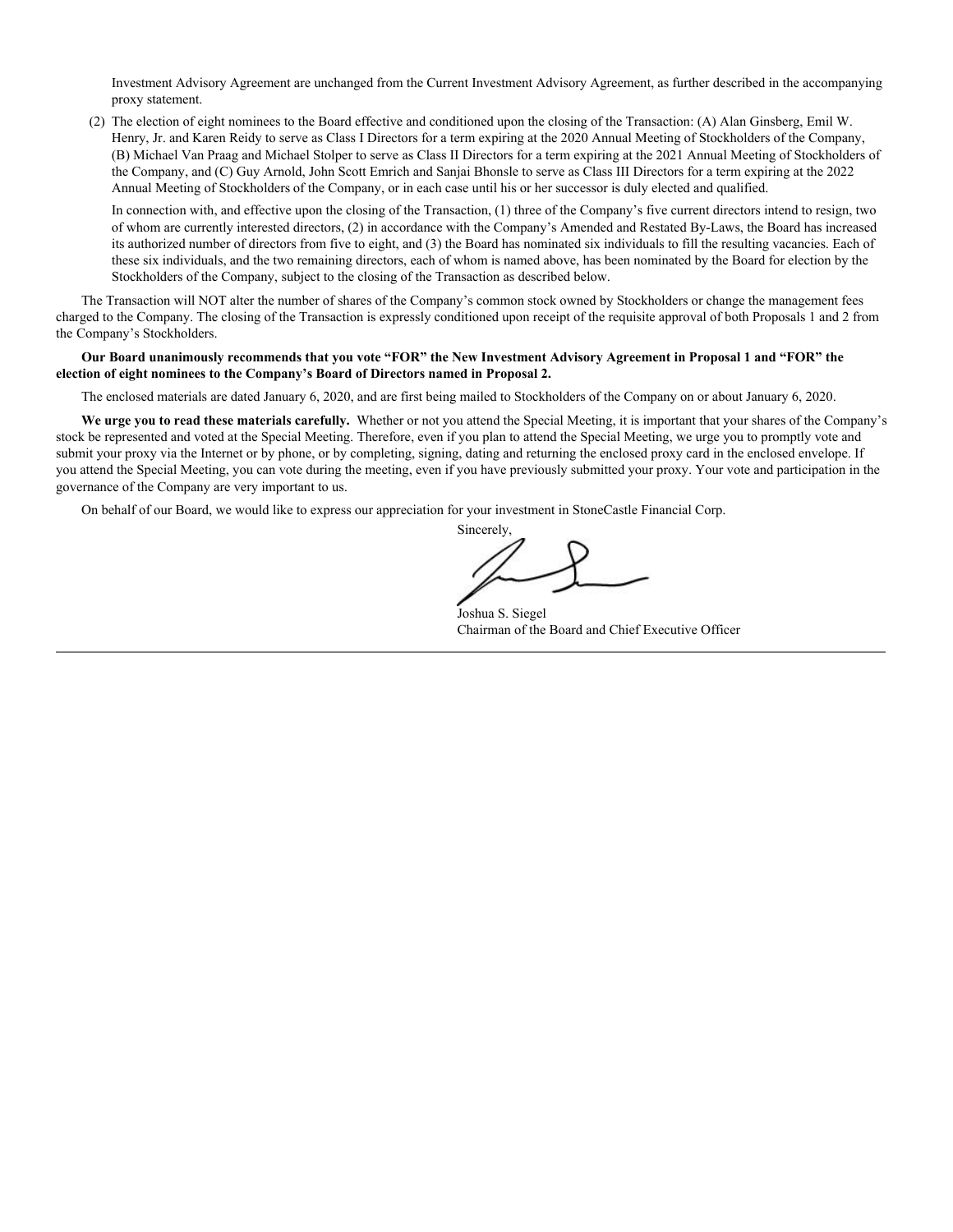#### **STONECASTLE FINANCIAL CORP.**

152 West 57<sup>th</sup> Street, 35<sup>th</sup> Floor New York, NY 10019

#### **NOTICE OF SPECIAL MEETING OF THE STOCKHOLDERS**

To Be Held on February 7, 2020

To the Stockholders of StoneCastle Financial Corp.:

Notice is hereby given that a Special Meeting of the Stockholders of StoneCastle Financial Corp., a Delaware corporation (the " Company"), will be held on February 7, 2020 at 2:00 p.m., E.T., at NASDAQ MarketSite, 4 Times Square, New York, NY 10036 (the "Special Meeting") to consider and vote on the following proposals:

- (1) To approve a new management agreement between the Company and StoneCastle-ArrowMark Asset Management, LLC ("StoneCastle-ArrowMark"), which, upon consummation of the Transaction, will replace the Company's current investment adviser, StoneCastle Asset Management LLC (the "Current Adviser") (Proposal 1); and
- (2) To elect eight director nominees to the Board of Directors of the Company (the "Board") effective and conditioned upon the closing of the sale transaction described in the proxy statement for the Special Meeting, (A) Alan Ginsberg, Emil W. Henry, Jr. and Karen Reidy to serve as Class I Directors for a term expiring at the 2020 Annual Meeting of Stockholders of the Company, (B) Michael Van Praag and Michael Stolper to serve as Class II Directors for a term expiring at the 2021 Annual Meeting of Stockholders of the Company, and (C) Guy Arnold, John Scott Emrich and Sanjai Bhonsle to serve as Class III Directors for a term expiring at the 2022 Annual Meeting of Stockholders of the Company, or in each case until his or her successor is duly elected and qualified (Proposal 2).

The Board unanimously recommends that you vote "FOR" the New Investment Advisory Agreement in Proposal 1 and "FOR" the election of eight nominees to the Company's Board of Directors named in Proposal 2. In addition to these proposals, you may be asked to consider and vote upon proposals to adjourn the Special Meeting or any adjournments or postponements thereof with respect to proposals for which insufficient votes to approve were cast, and, with respect to such proposals, to permit further solicitation of additional proxies by the Company. No other business will be presented at the Special Meeting.

The Board has fixed the close of business on December 27, 2019 as the record date for the determination of Stockholders of the Company entitled to notice of, to attend and to vote at the Special Meeting and any adjournments or postponements thereof. Only Stockholders of record at the close of business on the record date are entitled to notice of, to attend and to vote at the Special Meeting and any adjournments or postponements thereof.

**Your vote is important.** We urge you to complete, sign, date and return your proxy card as promptly as possible by mailing the card in the enclosed postage prepaid envelope, whether or not you expect to attend the Special Meeting, so that your shares may be represented at the Special Meeting. If you are unable to attend in person and you return your proxy card, your shares will be voted at the Special Meeting in accordance with your proxy. You may also submit a proxy by telephone or through the Internet by following the instructions on your proxy card. If your shares are held in "street name" by your broker, bank or other nominee, only you as the holder can vote your shares *unless* you obtain a valid legal proxy from such broker, bank or nominee. You should follow the directions provided by your broker, bank or other nominee regarding how to instruct such broker, bank or other nominee to vote your shares. Prior to the vote, you may revoke your proxy in the manner described in the proxy statement. Submitting your proxy now will not affect your right to vote in person if you attend the Special Meeting.

The enclosed proxy is being solicited on behalf of the Board and the Company.

By Order of the Board,

Rachel Shatter

RACHEL SCHATTEN *Secretary of the Company* January 6, 2020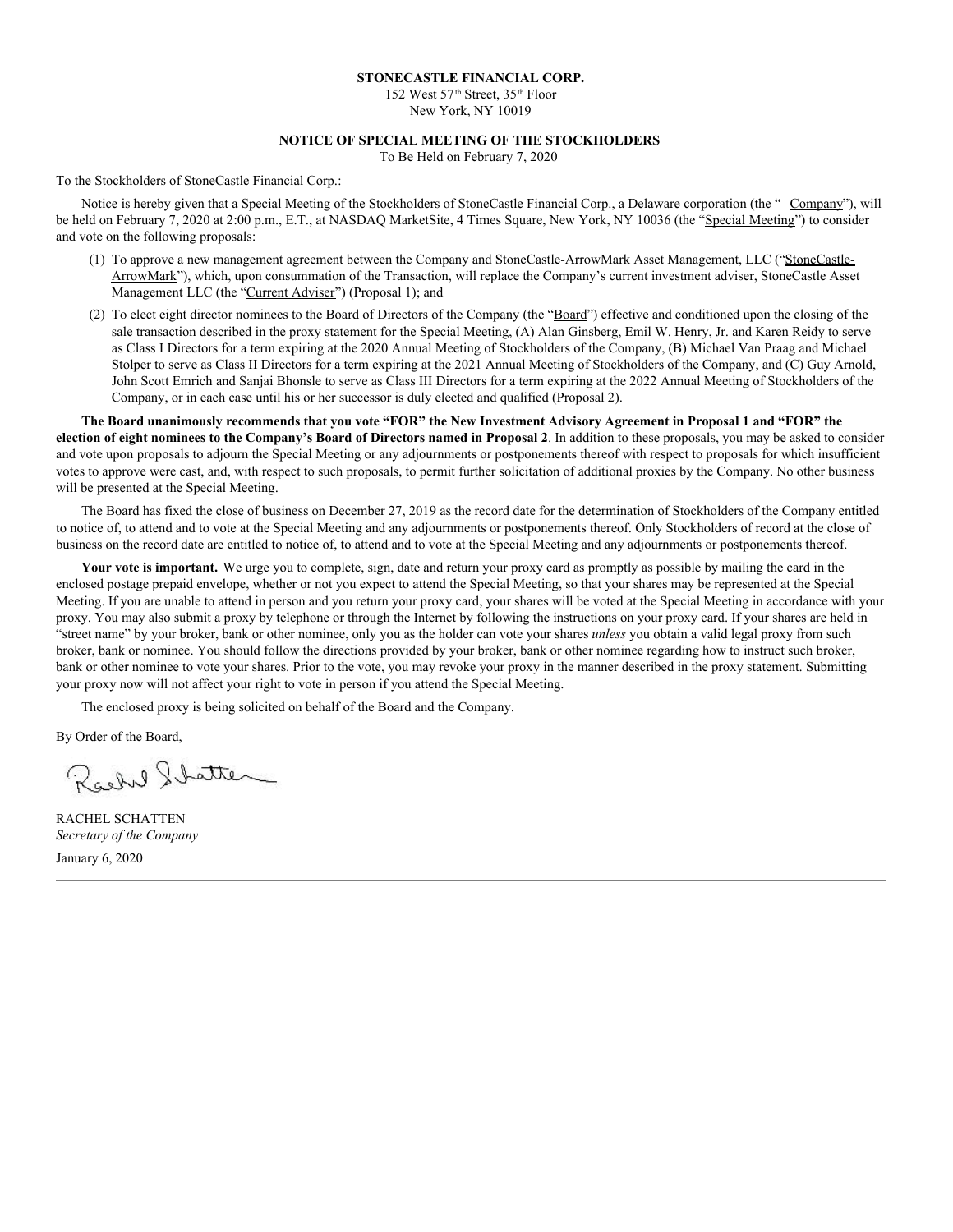#### **Important Notice Regarding the Availability of Proxy Materials for the Special Meeting**

The Notice of Special Meeting, Proxy Statement and a proxy card for the Company are available to you at www.proxyonline.com/docs/stonecastlefinancialcorp2020.pdf. You are encouraged to review all of the information contained in the proxy materials before voting.

Attendance at the Special Meeting is limited to Stockholders (or their authorized representatives) as of the close of business on December 27, 2019, the record date for the Special Meeting (the "Record Date"). All attendees should pre-register and obtain an admission ticket. Preregistration is intended to facilitate entry through security at the Special Meeting. Valid, government-issued photographic identification is required to enter the meeting. Cameras, audio and video recorders and similar electronic recording devices will not be allowed in the meeting room. The use of cellular phones, smartphones, tablets, pagers and laptops during the Special Meeting is prohibited, and such devices must be turned off.

If you plan to attend, please see page 33 for additional information on pre-registration for and admission to the Special Meeting.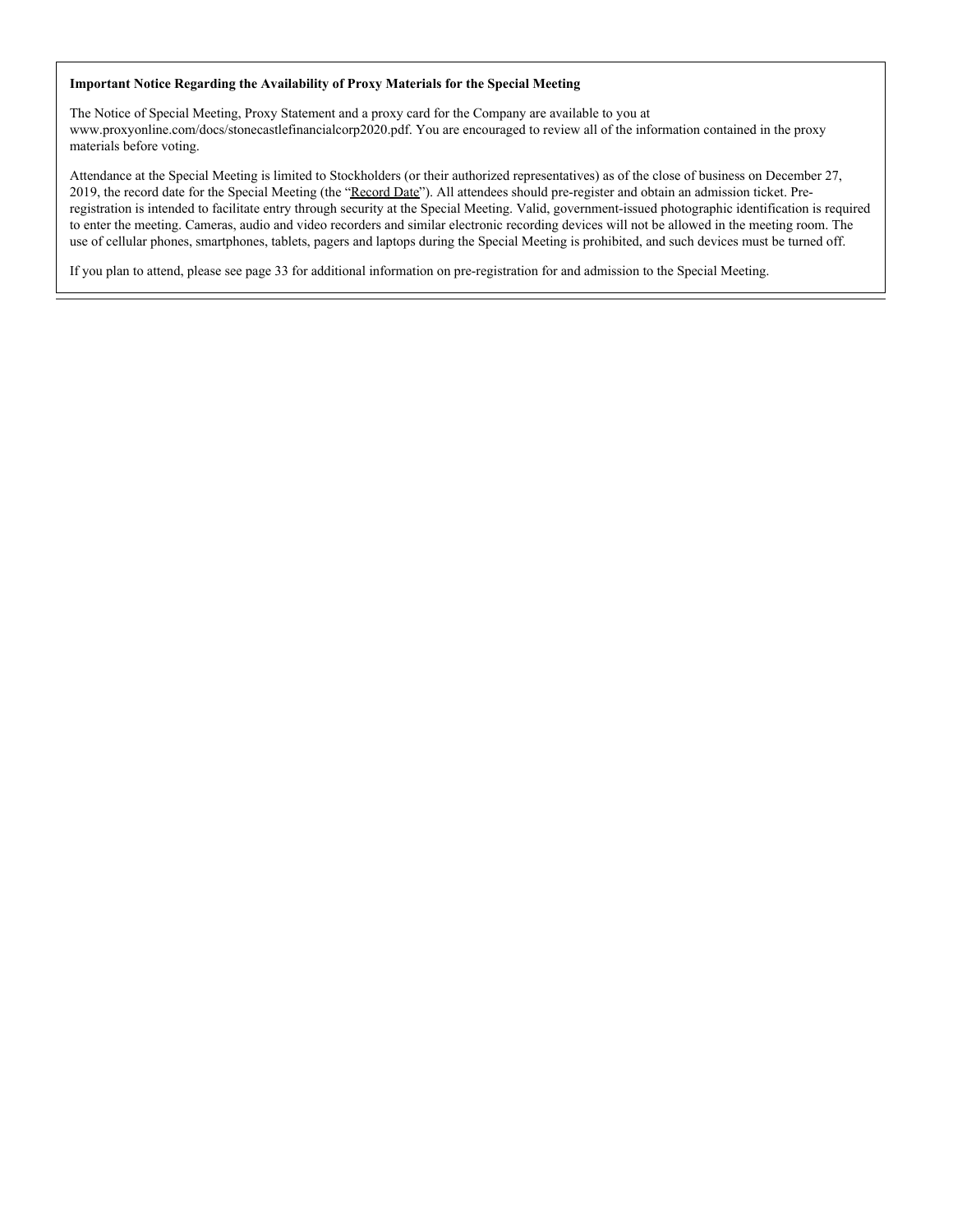#### **INSTRUCTIONS FOR SIGNING PROXY CARD**

The following general rules for signing the proxy card may be of assistance to you and may minimize the time and expense to the Company in validating your vote if you fail to sign your proxy card properly.

1. Individual Accounts: Sign your name exactly as it appears in the registration.

2. Joint Accounts: Both owners of a joint account should sign, and the names of the parties signing should conform exactly to the names shown in the registration.

3. All Other Accounts: The capacity of the individual signing the proxy card should be indicated unless it is reflected in the form of registration. For example:

| ABC Corp.               |
|-------------------------|
|                         |
|                         |
| John Doe, Treasurer     |
| John Doe                |
| John Doe, Trustee       |
|                         |
| Jane B. Doe, Trustee    |
| Jane B. Doe             |
|                         |
| John B. Smith           |
| John B. Smith, Executor |
|                         |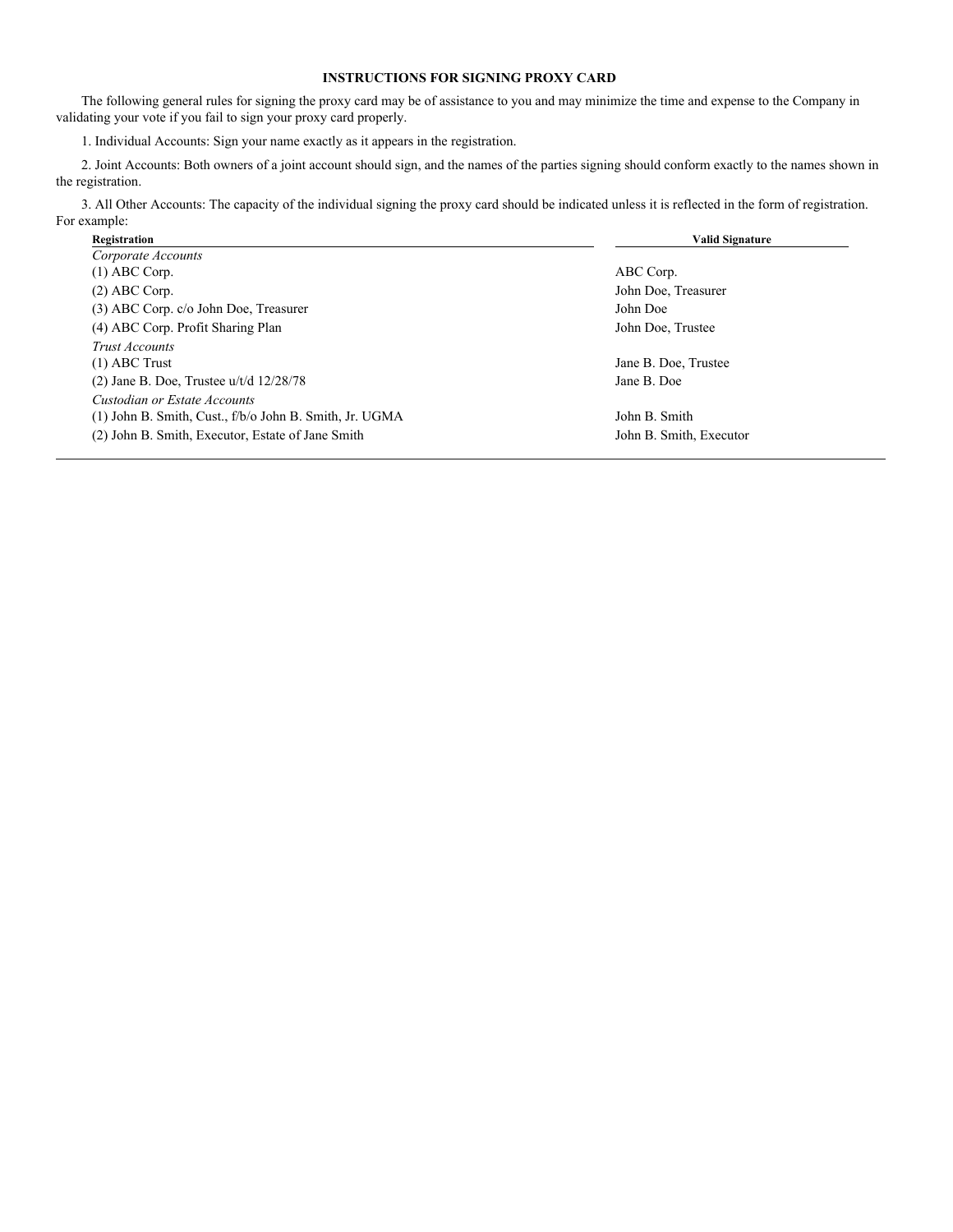#### **CAUTIONARY STATEMENT REGARDING FORWARD-LOOKING STATEMENTS**

This Proxy Statement contains forward-looking statements within the meaning of the Securities Exchange Act of 1934, as amended (the " 1934 Act"). These forward-looking statements are based on current management expectations that involve substantial risks and uncertainties that could cause actual results to differ materially from the results expressed in, or implied by, these forward-looking statements. Forward-looking statements relate to future events or our future financial performance. We generally identify forward-looking statements by terminology such as "may," "will," "should," "could," "expects," "plans," "anticipates," "intends," "targets," "projects," "contemplates," "seeks," "believes," "estimates," "predicts," "potential" or "continue" or the negative of these terms or other similar words. The inclusion of any forward-looking statement in this Proxy Statement should not be regarded as a representation by the Company that its plans, or objectives, will be achieved. Examples of forward-looking statements include, but are not limited to, statements regarding the following subjects:

- the satisfaction of conditions to and closing of the Transaction;
- the impact of the Transaction on ArrowMark Colorado Holdings, LLC, its affiliates, the Company or the Company's service providers;
- the appointment or retention of officers of the Company and managers of the Company's investment adviser;
- potential future quarterly or special dividends; and
- the operation or management of the Company and its potential investments following the Transaction.

The Company's beliefs, assumptions and expectations can change as a result of many possible events or factors, not all of which are known to it or are within its control. If a change occurs, the Company's business, financial condition, liquidity and results of operations may vary materially from those expressed in its forward-looking statements.

For a discussion of certain risks and uncertainties, which could cause actual results to differ from those contained in the forward-looking statements, see the sections captioned "Risk Factors" in the reports that the Company files with the U.S. Securities and Exchange Commission (the "SEC"). See also the discussion of the "ArrowMark Partners Investment Pipeline" on page 16 of the proxy, below.

Although the Company believes that the expectations reflected in the forward-looking statements are reasonable, the Company cannot guarantee future results, levels of activity, performance or achievements. You should not place undue reliance on these forward-looking statements, which apply only as of the date of this Proxy Statement. The Company is not obligated, and does not undertake an obligation, to update or revise any forwardlooking statements, whether as a result of new information, future events or otherwise, except as required by law. All forward-looking statements are qualified in their entirety by this cautionary statement.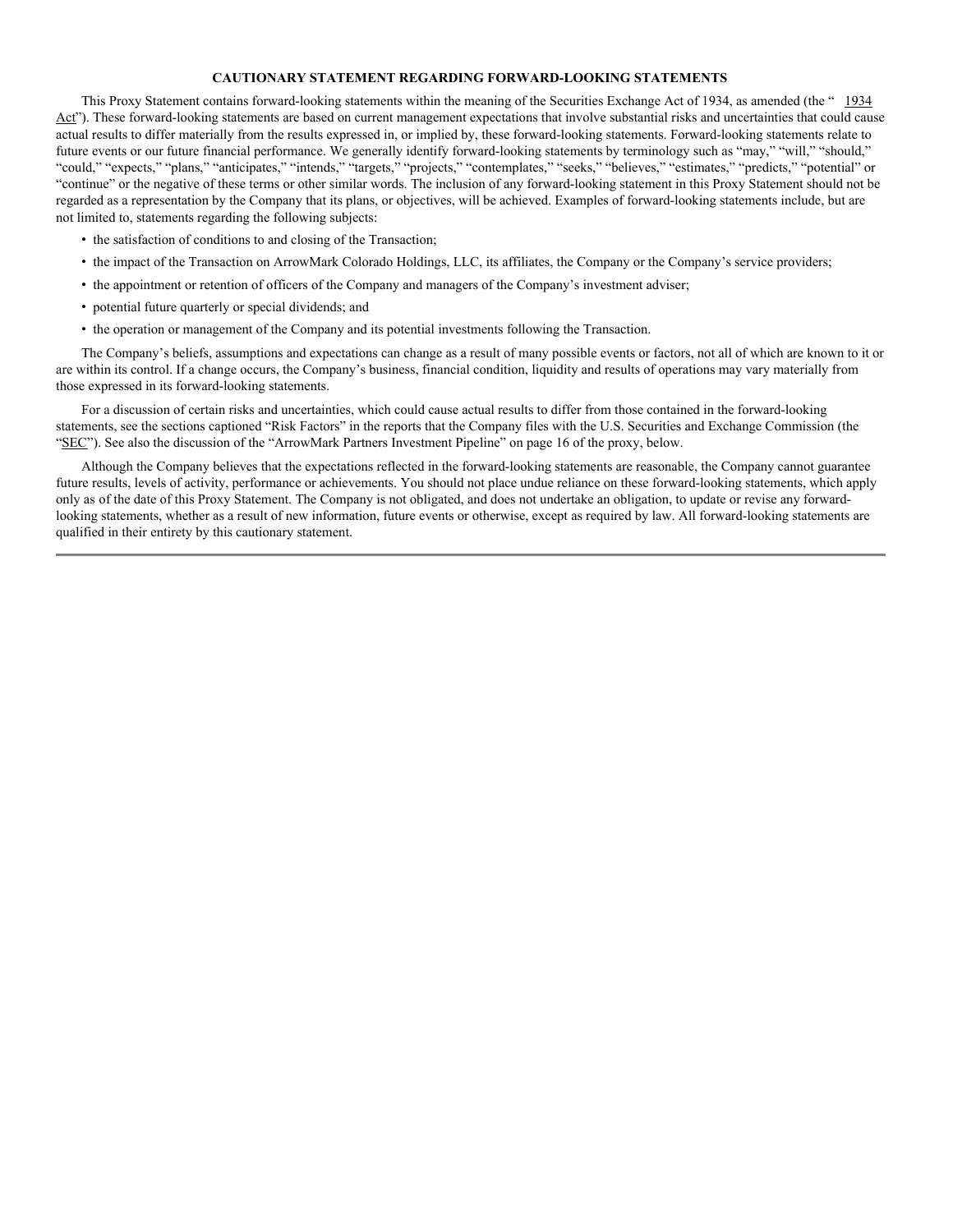#### **STONECASTLE FINANCIAL CORP.**

152 West 57<sup>th</sup> Street, 35<sup>th</sup> Floor New York, NY 10019

#### **SPECIAL MEETING OF THE STOCKHOLDERS**

To Be Held on February 7, 2020

#### **PROXY STATEMENT**

The Board of Directors (the "Board") of StoneCastle Financial Corp., a Delaware corporation (the "Company," "we" or "us") is soliciting your proxy to vote at the Special Meeting of the Stockholders to be held on February 7, 2020 at 2:00 p.m., E.T., at NASDAQ MarketSite, 4 Times Square, New York, NY 10036 (the "Special Meeting"), and any adjournments and postponements thereof.

In this proxy statement (this "Proxy Statement"), Stockholders of the Company as of December 27, 2019, the Record Date, are being asked to vote on (1) a proposal to approve a new management agreement (the "New Investment Advisory Agreement") between the Company and StoneCastle-ArrowMark Asset Management, LLC ("StoneCastle-ArrowMark"), which, upon consummation of the Transaction, will replace the Company's current investment adviser, StoneCastle Asset Management LLC (the "Current Adviser"), and (2) a proposal to elect eight directors to the Board contingent upon the closing of the Transaction contemplated by that certain asset purchase agreement (the "Sale Agreement"), dated December 4, 2019, between Stone Castle Partners LLC ("SCP"), the indirect parent company to the Current Adviser, and StoneCastle-ArrowMark Asset Management, LLC.

The Company currently receives investment advisory services from the Current Adviser pursuant to the management agreement between the Company and the Current Adviser, dated November 1, 2013 (the "Current Investment Advisory Agreement"), which was first approved by the Board on September 4, 2013 and first approved by the Company's Stockholders on November 1, 2013. If Stockholders approve the New Investment Advisory Agreement and the transactions contemplated by the Sale Agreement are consummated, StoneCastle-ArrowMark will acquire SCP's specialized community bank investment management platform, as used by the Current Adviser in providing investment services to the Company. The Sale Agreement provides for the purchase of, among other assets, certain of the assets of the Current Adviser utilized in providing investment services to the Company and SCP's proprietary software and database system dedicated to bank investments (such system, "RAMPART"), the retention of certain current officers of the Company pursuant to a transition services agreement, and the transfer of certain personnel from SCP to affiliates of StoneCastle-ArrowMark (such purchase, transitional services and transfer, collectively, the "Transaction"), subject to the terms and conditions of the Sale Agreement.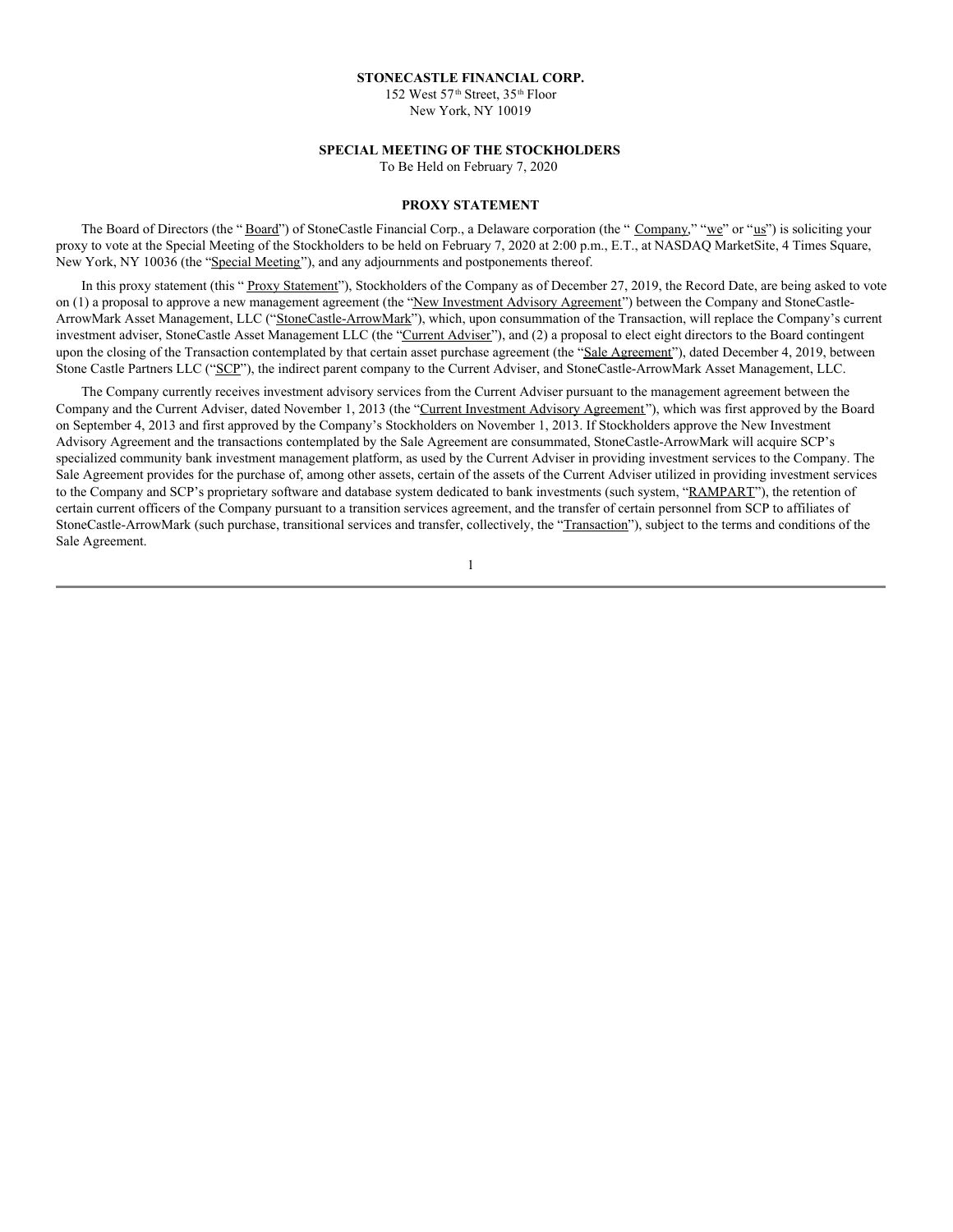#### **INFORMATION ABOUT THE SPECIAL MEETING AND THE VOTE**

The questions and answers below highlight only selected information from this document. They do not contain all of the information that may be important to you. You should carefully read this entire document to fully understand the proposals and the voting procedures for the Special Meeting.

#### **Question: Why am I receiving these materials?**

Answer: The Company is furnishing these materials in connection with the solicitation of proxies by the Board for use at the Special Meeting and any adjournments or postponements thereof. This Proxy Statement and the accompanying materials are being mailed on or about January 6, 2020 to Stockholders of record as of December 27, 2019, the Record Date, as described below and are available at www.proxyonline.com/docs/stonecastlefinancialcorp2020.pdf.

#### **Question: What proposals am I being asked to vote on?**

Answer: At the Special Meeting, Stockholders of the Company as of December 27, 2019, the Record Date, are being asked to vote on the following proposals:

1. To approve the New Investment Advisory Agreement (" Proposal 1"); and

2. To elect eight directors to the Board, six of whom are effective and conditioned upon the closing of the Transaction (as defined above), (A) Alan Ginsberg, Emil W. Henry, Jr. and Karen Reidy to serve as Class I Directors for a term expiring at the 2020 Annual Meeting of Stockholders of the Company, (B) Michael Van Praag and Michael Stolper to serve as Class II Directors for a term expiring at the 2021 Annual Meeting of Stockholders of the Company, and (C) Guy Arnold, John Scott Emrich and Sanjai Bhonsle to serve as Class III Directors for a term expiring at the 2022 Annual Meeting of Stockholders of the Company, or in each case until his or her successor is duly elected and qualified ("Proposal 2").

In addition to these proposals, you may be asked to consider and vote upon proposals to adjourn the Special Meeting or any adjournments or postponements thereof with respect to proposals for which insufficient votes to approve were cast, and, with respect to such proposals, to permit further solicitation of additional proxies by the Company. No other business will be presented at the Special Meeting.

#### **Question: Who is entitled to vote at the Special Meeting?**

Answer: Only Stockholders of record of the Company as of the close of business as of December 27, 2019, the Record Date, are entitled to notice of, to attend and to vote at the Special Meeting and any adjournments and postponements thereof.

#### **Question: How many votes do I have?**

Answer: Each share of common stock of the Company held by a holder of record as of December 27, 2019, the Record Date, is entitled to one vote at the Special Meeting (and any adjournments or postponements thereof) with respect to each matter to be voted on, with pro rata voting rights for any fractional shares. No shares of common stock of the Company have cumulative voting rights.

#### **Question: How does the Board recommend that I vote?**

Answer: The Board unanimously recommends that you vote **"FOR"** the New Investment Advisory Agreement in Proposal 1 and **"FOR"** the election of eight nominees to the Company's Board of Directors named in Proposal 2.

#### **Question: Why am I being asked to vote on the New Investment Advisory Agreement now?**

Answer: The Company currently receives investment advisory services from the Current Adviser pursuant to the Current Investment Advisory Agreement. The Current Adviser has advised us that

 $\mathcal{D}$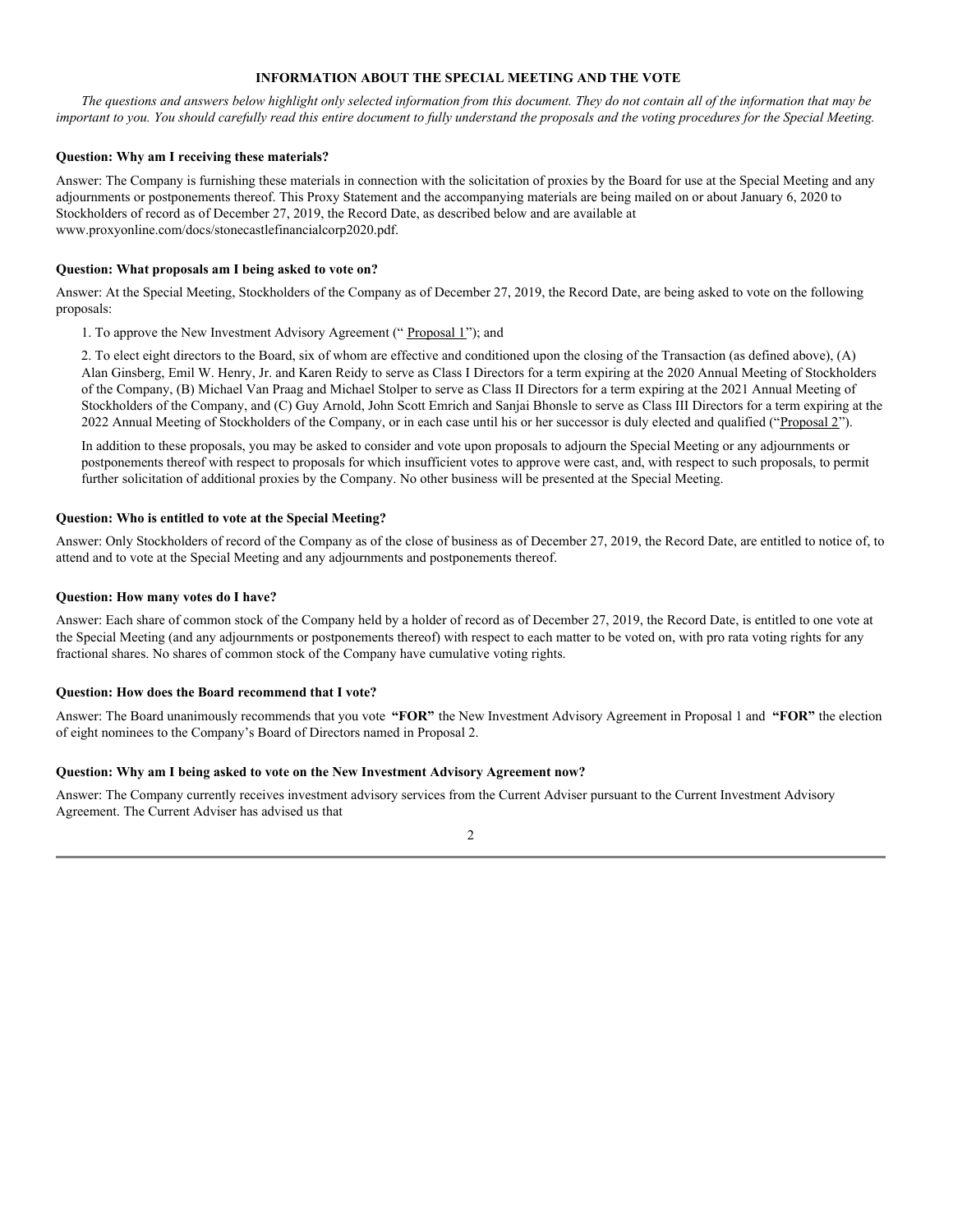its indirect parent company, SCP, has entered into the Sale Agreement with StoneCastle-ArrowMark, pursuant to which StoneCastle-ArrowMark has agreed to effect the Transaction, subject to the terms and conditions of the Sale Agreement.

The Company is not a party to the Sale Agreement. The parties to the Sale Agreement have agreed to seek Stockholder approval of the New Investment Advisory Agreement as required by the Investment Company Act of 1940 (the "1940 Act"). As a consequence of the Transaction, StoneCastle-ArrowMark would replace StoneCastle Asset Management as the Company's investment adviser, and a new investment advisory agreement between StoneCastle-ArrowMark and the Company must be approved and executed. Under the 1940 Act, a new investment advisory agreement requires the approval of the Board of Directors of the Company (the "Board"), including a majority of the Board's Independent Directors, and the Company's Stockholders by the vote of a majority of the outstanding voting securities of the Company. Consistent with the 1940 Act's requirements, it is also condition to the closing of the Transaction that the Stockholders approve, and that StoneCastle-ArrowMark and the Company enter into, the New Investment Advisory Agreement by vote of a majority of the outstanding voting securities. A copy of the proposed form of the New Investment Advisory Agreement as approved by the Board is attached to this Proxy Statement as Appendix A.

Except as otherwise described in the section of this Proxy Statement below captioned "Overview of the New Investment Advisory Agreement," all material terms of the New Investment Advisory Agreement are unchanged from the Current Investment Advisory Agreement.

In evaluating the New Investment Advisory Agreement, the Board reviewed and discussed with ArrowMark Colorado Holdings, LLC (together with its affiliates "ArrowMark Partners" or "ArrowMark"), the indirect parent company of StoneCastle-ArrowMark and with the Current Adviser, certain materials furnished separately by ArrowMark Partners and the Current Adviser and certain other information the Board deemed relevant. The Board reviewed and discussed these materials at several telephonic and in-person meetings and believes approving the New Investment Advisory Agreement is in the best interests of the Company and its Stockholders for the reasons described in the section of this Proxy Statement below captioned "Board Review and Approval of the New Investment Advisory Agreement."

Under the 1940 Act, a new investment advisory agreement requires the approval of the Board and the Company's Stockholders. The Board, including a majority of the members of the Board who are not affiliated with either the Current Adviser or ArrowMark Partners and who are not otherwise "interested persons" as defined in Section 2(a)(19) of the 1940 Act (the "Independent Directors"), has unanimously approved the New Investment Advisory Agreement and has deemed entry into such agreement to be in the best interests of the Company and its Stockholders. The Company is now seeking Stockholder approval of the New Investment Advisory Agreement.

#### **Question: Who is ArrowMark Partners?**

Answer: Founded in 2007, ArrowMark Partners is a 100% privately-owned and SEC-registered investment adviser based in Denver, Colorado. As of September 30, 2019, the firm managed \$18.9 billion in assets on behalf of a broad array of institutional clients and professional asset allocators across alternative credit and capacity constrained equity strategies, as well as through the \$4.8 billion corporate and lending business. ArrowMark's unique approach provides extensive insights across the capital structure of financial institutions. ArrowMark has a skilled understanding of how to manage complex risk/reward tradeoffs through the firm's process of Risk-First fundamental research. ArrowMark's team has collective experience navigating multiple economic climates and market cycles.

ArrowMark believes that the acquisition of SCP's community bank investment platform is consistent with the Company's long-term strategy of aligning its investment capabilities to create value for shareholders. Since firm inception, ArrowMark has a demonstrated track record of identifying investment opportunities within and related to the Banking Sector (as defined below). The ArrowMark team has the advantage of banking relationships and expertise developed over decades in the investment industry. Certain members of the ArrowMark team have had prior roles at global

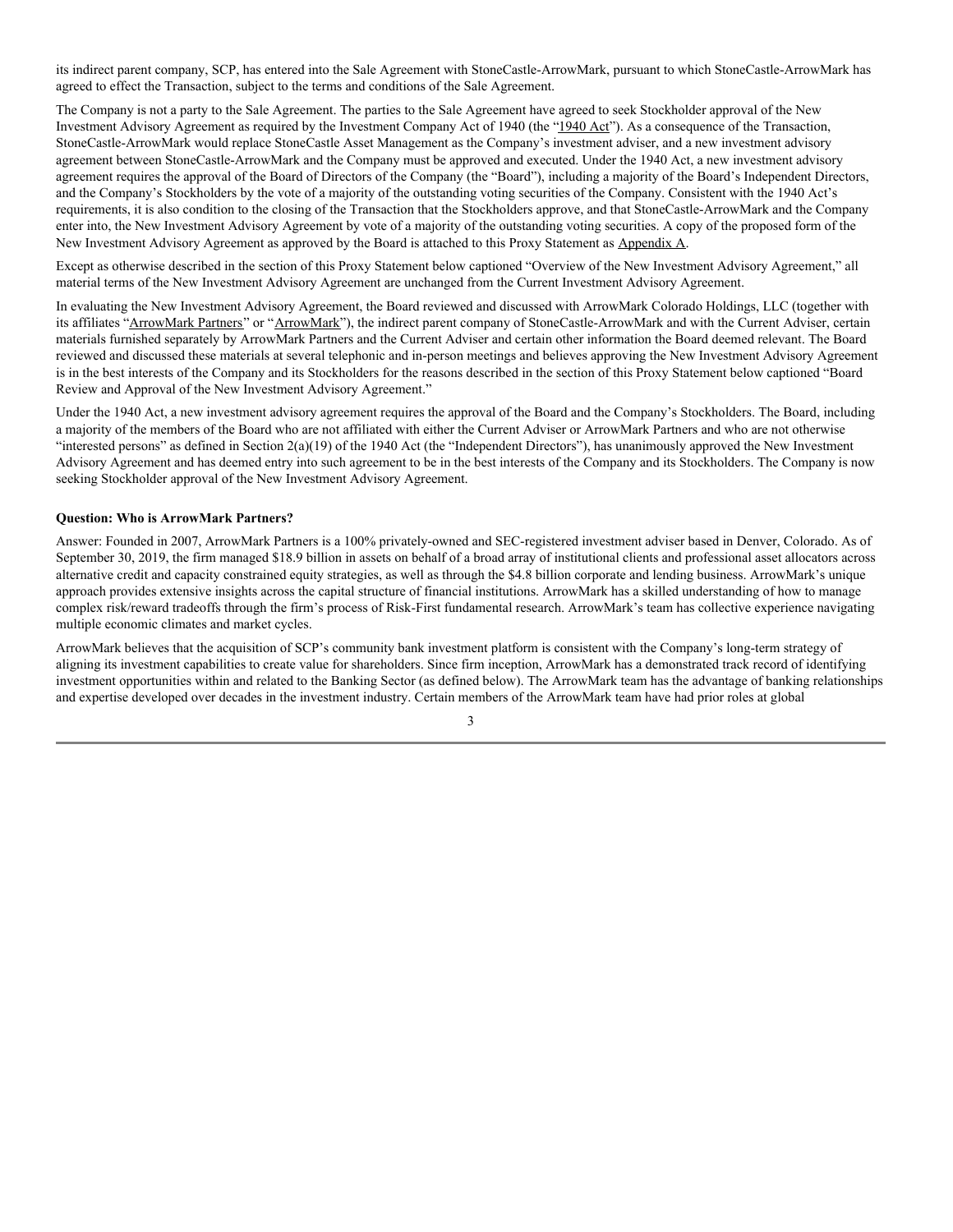financial institutions and broad knowledge of financial services, banking, and investment management industries. ArrowMark's ability to continue successful execution of the Company's investment goals and strategies is best demonstrated by ArrowMark's history of banking-related investments, including experience partnering with larger financial institutions to invest \$2.5 billion in regulatory capital transactions since 2010 and successful participation in the Federal Reserve's Term Asset-Backed Securities Loan Facility program, which was a funding facility that helped market participants meet the credit needs of households and small businesses by supporting the issuance of asset-backed securities.

#### **Question: What is StoneCastle-ArrowMark purchasing under the Sale Agreement?**

Answer: StoneCastle-ArrowMark has agreed to acquire SCP's specialized community banking investment platform for the Company (the " StoneCastle Investment Platform"), including (1) certain of the assets of the Current Adviser utilized in providing investment services to the Company, (2) SCP's proprietary software and database system dedicated to bank investments as used in the Current Adviser's investment advisory business, (3) a perpetual, non-exclusive license to the "StoneCastle" trademark owned by SCP, and (4) the retention of certain current officers of the Company pursuant to a transition services agreement, and the transfer of certain personnel from SCP to affiliates of StoneCastle-ArrowMark.

The Sale Agreement also grants StoneCastle-ArrowMark, or its assignee, the right to purchase all of the outstanding equity interests of another SCP affiliate, StoneCastle Investment Management LLC (the "Loan Servicer"), which currently acts as the servicer for the Company's collateralized loan obligation with Community Funding CLO, Ltd. and financing transaction with Community Funding 2018, LLC (together, the "Serviced Assets") for nominal consideration. Any assignment of the equity interest in the Loan Servicer is subject to the receipt of requisite consents under the applicable loan documents for the Serviced Assets. The purchase of the equity interest of the Loan Servicer is not a condition to the closing of the Transaction.

#### **Question: Why am I being asked to vote on the election of directors?**

Answer: Both the 1940 Act and the listing rules of the NASDAQ Stock Market LLC ("NASDAQ"), the exchange on which shares of the Company's common stock are listed, require election of directors by Stockholders and that a minimum percentage of directors meet specific independence criteria. Section 10(a) of the 1940 Act requires 40% of the directors of the Board to be comprised of Independent Directors of the Company and, with respect to the Transaction, Section 15(f) of the 1940 Act requires that at least 75% of the Board must be Independent Directors after the Transaction closes. In addition, NASDAQ listing rules require a majority of the directors of the Board to be comprised of directors who meet the definition of "independent director" under such rules. We refer to our directors that are Independent Directors under the 1940 Act and that satisfy the independent director requirements of NASDAQ as "Independent Directors."

As of the date of this Proxy Statement, only 60% of the members of the Board are Independent Directors. In order to satisfy the conditions of Section 15(f) of the 1940 Act in connection with the Transaction and the appointment of StoneCastle-ArrowMark as investment adviser to the Company, as well as the closing condition with respect to Proposal 2 in the Sale Agreement, at least 75% of the Board must be Independent Directors and accordingly, the Company is proposing to increase the number of Independent Directors.

In connection with, and effective upon, the closing of the Transaction, (1) three of the Company's five current directors, including two affiliated with SCP, intend to resign, (2) in accordance with the Company's Amended and Restated By-Laws, the Board has increased its authorized number of directors from five to eight, and (3) the Board has nominated six individuals to fill the resulting vacancies. Each of these six individuals, and the two remaining directors, has been nominated by the Board for election by the Stockholders of the Company, subject to the closing of the Transaction as described below.

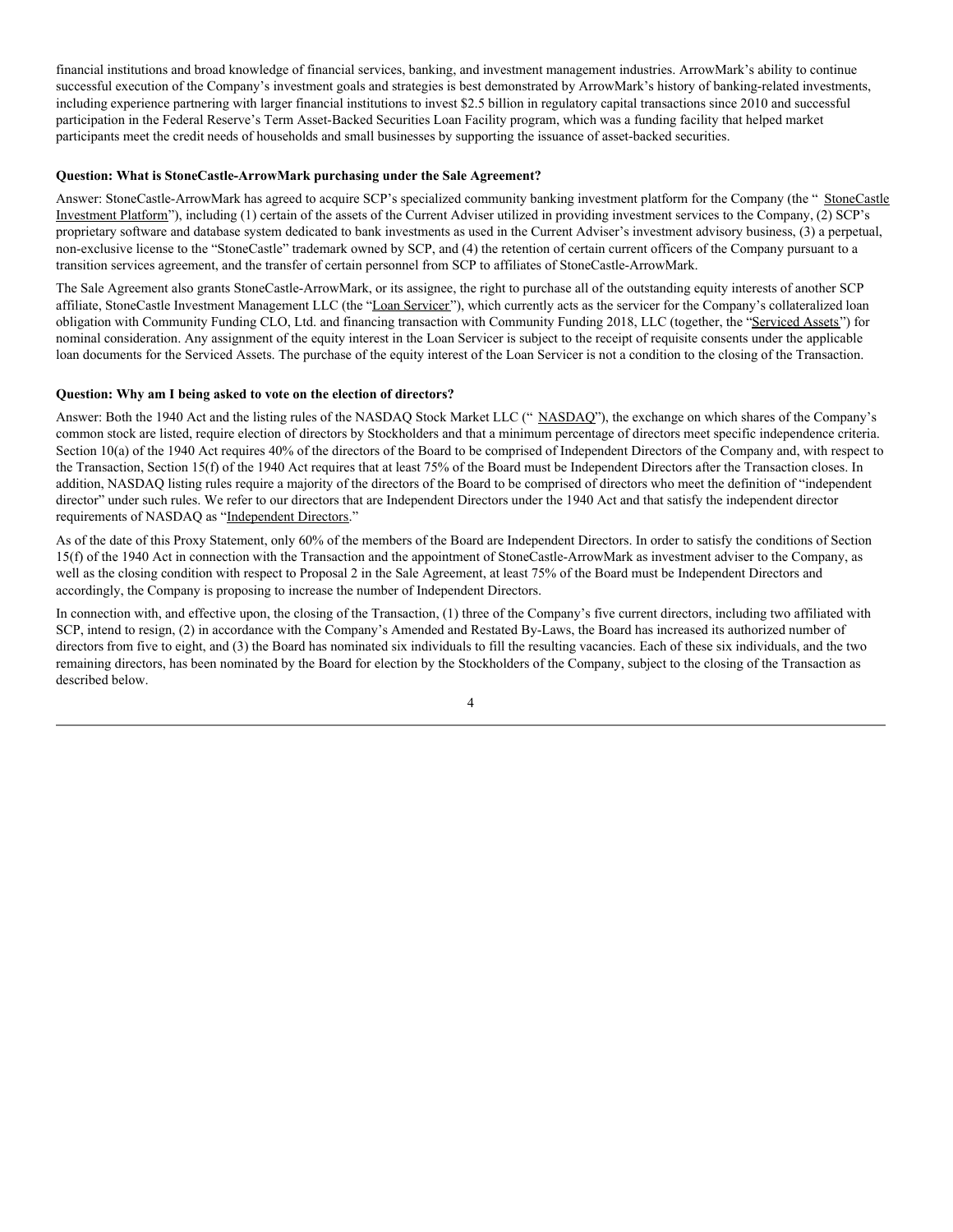The following individuals have each been nominated for election to the Board by the Company's Nominating and Governance Committee ("Nominating Committee") and the Board: (1) two of our current Independent Directors, Alan Ginsberg and Emil W. Henry, Jr., (2) two individuals affiliated with ArrowMark Partners, Karen Reidy and Sanjai Bhonsle, and (3) four new individuals, Michael Van Praag, Michael Stolper, Guy Arnold and John Scott Emrich as Independent Directors.

#### **Question: What are the impacts to Stockholders of Proposals 1 and 2?**

Answer: Management and the Board of Directors believe that Proposal 1's impact to Stockholders will be beneficial to Stockholders because it would allow the Company's advisor to combine complementary bank-related investment platforms in order to pursue growth of assets under management, further diversify the investment portfolio and capture a broader range of investment opportunities. The Company plans to provide scalable benefits of revenue and investment income growth and improve operating efficiencies in order to enhance shareholder value.

Management and the Board of Directors believe Proposal 2's impact to Stockholders will also be positive as it expands the Company's governance from five (5) to eight (8) directors, and independent governance from three (3) independent directors to six (6) independent directors. Management and the Board also believe the continuing representation of two existing independent directors, namely Emil W. Henry, Jr. as lead independent director and Alan Ginsberg as an independent director is beneficial to the continuity of the Board. Section 15(f) of the 1940 Act requires that at least 75% of a Company's directors must be Independent Directors upon the closing of the Transaction, as further described below. The new slate directors have extensive and broad knowledge of financial services, banking, and investment management. See page 21.

#### **Question: What are the conditions to the closing of the Transaction?**

Answer: The obligation of the parties to close the Transaction under the Sale Agreement is subject to customary conditions, including, without limitation, (1) the approval by the Company's Stockholders of Proposal 1 and Proposal 2, (2) the entry by the Company and StoneCastle-ArrowMark into the New Investment Advisory Agreement, (3) the consent of the Company's lender under its credit agreement, and (4) the accuracy of representations and warranties and compliance with covenants and agreements contained in the Sale Agreement (in each case, subject to certain qualifications).

#### **Question: What will happen if the Stockholders do not approve the New Investment Advisory Agreement?**

Answer: If the closing of the Transaction does not occur for any reason, including because the Stockholders do not approve the New Investment Advisory Agreement, the Company intends that its five current directors will continue to serve as the Board of Directors of the Company, and the Current Investment Advisory Agreement remains in effect. In this case, SCP would retain its ownership of the StoneCastle Investment Platform and the Current Adviser would continue to provide services to the Company pursuant to the Current Investment Advisory Agreement.

#### **Question: How will the Company be managed following the Transaction?**

Answer: Following the closing of the Transaction, the Company will be managed by StoneCastle-ArrowMark Asset Management. StoneCastle-ArrowMark has an investment process that prioritizes risk-adjusted returns and value creation. In the short term, StoneCastle-ArrowMark intends to rotate out of assets with a lower interest rate into assets with a more attractive interest rate relative to the credit quality of such assets. For more information, please see the discussion of the "ArrowMark Partners Investment Pipeline" on page 16, below.

StoneCastle-ArrowMark expects to manage the Company's securities portfolio in a manner consistent with the existing investment strategy with a focus on capital preservation and credit quality in order to provide shareholders with current income, and, to a lesser extent capital appreciation. The Company has already broadened the range of the investment portfolio to include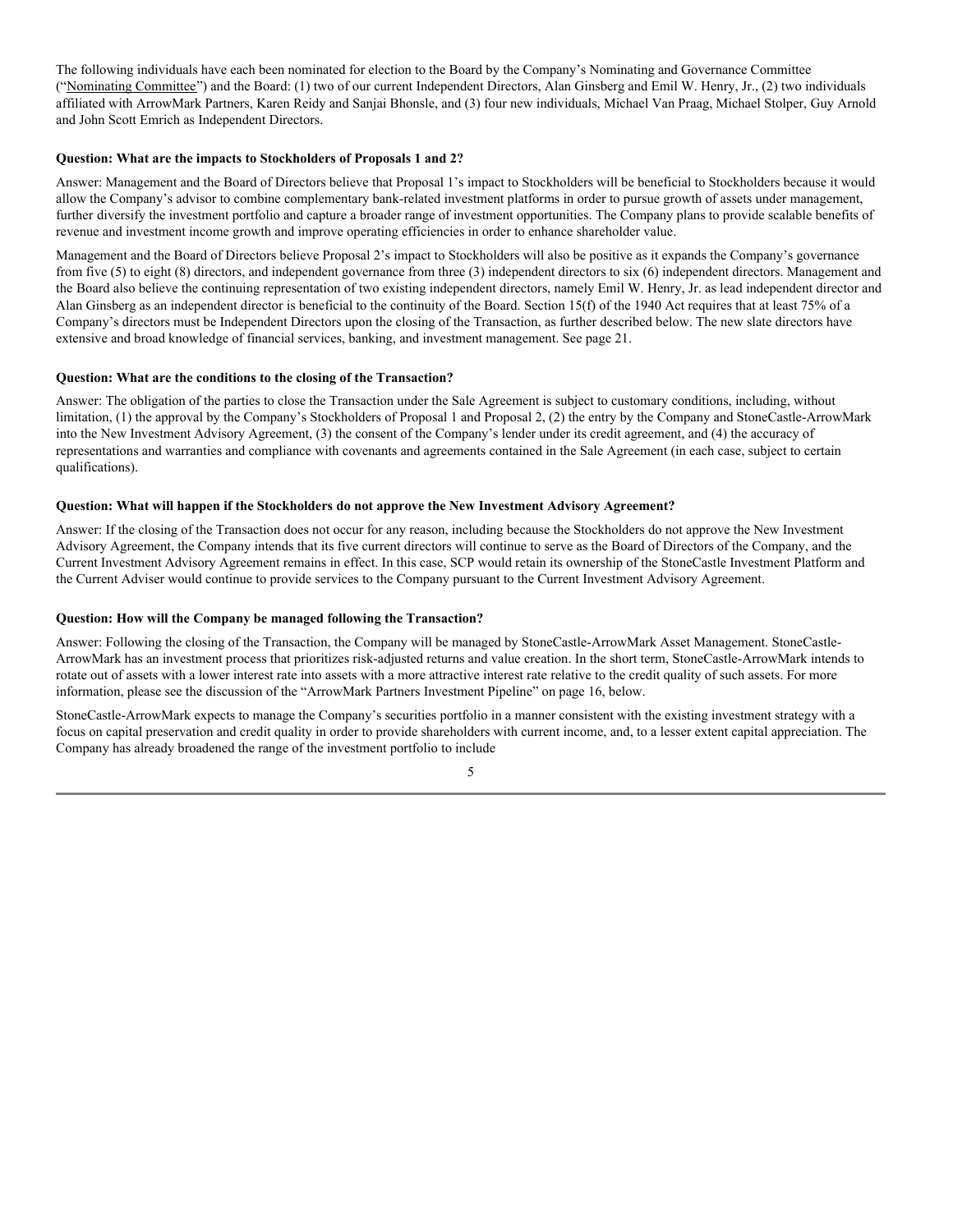investment in the U.S. community bank sector, as well as larger financial institutions and companies that provide goods and/or services to banking companies ("banking-related"). ArrowMark has significant experience investing in these banking-related investments, which include alternative capital securities. StoneCastle-ArrowMark expects to increase portfolio allocations to these types of securities for the benefit of Stockholders.

Given the Current Adviser's recent purchase of Alternative Capital Securities (as defined below) for the Company, StoneCastle-ArrowMark's expectation is to utilize Alternative Capital Securities in the portfolio consistent with the Current Adviser's strategy. The Company currently anticipates that its investment strategies and objectives will remain unchanged as a result of the entry into the New Investment Advisory Agreement and the Transaction. After the closing of the Transaction, the Company would continue to be a closed-end investment company under the 1940 Act advised by StoneCastle-ArrowMark. For additional details regarding the management of the Company following the Transaction, please refer to the section of this Proxy Statement below captioned "Overview of the New Investment Advisory Agreement."

#### **Question: Will the management fees payable by the Company change under the New Investment Advisory Agreement?**

Answer: No. The management fees proposed to be payable by the Company under the New Investment Advisory Agreement are the same as the management fees payable under the Current Investment Advisory Agreement. For additional details regarding the fees payable by the Company under the New Investment Advisory Agreement, please refer to the section of this Proxy Statement below captioned "Overview of the New Investment Advisory Agreement."

#### **Question: Will the officers of the Company change following the Transaction?**

Answer: Yes. The Company expects that certain of the officers of the Company will change upon the closing of the Transaction and certain of the officers of the Company will continue in their current roles. Effective and conditioned upon the closing of the Transaction, the Company expects that:

- Sanjai Bhonsle, a partner of ArrowMark Partners, will serve as the Company's Chief Executive Officer, from which position Joshua S. Siegel intends to resign effective as of the closing of the Transaction (though it is expected that Mr. Siegel will serve on the board of managers of StoneCastle-ArrowMark as the successor to the Current Adviser);
- George Shilowitz, the Company's President, will resign;
- Patrick J. Farrell will continue as the Company's Chief Financial Officer pursuant to a transition services agreement;
- Rachel Schatten will continue as the Company's General Counsel pursuant to a transition services agreement; and
- Rick Grove will serve as the Company's Chief Compliance Officer and Secretary, positions currently held by Rachel Schatten.

The Board has approved the appointment of each of Messrs. Bhonsle and Grove to the respective offices referenced above, effective and conditioned upon the closing of the Transaction.

#### **Question: How will the Transaction affect the service providers to the Company?**

Answer:

#### *Advisory Services.*

The Current Adviser is a wholly owned, indirect subsidiary of SCP. Upon the closing of the Transaction, StoneCastle-ArrowMark, as the successor to the Current Adviser, will serve as the Company's investment adviser. StoneCastle-ArrowMark agreed to acquire the StoneCastle Investment Platform, including (1) certain of the assets of the Current Adviser utilized in providing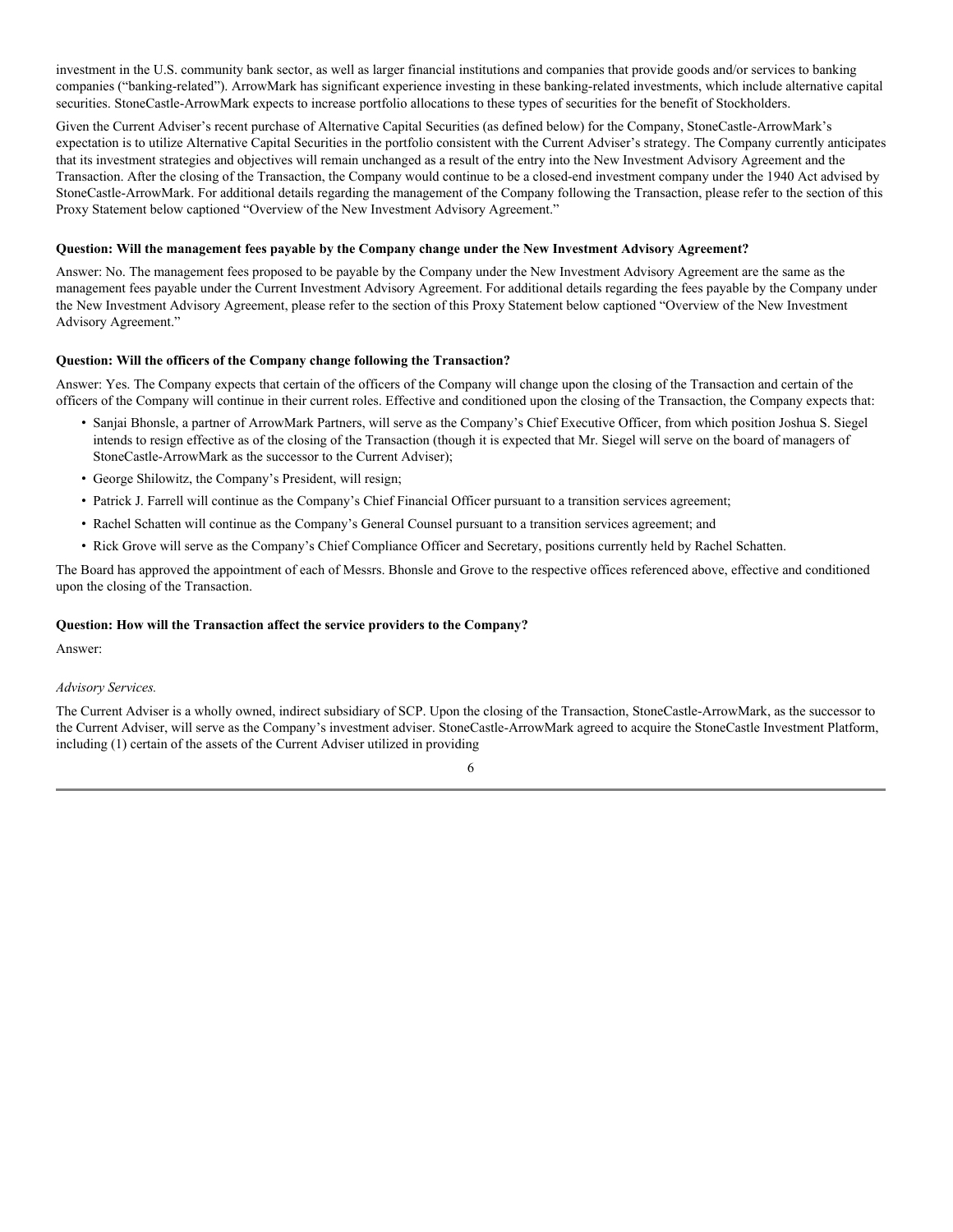investment services to the Company, (2) SCP's proprietary software and database system dedicated to bank investments as used in the Current Adviser's investment advisory business, (3) a perpetual, non-exclusive license to the "StoneCastle" trademark owned by SCP, and (4) the retention of certain current officers of the Company pursuant to a transition services agreement, and the transfer of certain personnel from SCP to affiliates of StoneCastle-ArrowMark.

As referenced in (4) of the previous paragraph, certain employees of SCP that have been primarily involved in providing services to the Company on behalf of the Current Adviser have agreed to transfer their respective employment from SCP to affiliates of StoneCastle-ArrowMark, effective and conditioned upon the closing of the Transaction.

#### *Loan Servicing.*

The Company currently holds equity investments in Community Funding CLO, Ltd., a credit securitization which contains direct capital investments in 35 community and regional banks from 24 states, and Community Funding 2018, LLC, a pooled equity interest investment. As of September 30, 2019, the investments are valued at \$44.8 million and \$21.4 million, respectively, representing 26.9% and 12.8% of the Company's total investments, respectively.

The Sale Agreement also grants StoneCastle-ArrowMark, or its assignee, the right to purchase all of the outstanding equity interests in the Loan Servicer, which currently acts as the servicer for the Company's collateralized loan obligations with the Serviced Assets, for nominal consideration. SCP will initially continue to own and operate the Loan Servicer to ensure an orderly transition of service. Any assignment of the equity interest in the Loan Servicer is subject to the receipt of requisite consents under the applicable loan documents for the Serviced Assets. The purchase of the equity interest of the Loan Servicer is not a condition to the closing of the Transaction.

#### **Question: What will happen to the Company's securities portfolio as a result of the Transaction?**

Answer: Except as discussed in answer to the question below, "Will I receive dividends after the Transaction," the Company does not currently plan to sell any of its long-term fixed income investments as a result of the Transaction. As further described in the section of this Proxy Statement below captioned "ArrowMark Partners Investment Pipeline," ArrowMark Partners has indicated that it intends to allocate at least \$30 million of assets from its pipeline of investment opportunities in capital securities (the "Pipeline Assets") to the Company if the Transaction is completed.

#### **Question: Who will bear the expenses associated with completing the Transaction?**

Answer: SCP and ArrowMark Partners have each agreed to pay their own expenses in connection with the Transaction and the other transactions contemplated by the Sale Agreement and to share equally the out-of-pocket expenses (including all reasonable fees and expenses of their respective counsel, accountants, investment bankers, experts and consultants and/or directors) incurred by or on behalf of the Company and its subsidiaries in connection with the solicitation of proxies of Company Stockholders. The Company will not incur any material expenses as a result of the Transaction.

#### **Question: What will Stockholders receive in the Transaction?**

Answer: The Company is not a party to the Sale Agreement and neither the Company nor the Stockholders will receive consideration from ArrowMark Partners in connection with the Transaction.

#### **Question: Will I receive dividends after the Transaction?**

Answer: The Company currently anticipates that it will continue to declare a quarterly dividend following the Transaction. In addition, if the Company's Stockholders approve the New Investment Advisory Agreement and the Transaction closes, StoneCastle-ArrowMark has advised the Company that it intends to negotiate, on behalf of the Company, the acquisition of approximately \$30 million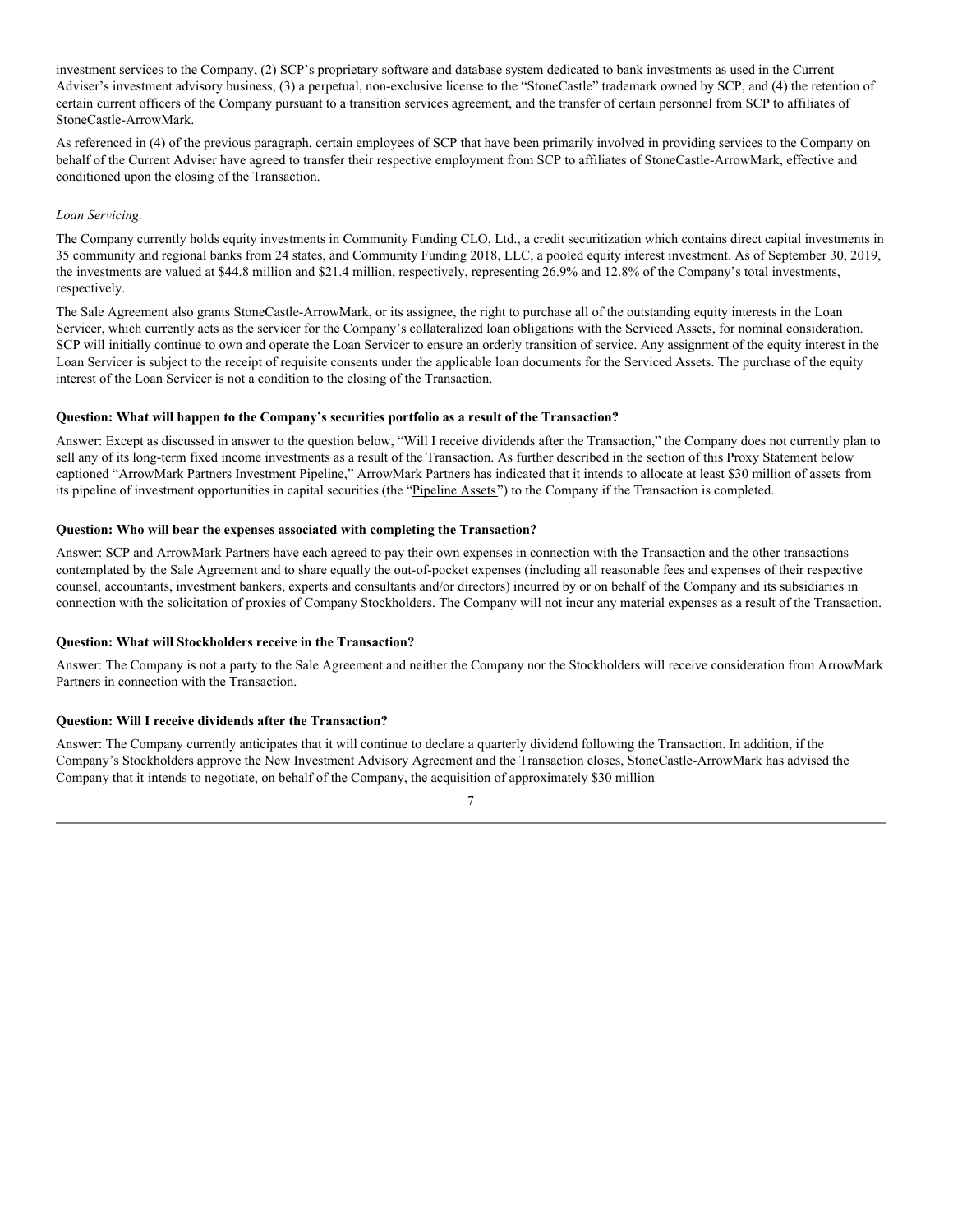of banking-related investments from the Pipeline Assets. Following the acquisition of these assets, the Company currently expects that it would liquidate a security it currently owns (with deferred income that would be released upon liquidation) to pay a special dividend of \$0.10 per share. Additionally, management anticipates that it would seek to increase its stated quarterly dividend in 2020, subsequent to approval by the Company's Board and the acquisition of sufficient assets from the Pipeline Assets that is anticipated after the closing of the Transaction. However, there can be no assurances as to the acquisition of banking-related assets from the Pipeline Assets, that any such quarterly dividend will be declared or paid or that any such increase in the Company's stated quarterly dividend will occur. All dividends are subject to approval by the Board serving at the time of approval.

#### **Question: What constitutes a "quorum"?**

Answer: Under the Company's Amended and Restated By-Laws, the presence in person or by proxy of the holders of a majority of the total outstanding shares of common stock of the Company entitled to vote shall be necessary and sufficient to constitute a quorum for the transaction of business at the Special Meeting.

Abstentions and shares with respect to which a vote is withheld will be included when determining the presence of a quorum. Shares of stock for which brokers have not received voting instructions from the beneficial owner of the shares and do not have, or choose not to exercise, discretionary authority to vote the shares on certain proposals (which are considered "broker non-votes" with respect to such proposals) will not be treated as shares present for quorum purposes.

In the event that a quorum is not present at the Special Meeting, or in the event that a quorum is present but sufficient votes to approve any of the proposals are not received, the Chair of the Special Meeting may adjourn the Special Meeting without notice other than announcement at the Special Meeting.

#### **Question: What is the vote required for each proposal?**

Answer:

#### *Proposal 1.*

A "1940 Act majority" is required to approve the New Investment Advisory Agreement. A "1940 Act majority" means the affirmative vote of the lesser of (1) 67% or more of the shares of the Company's stock present or represented by proxy and entitled to vote at the Special Meeting if the holders of more than 50% of the outstanding shares are present or represented by proxy and entitled to vote at the Special Meeting and (2) more than 50% of the outstanding shares of the Company's stock present or represented by proxy and entitled to vote at the Special Meeting. Abstentions and broker non-votes, if any, will have the effect of a vote "AGAINST" Proposal 1.

#### *Proposal 2.*

The affirmative vote of a plurality of the votes cast by all shares of the Company's stock present or represented by proxy and entitled to vote at the Special Meeting is required to elect the director nominees. A "plurality" means that the nominees who receive the largest number of votes cast (even if they receive less than a majority) will be elected as directors. The election of the new directors is subject to the closing of the Transaction. Stockholders may not cumulate their votes. "Withhold" votes and broker non-votes will not be included in determining the number of votes cast and, as a result, will have no effect on Proposal 2.

#### **Question: How do I vote my shares?**

Answer: To vote your shares, please follow the instructions on the enclosed proxy card and vote via telephone or the Internet or by completing, signing and dating the enclosed proxy card and returning it to us promptly in the envelope provided for this purpose. You may also submit a proxy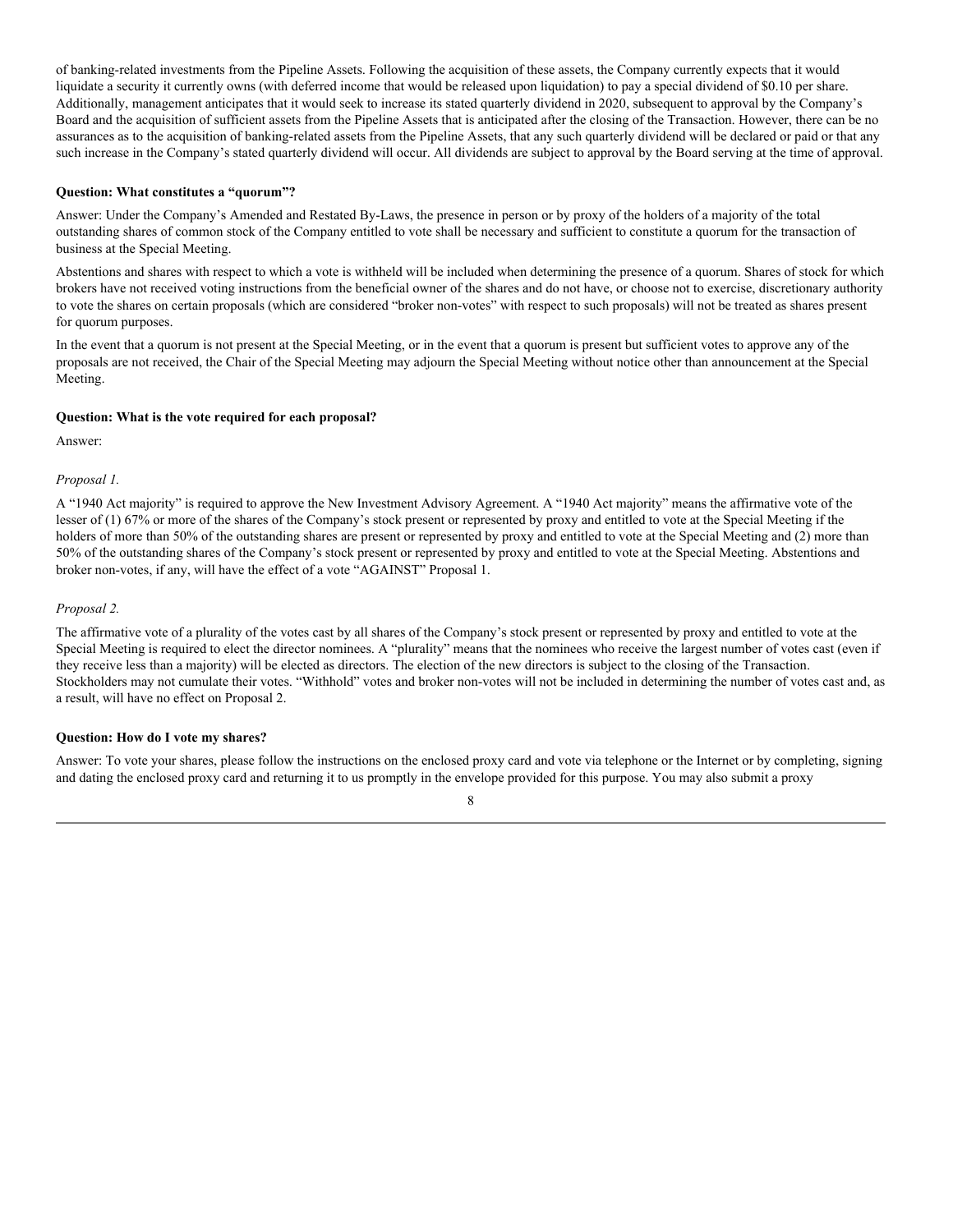by telephone or through the Internet by following the instructions on your proxy card. If your broker, bank or other nominee holds your shares in "street name," only that holder can vote your shares unless you obtain a valid legal proxy from such broker, bank or nominee. You should follow the directions provided by your broker, bank or other nominee regarding how to instruct such broker, bank or nominee to vote your shares.

#### **Question: What will happen if I do not vote my shares?**

Answer:

#### *Stockholders of Record.*

If you are the Stockholder of record of the Company as of the Record Date and you do not vote by proxy card, via telephone or the Internet or during the Special Meeting, your shares will not be voted at the Special Meeting and will not be counted when determining the presence of a quorum.

#### *Beneficial Owners.*

Brokers, banks and other nominees have discretionary authority to vote on certain routine matters. The approval of the New Investment Advisory Agreement (Proposal 1) and the election of directors (Proposal 2) are each "non-routine" matters. If you hold your shares in "street name" and do not provide your broker, bank or other nominee who holds such shares of record with specific instructions regarding how to vote on Proposal 1 or Proposal 2, your broker, bank or other nominee will not be permitted to vote your shares on such "non-routine" matters and your shares will not be counted when determining the presence of a quorum.

#### **Question: What does it mean if I receive more than one set of voting instructions?**

Answer: Some of the Company's Stockholders hold their shares in more than one account and may receive separate voting instructions for each of those accounts. To help ensure that all of your shares are represented at the Special Meeting, we recommend that you vote in accordance with each set of voting instructions, as applicable, you receive.

#### **Question: May I revoke my proxy?**

Answer: Yes. If you are a Stockholder of record of the Company, you can revoke your proxy at any time before it is exercised by: (1) delivering a written revocation notice that is received prior to the Special Meeting to the Secretary of StoneCastle Financial Corp. at 152 West 57<sup>th</sup> Street, 35<sup>th</sup> Floor, New York, NY 10019; (2) submitting a later-dated proxy that we receive before the conclusion of voting at the Special Meeting; or (3) attending the Special Meeting and voting in person. If your shares are held in "street name" by your broker, bank or other nominee, you must follow the instructions you receive from them in order to revoke your voting instructions. Attending the Special Meeting does not revoke your proxy unless you also vote or submit a later-dated proxy at the Special Meeting.

#### Question: Who will conduct the solicitation of proxies under this Proxy Statement and bear the costs associated therewith?

Answer: The Company has engaged AST Fund Solutions ("AST") to provide certain proxy solicitation services for which it will be paid a fee of approximately \$25,000, plus out-of-pocket expenses for such services. Brokers or other custodians representing beneficial owners of shares of Company common stock may also be entitled to certain fees associated with forwarding the printed proxy materials by mail to beneficial owners and obtaining beneficial owners' voting instructions.

In addition to the solicitation of proxies by mail, proxies may be solicited by other means, including in person and by telephone, facsimile or email and/or by directors, managers, officers and employees of the Company, SCP and their respective affiliates, none of whom will receive any additional compensation for their services.

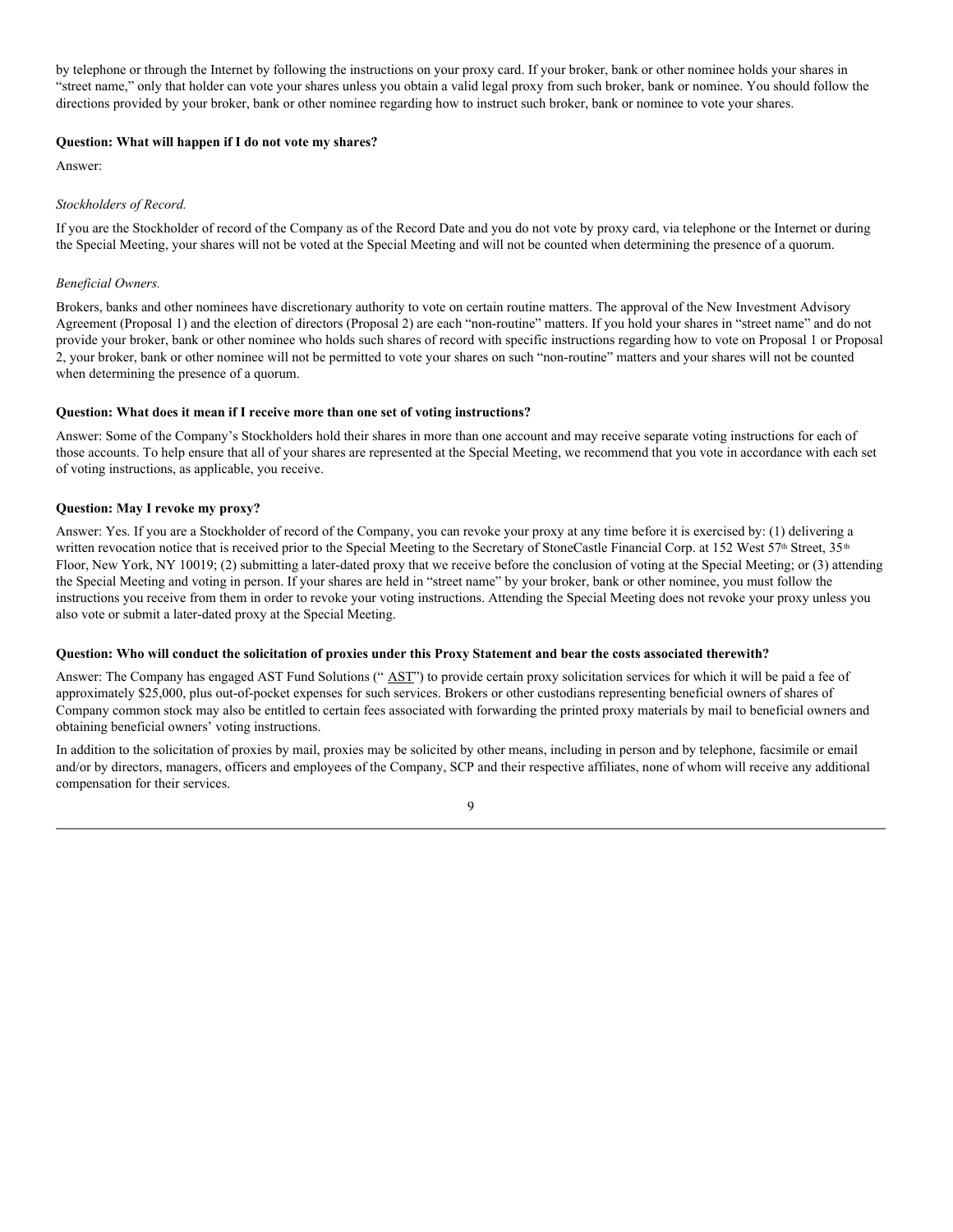SCP and ArrowMark Partners have agreed to share equally the out-of-pocket expenses incurred by or on behalf of the Company and its subsidiaries in connection with the soliciting of proxies of the Company's Stockholders with respect to Proposal 1 and Proposal 2, including the above-described fees.

#### **Question: Who should I call if I have any questions?**

Answer: If you have any questions about the Special Meeting, voting or your ownership of Company common stock, please contact AST at 866-828- 6931 or StoneCastle Financial Investor Relations at ir@stonecastle-financial.com or 347-887-0324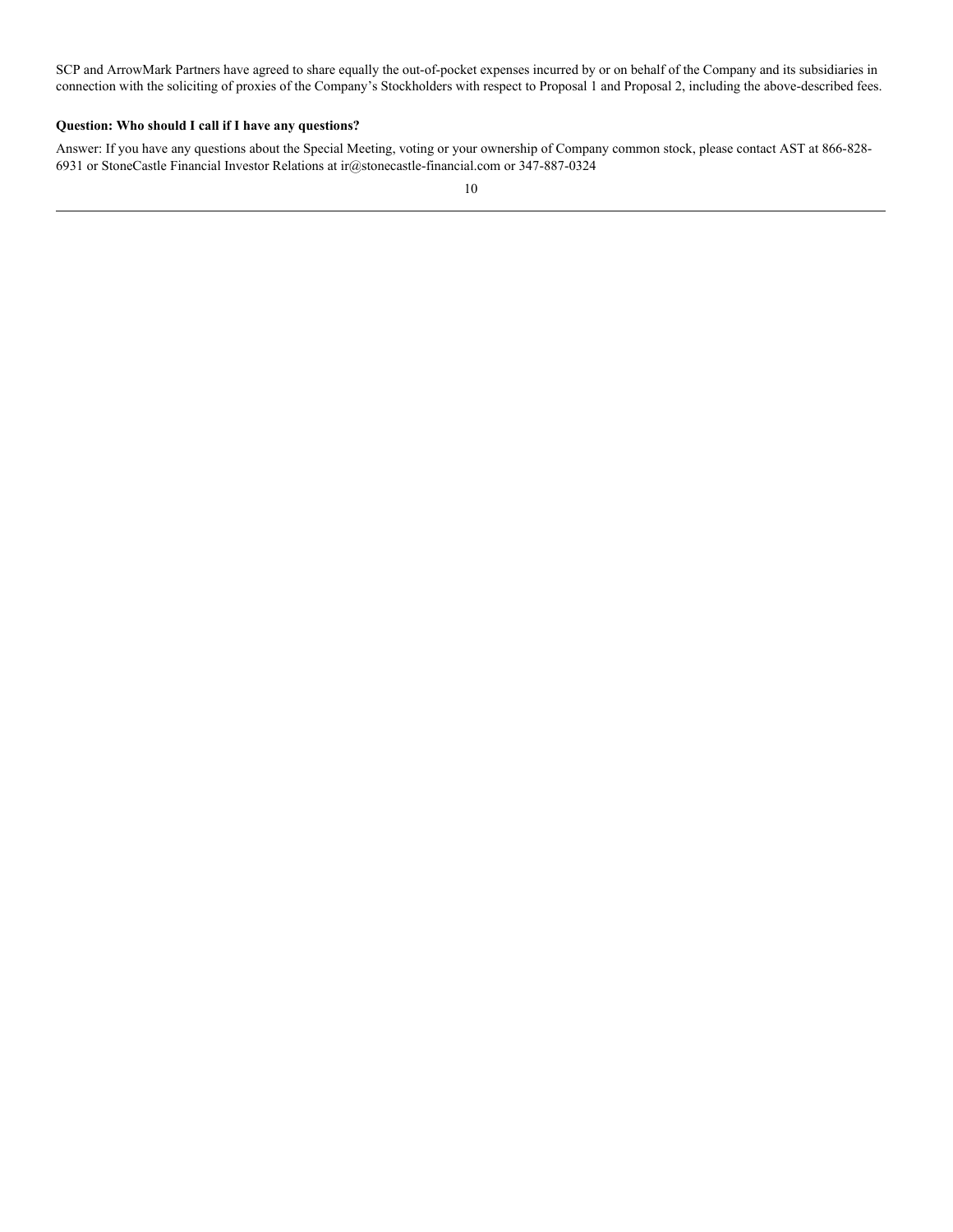#### **PROPOSAL 1: APPROVAL OF THE NEW INVESTMENT ADVISORY AGREEMENT**

#### **Background**

The Current Adviser informed us that, on December 4, 2019, it, SCP, the indirect parent company of the Current Adviser, and StoneCastle-ArrowMark entered into the Sale Agreement, pursuant to which StoneCastle-ArrowMark agreed to acquire the StoneCastle Investment Platform, including (1) certain of the assets of the Current Adviser utilized in providing investment services to the Company, (2) SCP's proprietary software and database system dedicated to bank investments as used in the Current Adviser's investment advisory business, (3) a perpetual, non-exclusive license to the "StoneCastle" trademark owned by SCP, and (4) the retention of certain current officers of the Company pursuant to a transition services agreement, and the transfer of certain personnel from SCP to affiliates of StoneCastle-ArrowMark.

The Sale Agreement also grants StoneCastle-ArrowMark, or its assignee, the right to purchase all of the outstanding equity interests in the Loan Servicer, which currently acts as the servicer for the Company's collateralized loan obligation and financing transaction with the Serviced Assets, for nominal consideration. Any assignment of the equity interest in the Loan Servicer is subject to the receipt of requisite consents under the applicable loan documents for the Serviced Assets. The purchase of all or a portion of the equity interest of the Loan Servicer is not a condition to the closing of the Transaction.

Under the 1940 Act, a new investment advisory agreement requires the approval of the Board, including a majority of the Board's Independent Directors, and the Company's Stockholders. Because the Transaction would involve StoneCastle-ArrowMark replacing StoneCastle Asset Management as the Company's investment adviser, a new investment advisory agreement between StoneCastle-ArrowMark and the Company must be approved and executed. Accordingly, the 1940 Act requires such contract be approved by the vote of a majority of the outstanding voting securities of the Company. The Board, including the Board's Independent Directors, has unanimously approved the New Investment Advisory Agreement and has deemed entry into such agreement to be in the best interests of the Company and its Stockholders. The Company is now seeking Stockholder approval of the New Investment Advisory Agreement.

*About StoneCastle Asset Management LLC* . The Current Adviser, StoneCastle Asset Management LLC, has served as the investment adviser to the Company since its initial public offering in 2013 (the "IPO"). The Current Adviser operates a specialized investment platform that we believe benefits from the expertise of its investment professionals and the use of the "StoneCastle" name, which is well known in the community banking industry and therefore, we believe, important to sourcing potential investments. We believe that the Current Adviser's platform also benefits from SCP's proprietary software and database system, known as RAMPART. RAMPART has been developed by SCP over the past decade and is designed to track bank investments and provide investment professionals with significant operational leverage. As used in the investment advisory business, we believe this software system provides the Current Adviser with a competitive advantage.

The Current Adviser is co-managed by Joshua S. Siegel who has served as the Chief Executive Officer of the Company since the IPO and who has over 20 years of experience investing in community banks. The business address of the Current Adviser is 152 West 57<sup>th</sup> Street, 35<sup>th</sup> Floor, New York, NY 10019.

*About Stone Castle Partners LLC*. The Current Adviser is wholly-owned by SCP, which is managed by its two managing partners, Mr. Siegel and George Shilowitz, each a director and officer of the Company. SCP is a technology-enabled financial services company managing over \$20 billion on behalf of its clients. SCP enables innovative organizations to safely store, move and optimize cash at scale using its digital cloud banking deposit platform of over 800 community banks nationwide. Founded by Mr. Siegel in 2003 as an alternative investment management firm focused on banking and banking-related credit strategies, SCP is one of the nation's largest investors in community banks. The business address of SCP is 152 West  $57<sup>th</sup>$ Street, 35<sup>th</sup> Floor, New York, NY 10019.

*About ArrowMark Partners*. Founded in 2007, ArrowMark Partners is a 100% privately-owned and SEC-registered investment adviser based in Denver, Colorado. As of September 30, 2019, the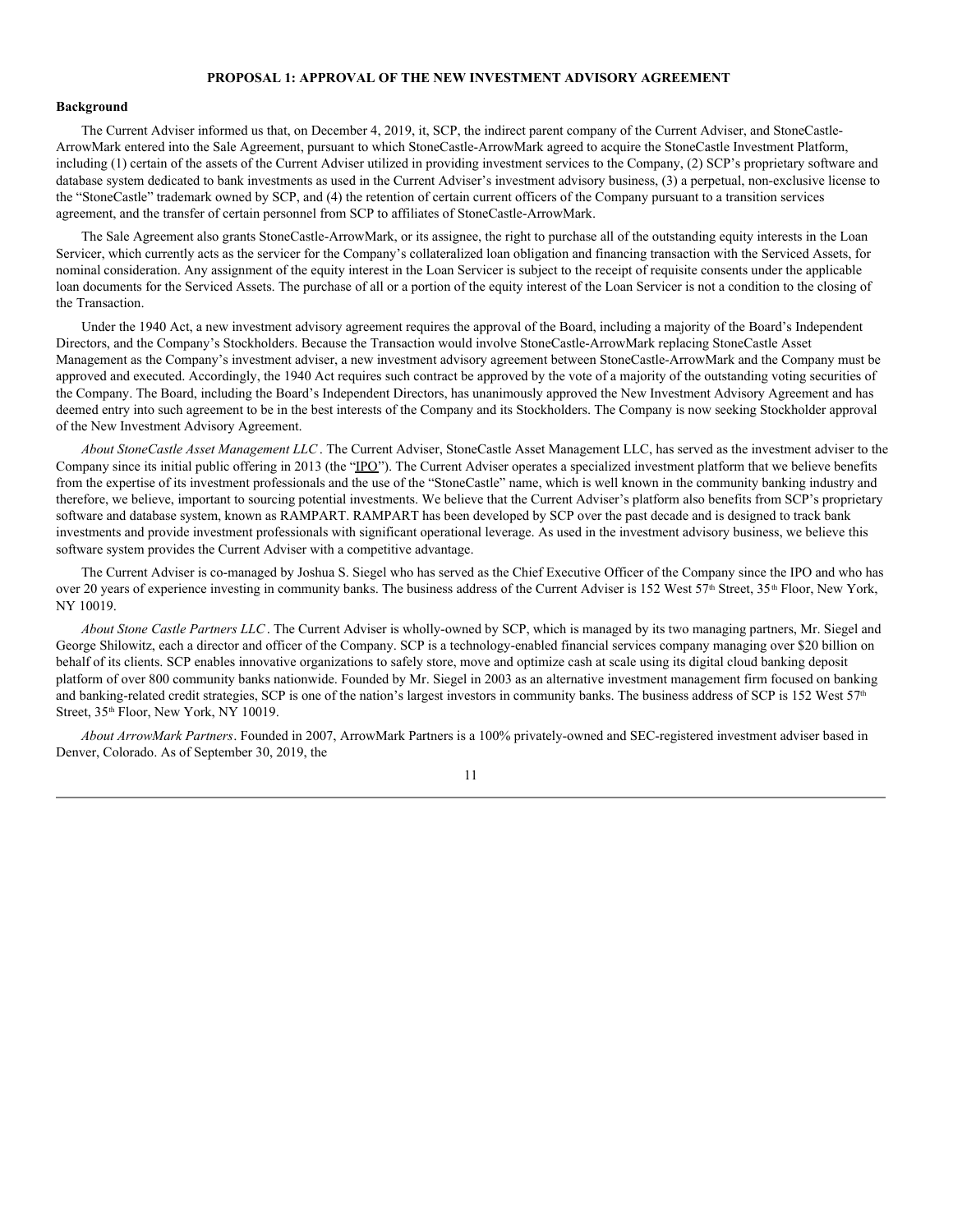Firm managed \$18.9 billion in assets on behalf of a broad array of institutional clients and professional asset allocators across alternative credit and capacity constrained equity strategies, as well as through the \$4.8 billion corporate credit and lending business. ArrowMark's unique approach provides extensive insights across the capital structure of financial institutions. ArrowMark has a skilled understanding of how to manage complex risk/reward tradeoffs through the firm's process of Risk-First fundamental research. ArrowMark's team has collective experience navigating multiple economic climates and market cycles.

ArrowMark Partners has considerable experience investing in, and has had significant success investing in, banks and financial institutions (collectively, the "Banking Sector"), beginning with its participation in the Federal Reserve's Term Asset-Backed Securities Loan Facility during the financial crisis which began in 2008. As of September 30, 2019, ArrowMark Partners has invested \$2.5 billion in investments in the Banking Sector, a substantial portion of which was invested in capital securities issued by regulated banking institutions as an alternative to issuing common equity Tier 1 capital and which offer a variety of benefits to the issuer, including the absence of Stockholder dilution, a reduction of credit risk and improved capital / profitability ratios. ArrowMark Partners has advised us that it is seeking to acquire the StoneCastle Investment Platform to broaden ArrowMark Partners' existing Banking Sector-related investment capabilities. Historically, ArrowMark Partners has invested in securities issued by larger financial institutions and the StoneCastle Investment Platform's focus on smaller banks complements ArrowMark Partners' existing platform.

ArrowMark Partners has formed StoneCastle-ArrowMark as a wholly-owned subsidiary to acquire the StoneCastle Investment Platform and to operate as a registered investment adviser to the Company in its capacity as the successor to the Current Adviser. The business address of StoneCastle-ArrowMark is 100 Fillmore Street, Ste. 325, Denver, CO 80206.

#### **Anticipated Impact of the Transaction**

*On the Company's investment adviser*. Effective and conditioned upon the closing of the Transaction, the Company will be advised by a new investment adviser, StoneCastle-ArrowMark, which will replace the Current Adviser. We expect that Mr. Siegel will serve on the board of managers of StoneCastle-ArrowMark as the successor to the Current Adviser and Patrick Farrell and Rachel Schatten will continue to serve as officers of the Company pursuant to a transition services agreement, as Chief Financial Officer and General Counsel, respectively. We also expect that certain investment professionals who are employees of SCP and who have primarily performed services for the Company on behalf of the Current Adviser for the past six years will transfer their employment from SCP to affiliates of StoneCastle-ArrowMark and continue to perform services for the Company on behalf of StoneCastle-ArrowMark. In addition, ArrowMark Partners has informed us that a number of ArrowMark Partners' investment professionals would be added to the investment and administrative teams to oversee the day-to-day operations of StoneCastle-ArrowMark. StoneCastle-ArrowMark has advised us that it intends to continue to use the "StoneCastle" name in connection with its business pursuant to a license of the name to be granted by SCP pursuant to the Sale Agreement.

*On the Company*. The Company currently anticipates that its strategy following the Transaction will remain consistent with its current investment strategy, which seeks to provide Company Stockholders with current income and, to a lesser extent, capital appreciation. StoneCastle-ArrowMark has advised that it currently intends that the Company continue to invest in the U.S. community bank sector as well as larger financial institutions and companies that provide goods and/or services to banking companies. Consistent with the current policy, StoneCastle-ArrowMark currently intends that, under normal circumstances, the Company will continue to invest at least 80% of the value of the Company's net assets plus the amount of any borrowings for investment purposes in such banking-related businesses.

Following the closing of the Transaction, ArrowMark Partners has advised us that it expects that certain members of SCP's management and employees would continue to participate in the management of StoneCastle-ArrowMark's business along with ArrowMark Partners' management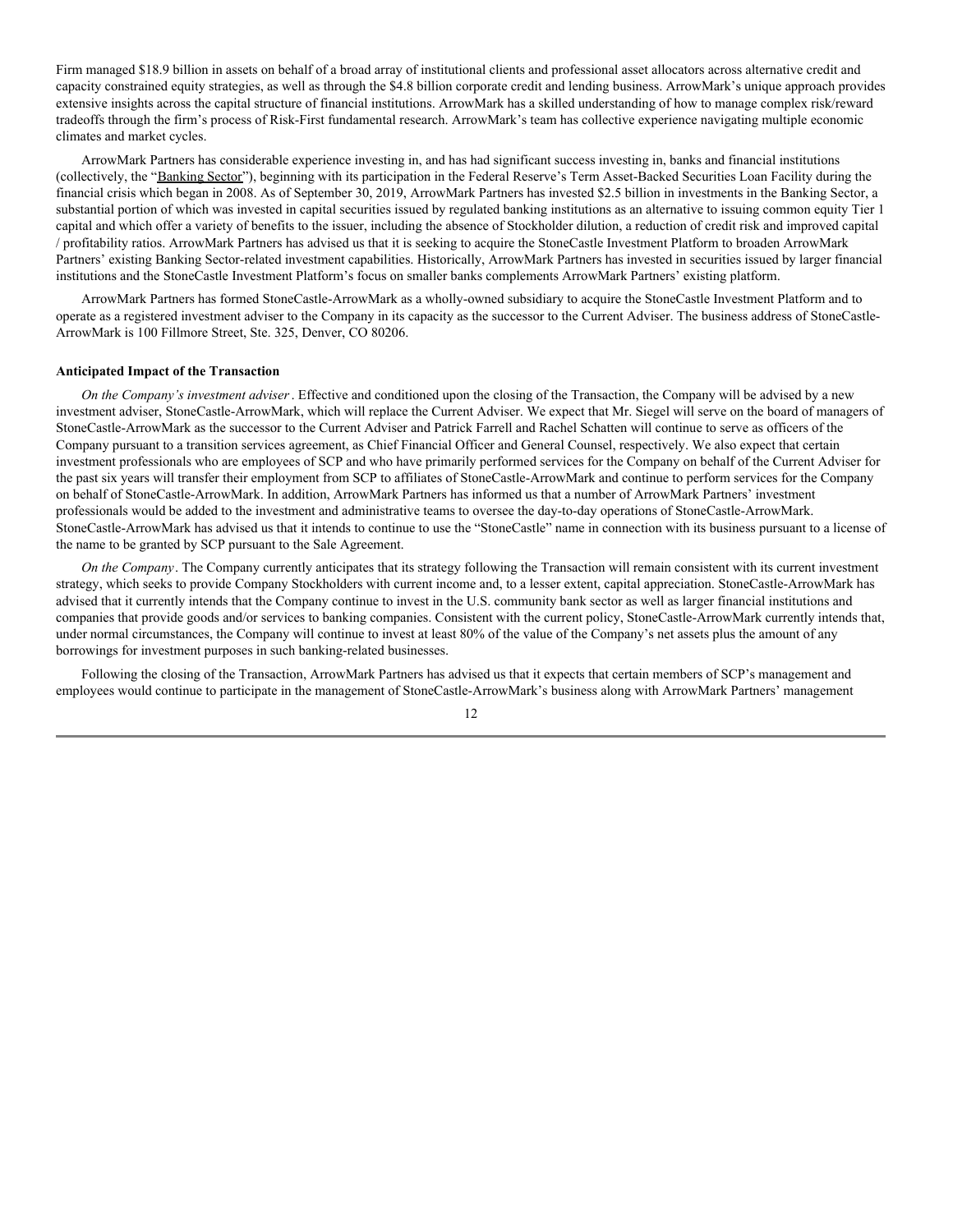and team of investment professionals. In addition to the intended changes to the board of managers of the Company's investment adviser described above, as part of and effective upon the Transaction, SCP and StoneCastle-ArrowMark have agreed to enter into a transition services agreement pursuant to which Patrick J. Farrell, the Company's Chief Financial Officer, and Rachel Schatten, the Company's General Counsel and Secretary, would offer services to the Company after the closing of the Transaction, and the Company's controller would offer services to the Company until up to August 15, 2020 to help ensure an orderly transition of the Company's management and operations of StoneCastle-ArrowMark. Fees for services under the transition services agreement would be paid to SCP by ArrowMark Partners and not by the Company.

The Company also expects that certain of the officers of the Company will change upon the closing of the Transaction. Effective and conditioned upon the closing of the Transaction, the Company expects that:

- Sanjai Bhonsle, a partner of ArrowMark Partners, will serve as the Company's Chief Executive Officer, from which position Joshua S. Siegel intends to resign as of the closing of the Transaction (though it is expected that Mr. Siegel will serve on the board of managers of StoneCastle-ArrowMark as the successor to the Current Adviser);
- George Shilowitz, the Company's President, will resign;
- Patrick J. Farrell will continue as the Company's Chief Financial Officer;
- Rachel Schatten will continue as the Company's General Counsel; and
- Rick Grove will serve as the Company's Chief Compliance Officer and Secretary, positions currently held by Ms. Schatten.

The Board has approved the appointment of each of Messrs. Bhonsle and Grove to the respective offices referenced above, effective and conditioned upon the closing of the Transaction. Biographical information for each of Messrs. Bhonsle and Grove is provided below:

**Sanjai Bhonsle** joined ArrowMark Partners in October 2012 and serves as Partner and Portfolio Manager for ArrowMark Partners' leveraged loan investments and collateralized loan obligation funds. Prior to joining ArrowMark Partners, he founded MB Consulting Partners in 2009, where he specialized in providing financial and operational restructuring advisory services to stressed and distressed middle-market companies. With more than 10 years of restructuring experience, he has led several assignments across various industries. Mr. Bhonsle was a Senior Portfolio Manager at GSO Capital Partners, a subsidiary of The Blackstone Group, and member of the Investment and Management Committee from 2005 until 2009. Prior to joining GSO Capital Partners, Mr. Bhonsle was an Assistant Portfolio Manager for RBC Capital Partners' debt investment group and was a member of the Investment Committee from 2001 until 2005. He also led the group's restructuring efforts related to distressed investments and represented the firm's interests on creditor committees. From 1999 to 2001, Mr. Bhonsle was a Senior Investment Analyst at Indosuez Capital Partners. Mr. Bhonsle received a bachelor's degree in Mechanical Engineering from the University of Wisconsin—Madison and a Master of Business Administration degree from the Eli Broad Graduate School of Management at Michigan State University.

**Rick Grove** joined ArrowMark Partners in 2008 and serves as its Chief Compliance Officer. He was previously Vice President and Chief Compliance Officer for Black Creek Global Advisors (2007-2008). Prior to that position, Mr. Grove served as Vice President and Chief Compliance Officer for Madison Capital Management (2005-2007), Assistant Vice President and Director of Compliance at Janus Capital Group (1993-2005), and Fund Accountant for Oppenheimer Funds (1992-1993). Mr. Grove graduated from the University of Wyoming with a bachelor's degree in Accounting.

#### **Overview of the New Investment Advisory Agreement**

A copy of the proposed form of the New Investment Advisory Agreement approved by the Board is attached to this Proxy Statement as Appendix A. The following description of the material terms of the New Investment Advisory Agreement is only a summary and is qualified in its entirety

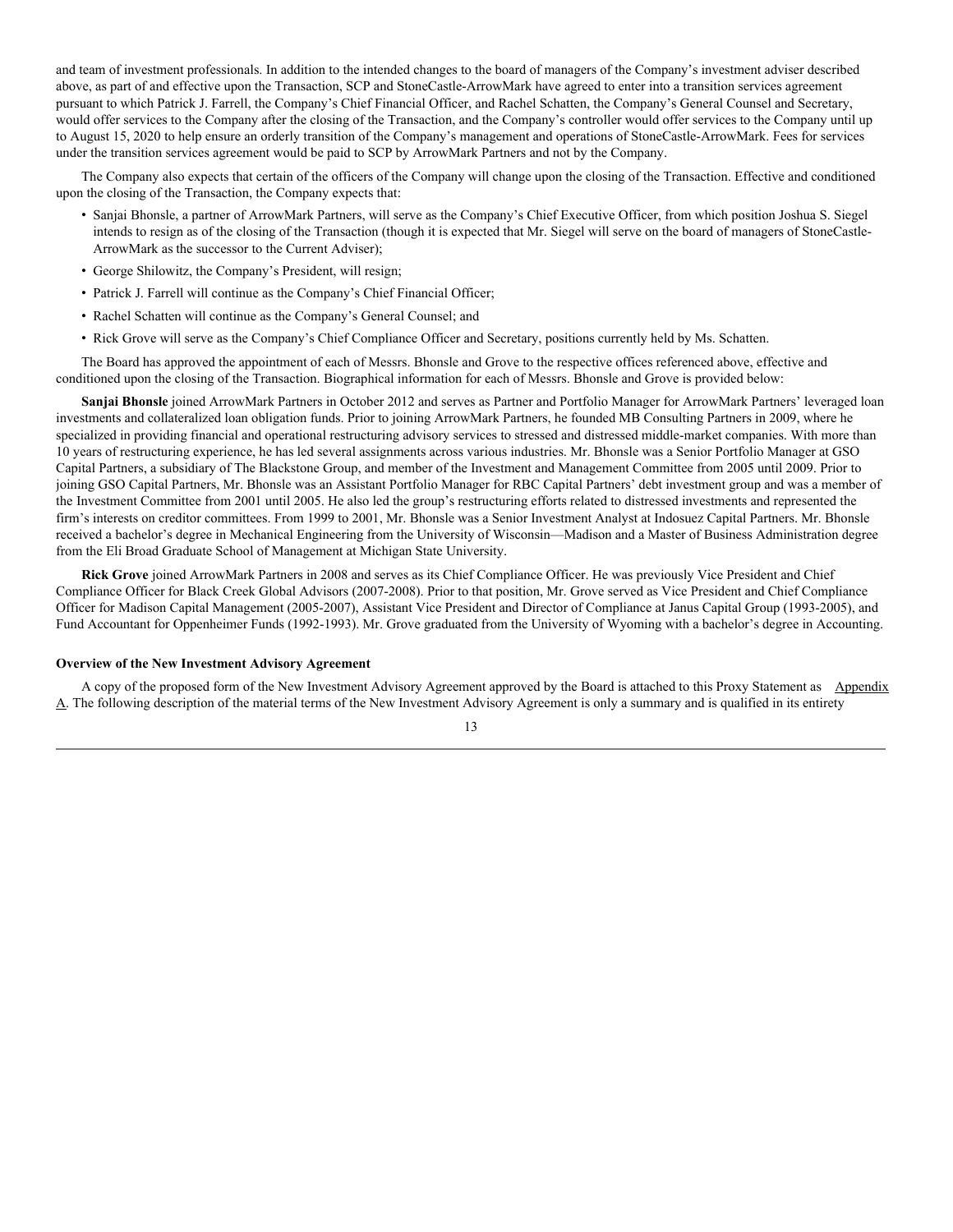by reference to Appendix A. A copy of the form of the New Investment Advisory Agreement marked to show changes from the Current Investment Advisory Agreement is attached to this Proxy Statement as Appendix B.

*Management & Administrative Services*. StoneCastle Asset Management LLC is registered as an investment adviser under the 1940 Act. If the proposed form of the New Investment Advisory Agreement is approved by the requisite Stockholders of the Company, upon the closing of the Transaction and subject to the overall supervision of the Board, the Company intends that StoneCastle-ArrowMark will manage the day-to-day operations of the Company and act as the investment adviser to the Company. Under and subject to the proposed terms of the New Investment Advisory Agreement, StoneCastle-ArrowMark would provide the Company with investment advisory services, including (but not limited to):

- managing the investment and reinvestment of the assets of the Company;
- regularly providing the Company with investment research, advice and supervision;
- continuously furnishing an investment program for the Company, consistent with the investment objective and policies of the Company;
- determining what securities shall be purchased for the Company, what securities shall be held or sold by the Company and what portion of the Company's assets shall be held as cash or in other liquid assets;
- subject to the supervision of the Board, effectuating investment decisions for the Company, including the execution and delivery of all documents relating to the Company's investments and the placing of orders for other securities purchase or sale transactions on behalf of the Company;
- in the event that the Company determines to acquire debt financing, arranging for such financing on the Company's behalf, subject to the approval of the Board;
- determining the composition of the portfolio of the Company, the nature and timing of the changes therein and the manner of implementing such changes;
- identifying, evaluating and negotiating the structure of the investments made by the Company;
- performing due diligence on prospective portfolio companies;
- closing and monitoring the Company's investments;
- providing the Company with such other investment advisory, research and related services as the Company may, from time to time, reasonably require for the investment of its assets;
- arranging for the services of, and overseeing, custodians, depositaries, transfer agents, dividend disbursing agents, underwriters, brokers, dealers, placement agents, banks, insurers, accountants, attorneys and pricing agents;
- overseeing the performance of, and the payment of fees to, the Company's service providers;
- responding to inquiries and otherwise assisting the Company's service providers in the preparation and filing of regulatory reports, proxy statements, Stockholder communications and the preparation of Board materials and reports; and
- establishing and overseeing the implementation of borrowing facilities or other forms of leverage authorized by the Board.

*Management Fees*. There is no proposed change in the fees payable by the Company to StoneCastle-ArrowMark for investment advisory services under the New Investment Advisory Agreement as compared to the fees payable to the Current Adviser under the Current Investment Advisory Agreement. If the New Investment Advisory Agreement is approved by the requisite Stockholders of the Company at the Special Meeting, the Company would pay StoneCastle-ArrowMark the same management fee as it currently pays the Current Adviser under the Current Investment Advisory Agreement. The management fee is 0.4375% (1.75% annualized) of the Company's Managed Assets, calculated and paid quarterly in arrears within fifteen (15) days of the end of each calendar quarter. The term "Managed Assets" as used in the calculation of the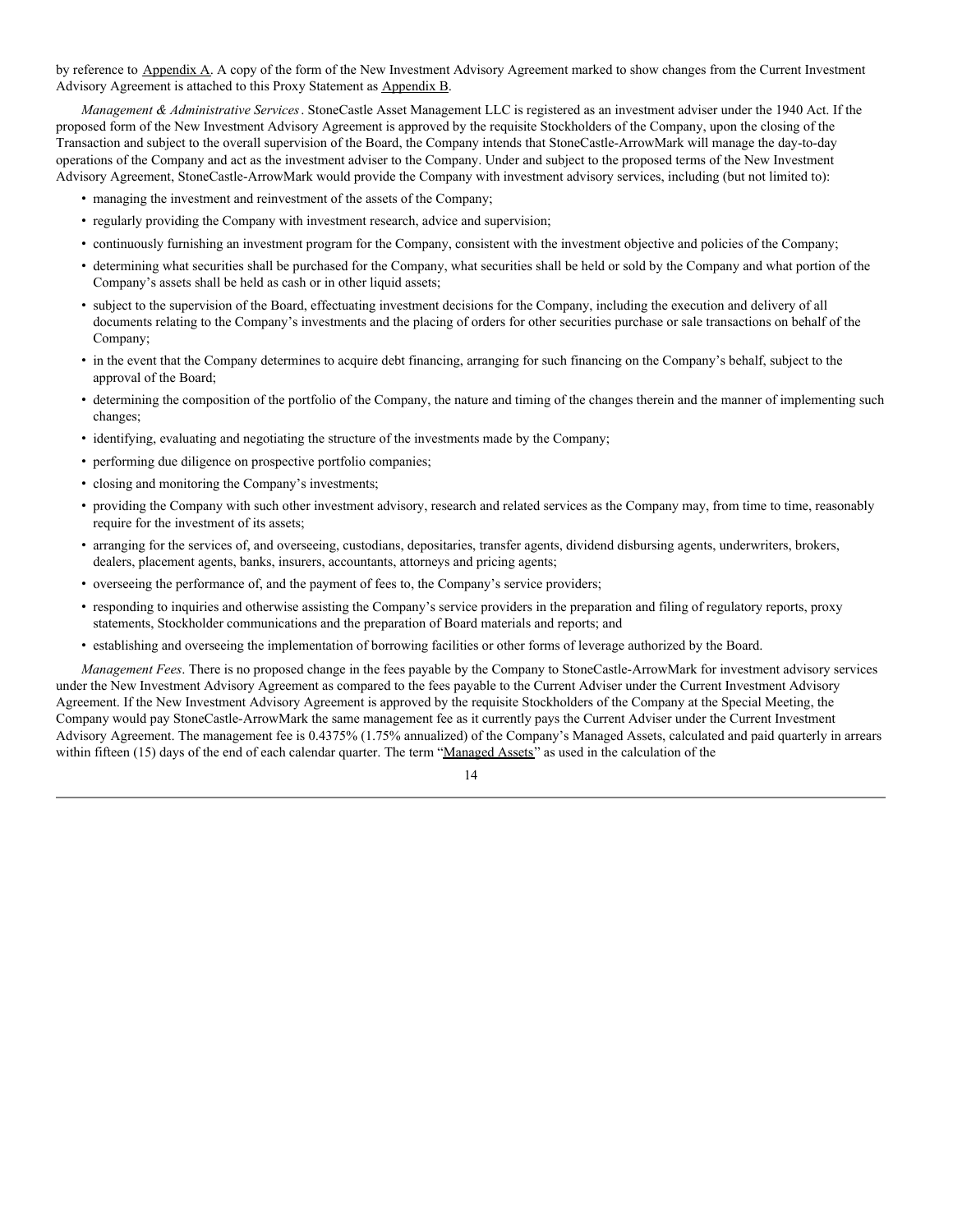management fee means the Company's total assets (including cash and cash equivalents and any assets purchased with or attributable to any borrowed funds). StoneCastle-ArrowMark may from time to time waive its management fee and such waivers may include the ability of StoneCastle-ArrowMark to recoup such fees subject to certain conditions, including that no amounts may be recouped more than three years from the date of the waiver. For the fiscal year ended December 31, 2018, the Current Adviser was paid a management fee in the amount of \$3,242,734 (\$3,329,460 less waivers of \$86,726).

*Other Fees and Expenses*. Under the New Investment Advisory Agreement, and consistent with the prior Investment Advisory Agreement, StoneCastle-ArrowMark is not entitled to an incentive fee and would not participate in the Company's profits in its capacity as the Company's investment adviser. The New Investment Advisory Agreement expressly permits StoneCastle-ArrowMark to seek reimbursement for certain specified expenses, subject to approval by a majority of the Company's Independent Directors. The Current Adviser is permitted to seek such reimbursement under the Current Investment Advisory Agreement, although historically the Current Adviser has opted not to do so. StoneCastle-ArrowMark has indicated that it expects not to seek such reimbursement, consistent with the Current Adviser's historical practice, for a two-year period following the Transaction.

*Duration and Termination*. If the Company's Stockholders approve the New Investment Advisory Agreement, unless earlier terminated as described below, the New Investment Advisory Agreement will become effective at the closing of the Transaction and remain in effect for two years from the date of its execution and thereafter from year-to-year if approved at least annually by (1) the vote of the Board or a majority of the outstanding voting securities of the Company and (2) the vote of a majority of the Independent Directors of the Company. The New Investment Advisory Agreement will automatically terminate in the event of its "assignment" (as such term is defined under the 1940 Act). The New Investment Advisory Agreement may be terminated by either party without penalty upon 60 days' written notice to the other party, by the vote of a majority of the outstanding voting securities of the Company, by the vote of the Company's directors or by StoneCastle-ArrowMark.

*Indemnification*. The New Investment Advisory Agreement provides that, absent willful misfeasance, bad faith or gross negligence in the performance of StoneCastle-ArrowMark's duties and obligations or by reason of the reckless disregard of StoneCastle-ArrowMark's duties and obligations, StoneCastle-ArrowMark and its officers, managers, partners, members, agents, employees, controlling persons and any other persons or entities affiliated with it are entitled to indemnification from the Company for any damages, liabilities, costs and expenses (including reasonable attorneys' fees and amounts reasonably paid in settlement) arising out of or otherwise based on the performance of any of StoneCastle-ArrowMark's duties or obligations under the New Investment Advisory Agreement or otherwise as the Company's investment adviser.

#### **Tabular Summary of Differences between New Investment Advisory Agreement and Current Investment Advisory Agreement**

The table below summarizes certain relevant provisions of the Current Investment Advisory Agreement versus the New Investment Advisory Agreement:

#### *§ 10. Compensation.*

| <b>Current Investment Advisory Agreement</b>                                                                                             | <b>New Investment Advisory Agreement</b>                              |
|------------------------------------------------------------------------------------------------------------------------------------------|-----------------------------------------------------------------------|
| The base management fee equals $0.4375\%$ per quarter $(1.75\%$                                                                          | The base management fee remains unchanged. Language relating to the   |
| annualized) of the Company's Managed Assets, subject to discounted<br>fees for a period following the Company's initial public offering. | Company's discount fees has been removed as it is no longer relevant. |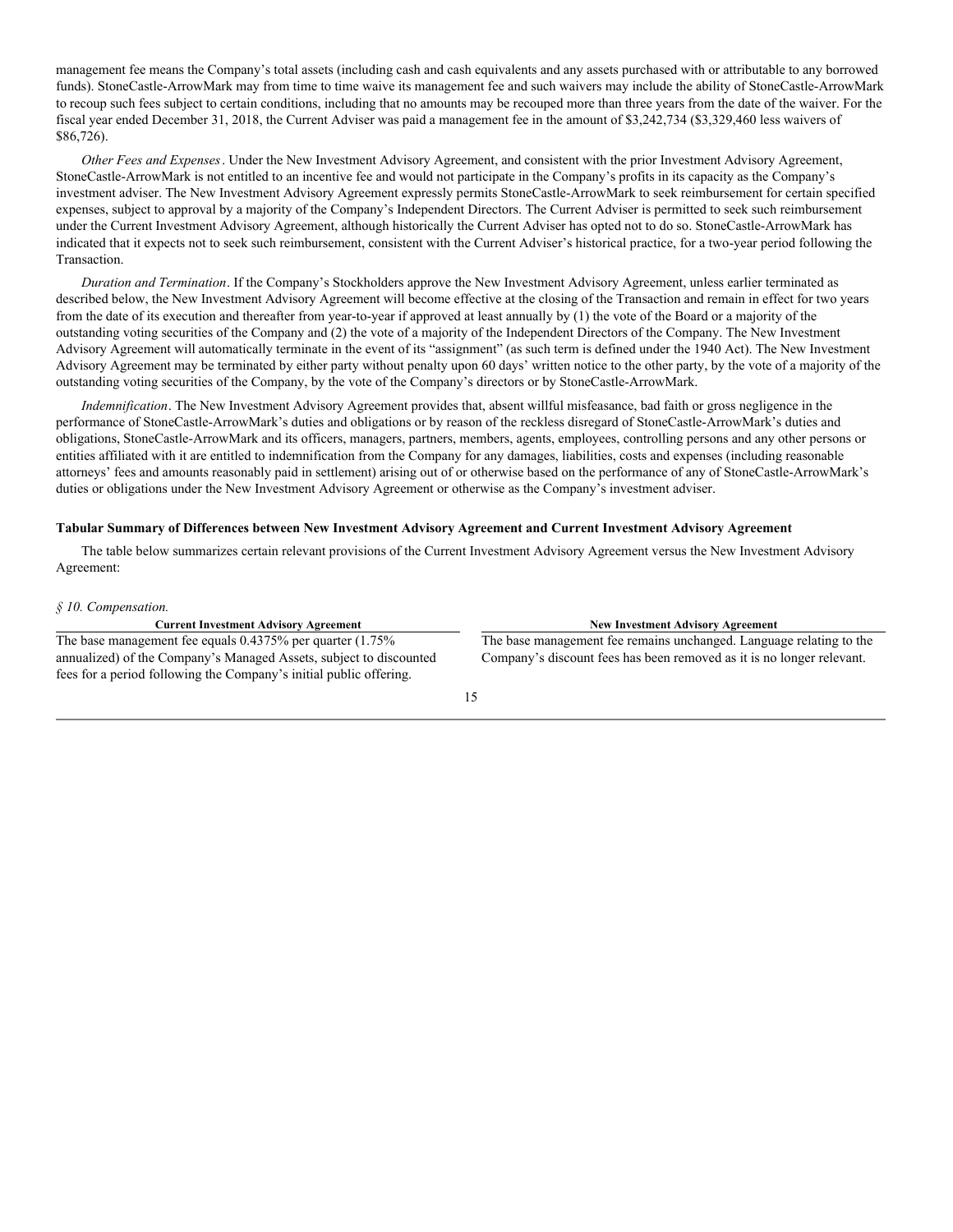| $§$ 11. Expenses of the Advisor.                                                                                                          |                                                                                                                                                                                                                                                                                                                                                            |
|-------------------------------------------------------------------------------------------------------------------------------------------|------------------------------------------------------------------------------------------------------------------------------------------------------------------------------------------------------------------------------------------------------------------------------------------------------------------------------------------------------------|
| <b>Current Investment Advisory Agreement</b>                                                                                              | <b>New Investment Advisory Agreement</b>                                                                                                                                                                                                                                                                                                                   |
| The investment adviser bears responsibility for payment of its expenses                                                                   | The list of expenses of the investment adviser which are payable by the                                                                                                                                                                                                                                                                                    |
| to the extent incurred when not engaged in providing investment                                                                           | Company has been expanded to clarify that the Company is responsible for                                                                                                                                                                                                                                                                                   |
| services to the Company. This section then lists certain specific<br>expenses of the investment adviser which are payable by the Company. | (1) fees of third-party administrators and compliance firms, (2) travel<br>expenses incurred in connection with due diligence of prospective portfolio<br>companies and oversight over existing portfolio companies,* (3) fees and<br>expenses relating to the marketing and promotion of the Company,* and<br>(4) underwriting discounts and commissions. |
|                                                                                                                                           | * Subject to approval by a majority of the Company's Independent<br>Directors.                                                                                                                                                                                                                                                                             |
| § 13. Non-Exclusivity.                                                                                                                    |                                                                                                                                                                                                                                                                                                                                                            |
| <b>Current Investment Advisory Agreement</b>                                                                                              | <b>New Investment Advisory Agreement</b>                                                                                                                                                                                                                                                                                                                   |
| This section included specific references to Messrs. Siegel and<br>Shilowitz.                                                             | The specific references to Messrs. Siegel and Shilowitz have been<br>removed. A reference to an allocation policy prior to the time the Company                                                                                                                                                                                                            |
|                                                                                                                                           | is fully invested has been deleted as it is no longer relevant.                                                                                                                                                                                                                                                                                            |
| $§$ 21. Questions of Interpretation.                                                                                                      |                                                                                                                                                                                                                                                                                                                                                            |
| <b>Current Investment Advisory Agreement</b>                                                                                              | <b>New Investment Advisory Agreement</b>                                                                                                                                                                                                                                                                                                                   |
| The agreement is governed by New York state law.                                                                                          | The agreement remains governed by New York state law. Language has                                                                                                                                                                                                                                                                                         |
|                                                                                                                                           | been added stating that, in the event of any conflict between New York                                                                                                                                                                                                                                                                                     |
|                                                                                                                                           | state law and any applicable provisions of the 1940 Act or the Investment                                                                                                                                                                                                                                                                                  |
|                                                                                                                                           | Advisers Act of 1940, as amended (the "Advisers Act"), the 1940 Act or                                                                                                                                                                                                                                                                                     |
|                                                                                                                                           | the Advisers Act, as applicable, shall control.                                                                                                                                                                                                                                                                                                            |

The foregoing summaries are qualified in their entirety by the New Investment Advisory Agreement and the marked version of the New Investment Advisory Agreement against the Current Investment Advisory Agreement, which are attached to this Proxy Statement as Appendix A and Appendix B, respectively.

#### **ArrowMark Partners Investment Pipeline**

In August 2019, the Company invested approximately \$15 million in two alternative capital securities (the "Alternative Capital Securities") issued by two different regulated banking institutions and originated in 2017 and 2018, respectively. Each Alternative Capital Security was issued by a regulated banking institution as an alternative to issuing common equity Tier 1 capital. The Company believes that the Alternative Capital Securities offer a variety of benefits to issuers, including the absence of shareholder dilution, a reduction of credit risk and improved capital / profitability ratios.

Interest on each of the Alternative Capital Securities purchased accrue at a per annum rate equal to 3-Month LIBOR plus 10%. The Company believes that the Alternative Capital Securities offer the opportunity for attractive returns relative to the risks taken and to other credit investments currently available. Given the Company's investment objective of income and capital preservation,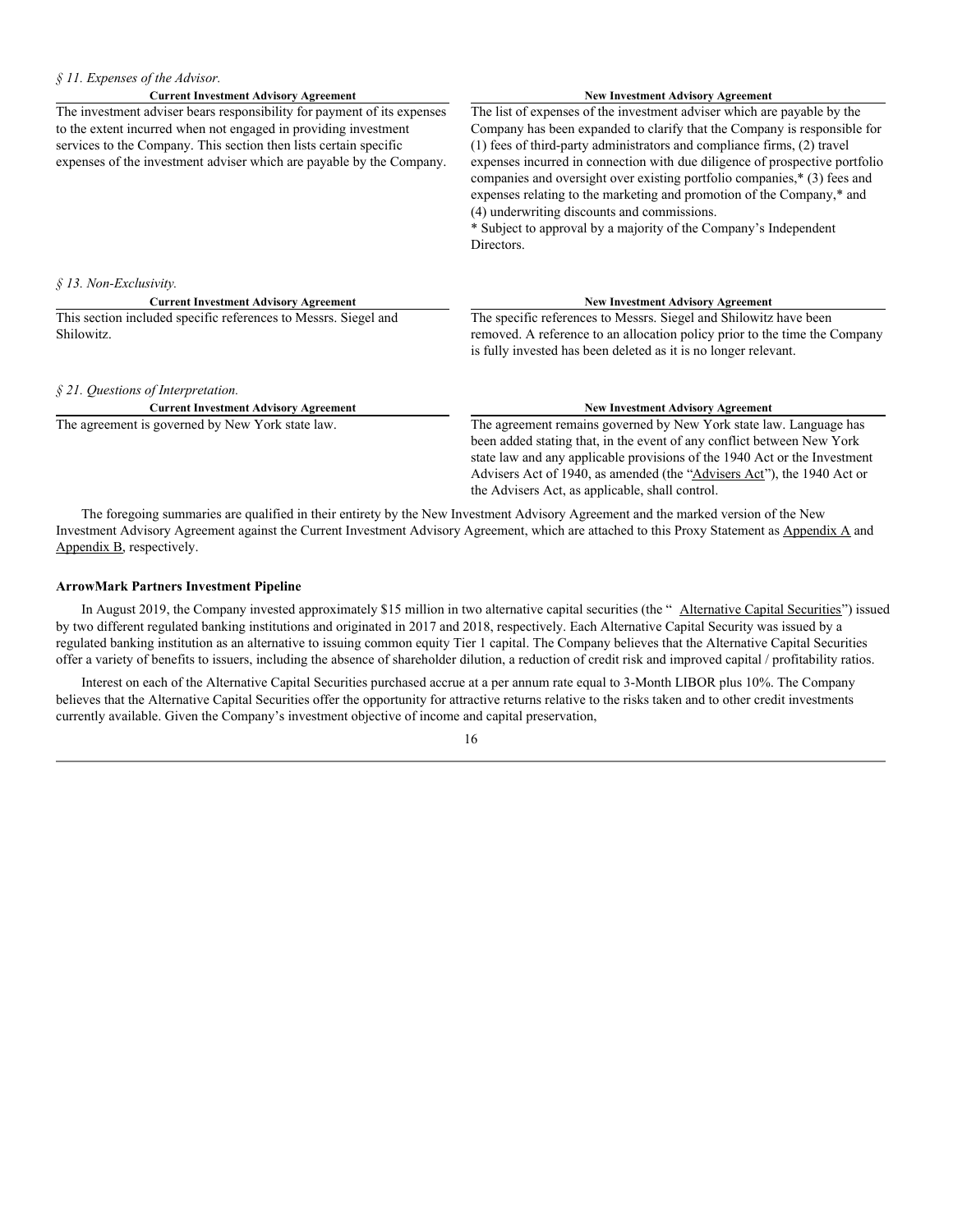the Company believes that Alternative Capital Securities are well suited for its long-term investment portfolio.

ArrowMark Partners has informed us that it believes that sourcing capital securities such as the Alternative Capital Securities is a barrier to entry for many investors, and that its network of relationships with large bank issuers offers a significant advantage that would benefit the Company following the Transaction as, historically, capital securities such as the Alternative Capital Securities have been acquired through privately negotiated bi-lateral transactions.

ArrowMark Partners has informed us that it has been investing in capital securities similar to the Alternative Capital Securities since 2010 and, with approximately \$2.5 billion invested in such securities as of September 30, 2019, believes it is currently one of the most active investors in the sector. ArrowMark Partners has informed us that it has a robust pipeline of investment opportunities in Alternative Capital Securities. If the Transaction is completed, ArrowMark Partners has indicated that it intends to allocate \$30 million of its Pipeline Assets to the Company.

Given ArrowMark Partners' investment pipeline, Alternative Capital Securities will likely increase as a percentage of the Company's overall investment portfolio. As with all investments, investments in Alternative Capital Securities are subject to several risks. In particular to all capital securities, banking regulators could change or amend existing banking regulations which could affect the regulatory treatment of Alternative Capital Securities, where stricter regulation could make Alternative Capital Securities less desirable, or undesirable, for banks to issue, reducing the supply of new investments. Should an adverse regulatory development occur in the future, it would likely result in the bank issuer of such securities being able to redeem an investment early, which subjects the Company to reinvestment risk. Alternative Capital Securities remain subject to the same sector specific and other risks as any banking-related investment that the Company may acquire, including, but not limited to, credit risk, interest rate risk, prepayments, adverse changes in market value or liquidity and the quality of the loans extended by each bank to its clients.

#### **Board Review and Approval of the New Investment Advisory Agreement**

The Board, including the Independent Directors of the Company, has unanimously approved the New Investment Advisory Agreement and has determined that the Company's entry into such agreement is in the best interests of the Company and its Stockholders.

In reaching its decision to approve the New Investment Advisory Agreement, the Board received extensive information from the Current Adviser and ArrowMark Partners regarding the proposed Transaction, ArrowMark Partners and StoneCastle-ArrowMark's expectations for the Company at several in-person and telephonic meetings and conference calls held during April through December 2019 (including its regular in-person Board meetings on June 5, 2019 and September 10, 2019) as well as its in-person Board meeting on December 5, 2019. In the course of its deliberations regarding the New Investment Advisory Agreement, the Board considered, among other things, information furnished by each of SCP and ArrowMark Partners, including information concerning the proposed acquisition by StoneCastle-ArrowMark of the StoneCastle Investment Platform and the change in governance and operation from the Current Adviser to StoneCastle-ArrowMark, as well as other information it deemed relevant. The Board also considered information provided by the Current Adviser in connection with its recent renewal of the Current Investment Advisory Agreement approved at the September 19, 2019 Board meeting. The Board also requested and received responses from ArrowMark Partners to a series of questions encompassing a variety of topics prepared by the Board, in consultation with counsel to the Company and independent legal counsel to the Independent Directors.

The Board, including the Independent Directors, in evaluating and approving the New Investment Advisory Agreement, considered a number of factors as further described below, including:

• the nature, extent and quality of the advisory and other services to be performed by StoneCastle-ArrowMark;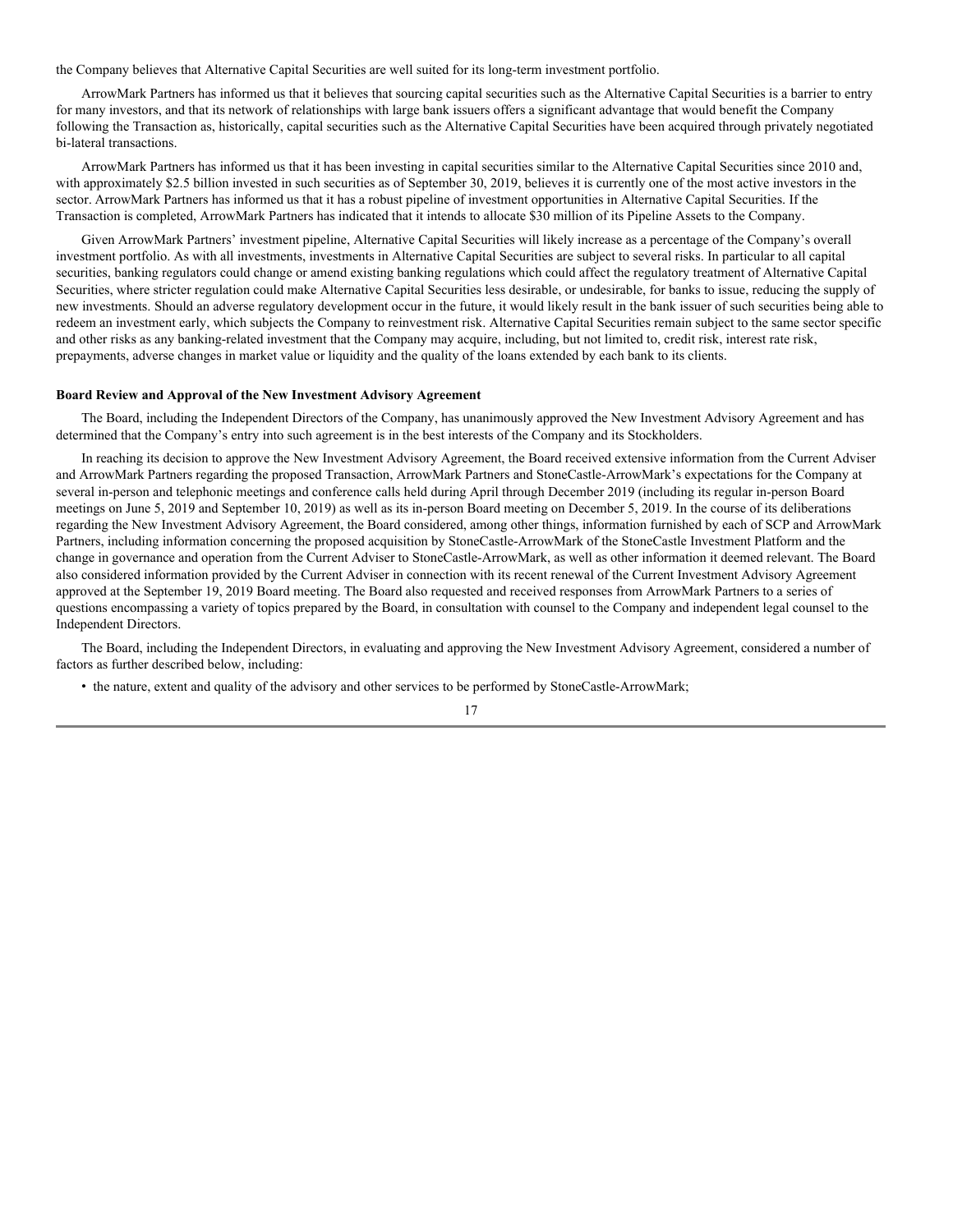- the investment performance of the Company and other funds and products managed by ArrowMark Partners;
- the possible economies of scale that would be realized due to the Company's growth;
- comparative data with respect to management fees or similar expenses paid to other investment advisers;
- the expected costs of services to be provided and the anticipated profits to be realized by StoneCastle-ArrowMark and its affiliates from their relationship with the Company;
- information about the capabilities and financial condition of ArrowMark Partners and services to be performed and the personnel performing such services under the New Investment Advisory Agreement;
- information regarding the potential benefits to the Company by retaining StoneCastle-ArrowMark as the investment adviser to the Company;
- the representations and undertakings of ArrowMark Partners that there would be no "unfair burden" imposed on the Company as a result of the transactions contemplated by the Transaction within the meaning of Section 15(f) of the 1940 Act;
- information regarding whether the Transaction would raise any actual or potential conflicts of interest; and
- whether the consummation of the Transaction would have any impact on the above considerations.

*Nature, Extent and Quality of Services to be Provided* . The Board considered the Current Adviser's specific responsibilities in all aspects of dayto-day investment management of the Company, noting that the services to be provided by StoneCastle-ArrowMark under the New Investment Advisory Agreement are substantially identical to those services provided by the Current Adviser under the Current Investment Advisory Agreement. The Board also considered ArrowMark Partners' intention that Joshua S. Siegel, who has served with SCP since the Company was incorporated in 2013, will continue to be involved in an advisory capacity in light of his familiarity with the Company and its existing investment portfolio. The Board noted that, as described above, certain other personnel who have performed services for the Company on behalf of the Current Adviser and who are familiar with the Company's existing investment portfolio had agreed to continue to perform those services following the Transaction.

In considering the nature, extent and quality of the investment management services to be provided by StoneCastle-ArrowMark, the Board noted that it had previously reviewed the written responses of ArrowMark Partners to inquiries from counsel to the Independent Directors, which included, among other things, information about the background and experience of its management and investment professionals. The Board noted that Joshua S. Siegel would be appointed to the board of managers of StoneCastle-ArrowMark.

The Board noted that ArrowMark Partners is a diversified alternative asset manager with \$18.9 billion in assets under management as of September 30, 2019, including approximately \$8 billion invested in credit-oriented investment strategies. The Board further discussed the scale of ArrowMark Partners' operations, noting that ArrowMark Partners has more than 67 investment professionals and offices in Colorado, New York, California and London.

The Board also noted that, since 2010, ArrowMark Partners' credit strategies have invested approximately \$2.5 billion in banking-related credit investments. The Board discussed ArrowMark Partners' significant experience in private credit and direct lending and alternative capital transactions, as well as its approach to direct lending, including the focus on proprietary opportunities, high quality portfolio companies and a rigorous approach to due diligence and structuring, and the investment process followed by ArrowMark Partners' investment team. The Board discussed the experience of key personnel of ArrowMark Partners, including the individuals who are expected to serve as executive officers for the Company if the Transaction is completed, and observed that ArrowMark Partners has access to a significant volume of investment opportunities, including the banking-related assets in the Pipeline Assets. The Board further

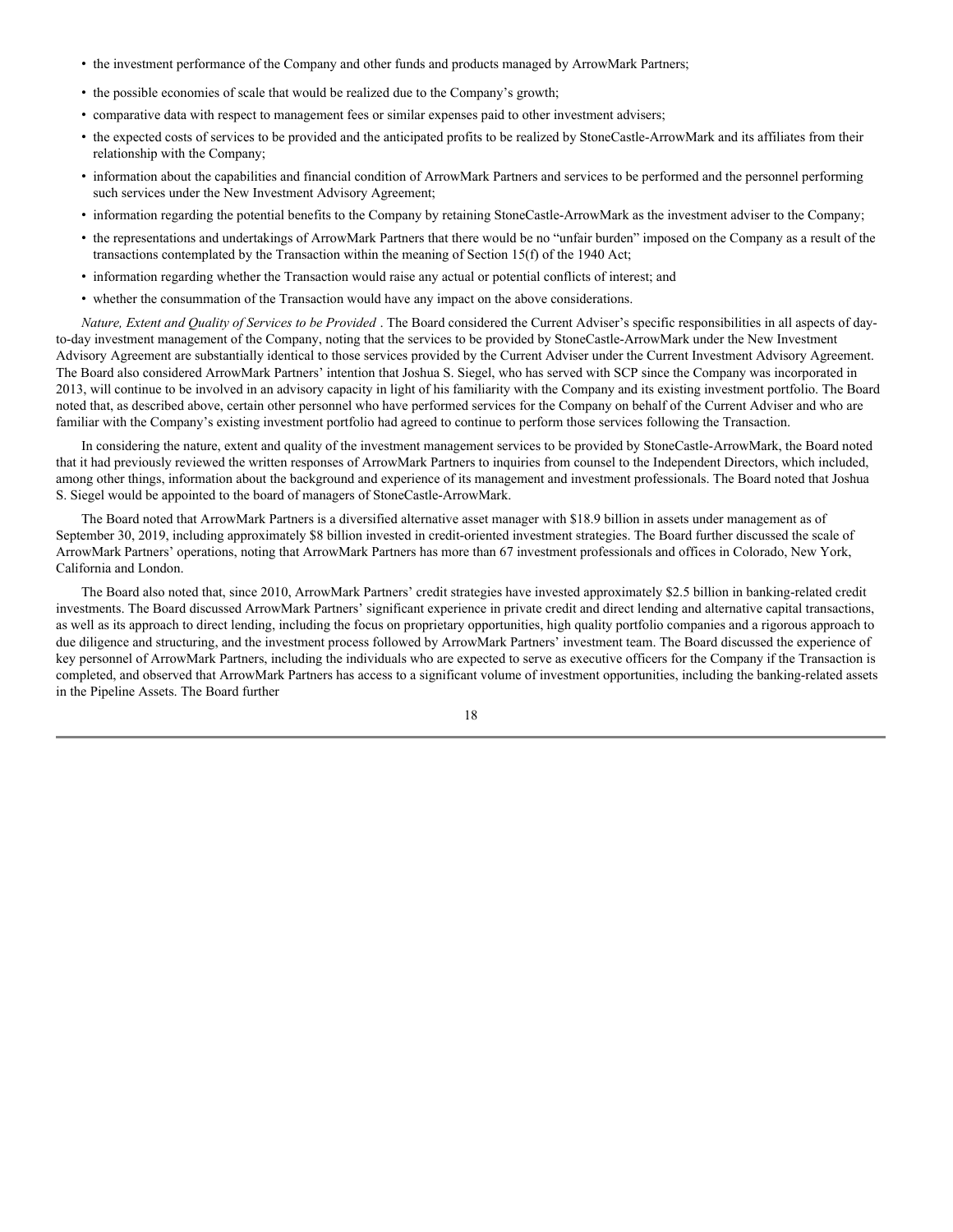discussed the experience and credentials of ArrowMark Partners' investment team, noting the diverse array of backgrounds among team members, as well as its robust legal and compliance platform that currently manages four 1940 Act funds, totaling \$4.3 billion in managed assets as of September 30, 2019.

The Board also considered other investment management services to be provided by StoneCastle-ArrowMark to the Company, such as monitoring adherence to the Company's investment restrictions and monitoring compliance with various Company policies and procedures and with applicable securities laws and regulations. The Board discussed the Current Adviser's cyber security programs and those of its service providers. Based on the factors above, as well as those discussed below, the Board concluded, within the context of its overall determination to approve the New Investment Advisory Agreement, that it was satisfied with the nature, extent and quality of the services provided to the Company by the Current Adviser and that those services would continue with StoneCastle-ArrowMark under the New Investment Advisory Agreement.

Comparison of the Management Fee, and Expense Ratio to Other Closed-End Investment Companies and Business Development Companies. Prior to approval of the New Investment Advisory Agreement, the Board had requested, and received and evaluated, extensive materials from ArrowMark Partners. In an executive session of the Independent Directors, the Independent Directors reviewed the proposed New Investment Advisory Agreement with experienced counsel who is independent of ArrowMark Partners and the Current Adviser and who advised on the relevant legal standards.

The Independent Directors considered the overall investment performance of the Current Adviser and the Company since the Current Adviser was appointed as the Company's investment adviser in November 2013. The Independent Directors reviewed and considered the Company's performance relative to a peer group of 29 registered closed-end investment companies and business development companies selected by the Current Adviser that operate in a similar manner as the Company, noting, however, the limited usefulness of such information in light of the Company's unique investment strategy and industry focus.

The Independent Directors also reviewed and considered the Company's performance based on market price and net asset value versus the performance of the Bloomberg Barclays U.S. Aggregate Bond Index and the Bloomberg Barclays U.S. Corporate High Yield 2% Issuer Capped Index ("U.S. Corporate High Yield") for the 12 months ended December 31, 2018, for the six months ended June 30, 2019 and since the Company's inception (November 13, 2013) through June 30, 2019. The Independent Directors noted that the indices were selected by the Current Adviser for comparison purposes because the indices' constituents had similar characteristics to those securities in which the Company may invest but acknowledged that no index was likely to fully correspond to the Company's holdings in light of the Company's unique investment strategy and industry focus. The directors noted that: (a) based on net asset value, the Company outperformed the indices for the 12 months and 3 year periods ended December 31, 2018, and since the Company's inception (November 13, 2013) through June 30, 2019 and underperformed the indices for the six months ended June 30, 2019; and (b) based on market price, the Company outperformed the indices for the 12 months ended December 31, 2018, the six months ended June 30, 2019 and since the Company's inception (November 13, 2013) through June 30, 2019 while it underperformed the U.S. Corporate High Yield for the 5 years period ended December 31, 2018. The Independent Directors also noted their review and evaluation of the Company's investment performance on an on-going basis throughout the year. The Independent Directors considered the consistency of performance results and the short-term and long-term performance of the Company and recognized that such performance was impacted by, among other things, issuer prepayment and calls and the time lag required for the initial deployment and subsequent redeployments of assets. They concluded that the performance of the Company and the Current Adviser represented satisfactory performance in light of the Company's investment objective and strategy.

The Board reviewed and considered comparative data with respect to the expense ratios and the amount and structure of the expenses paid by the Company's peer group. The Board noted that the fee structure under the Current Investment Advisory Agreement would remain in place, with the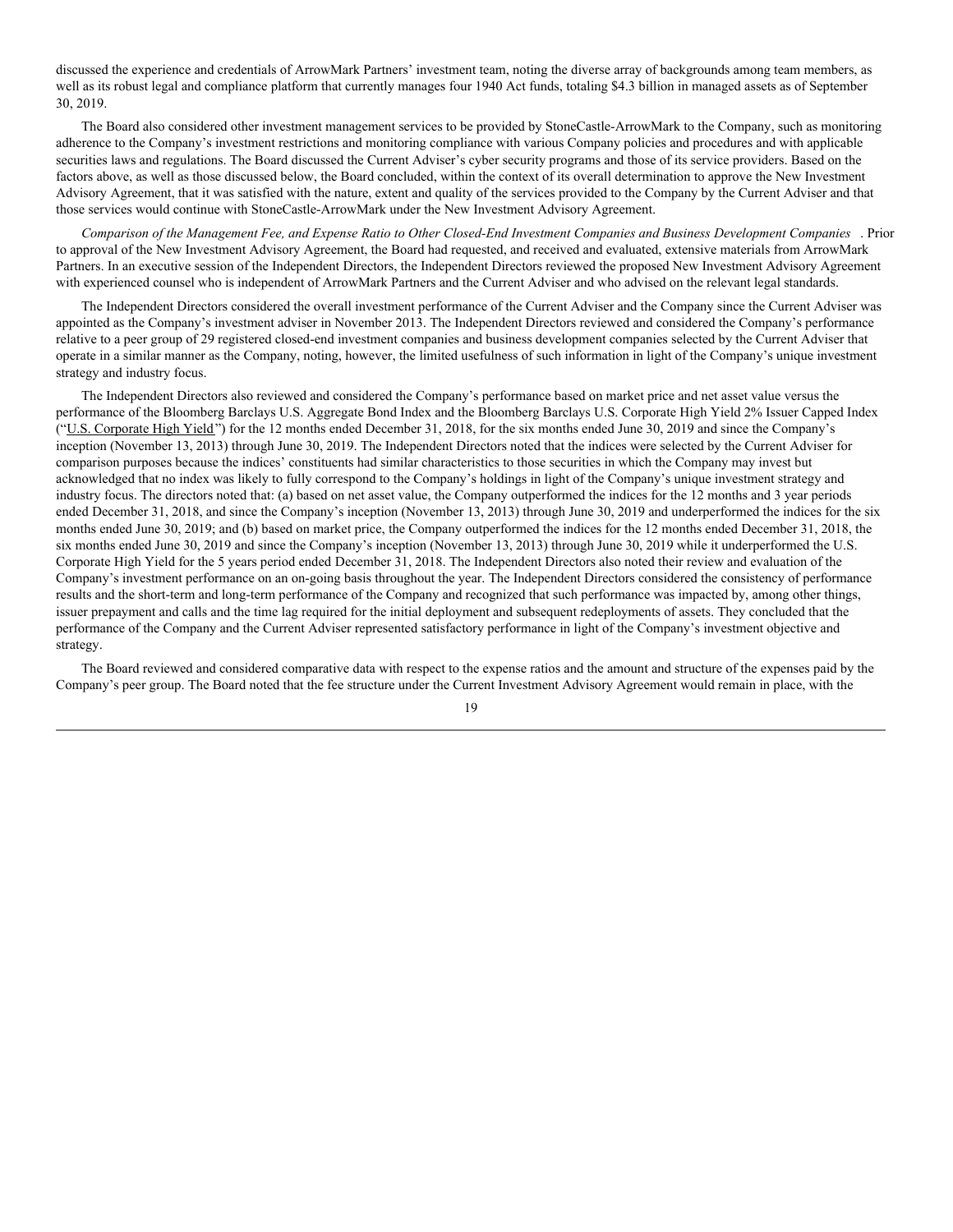management fee of 1.75% per annum being equal to median of the peer group, and below the median management fees charged by the Company's peer group when taking into consideration both base management fees and incentive fees.

The Board also noted that for the fiscal year ended December 31, 2018, the Company's expense ratio of 4.95% of total assets is significantly lower than the median of the peer group of 10.2%, and that as the Company continues to grow, it expects that expenses will continue to decline from the current 4.95% annualized rate as fixed operating expenses become lower as a percentage of assets.

Based on the information reviewed and the considerations detailed above, the Board, including each of the Independent Directors of the Company, concluded that the fee and expense structure of the Current Adviser is fair and reasonable in relation to the services provided by the Current Adviser. This fee and expense structure and these services would continue with StoneCastle-ArrowMark under the New Investment Advisory Agreement.

*Actual or Potential Conflicts of Interest.* The Board, including the Independent Directors, carefully evaluated whether any actual or potential conflicts of interest exist regarding the Transaction. The Board discussed the ongoing roles of the executive officers of the Company and noted their interests in the Transaction.

No single factor was determinative of the Board's or the Independent Directors' decisions to approve the New Investment Advisory Agreement, but rather, the members of the Board and the Independent Directors based their determination on the total mix of information available to them. After considering the factors described above, the Board and the Independent Directors concluded separately that the terms of the New Investment Advisory Agreement are fair and reasonable to the Company in light of the services anticipated to be provided by StoneCastle-ArrowMark following the Transaction, reasonably foreseeable Company asset levels, and the expectations of the Company's Stockholders that they will receive reasonable value in return for the advisory fees paid. The Board and the Independent Directors also concluded separately that the approval of the New Investment Advisory Agreement is supported by reasonable and impartial records and information, the competitive expense structure, and the fact that the terms of the New Investment Advisory Agreement are materially similar to those of the Current Investment Advisory Agreement, and that the approval of the New Investment Advisory Agreement would be in the best interests of the Company and its Stockholders. Accordingly, on December 5, 2019, the Board, including each of the Independent Directors, approved the New Investment Advisory Agreement and recommended that the Company's Stockholders approve the New Investment Advisory Agreement.

#### **Required Vote**

The approval of the New Investment Advisory Agreement requires the affirmative vote of a "majority of the outstanding voting securities" of the Company under the 1940 Act, which means the affirmative vote of the lesser of (1) 67% or more of the shares of the Company's stock present or represented by proxy at the Special Meeting if the holders of more than 50% of the outstanding shares are present or represented by proxy at the Special Meeting and (2) more than 50% of the outstanding shares of the Company. Broker non-votes and abstentions, if any, will have the effect of a vote "AGAINST" Proposal 1.

#### **THE BOARD OF DIRECTORS UNANIMOUSLY RECOMMENDS THAT YOU VOTE "FOR" THE APPROVAL OF THE NEW INVESTMENT ADVISORY AGREEMENT.**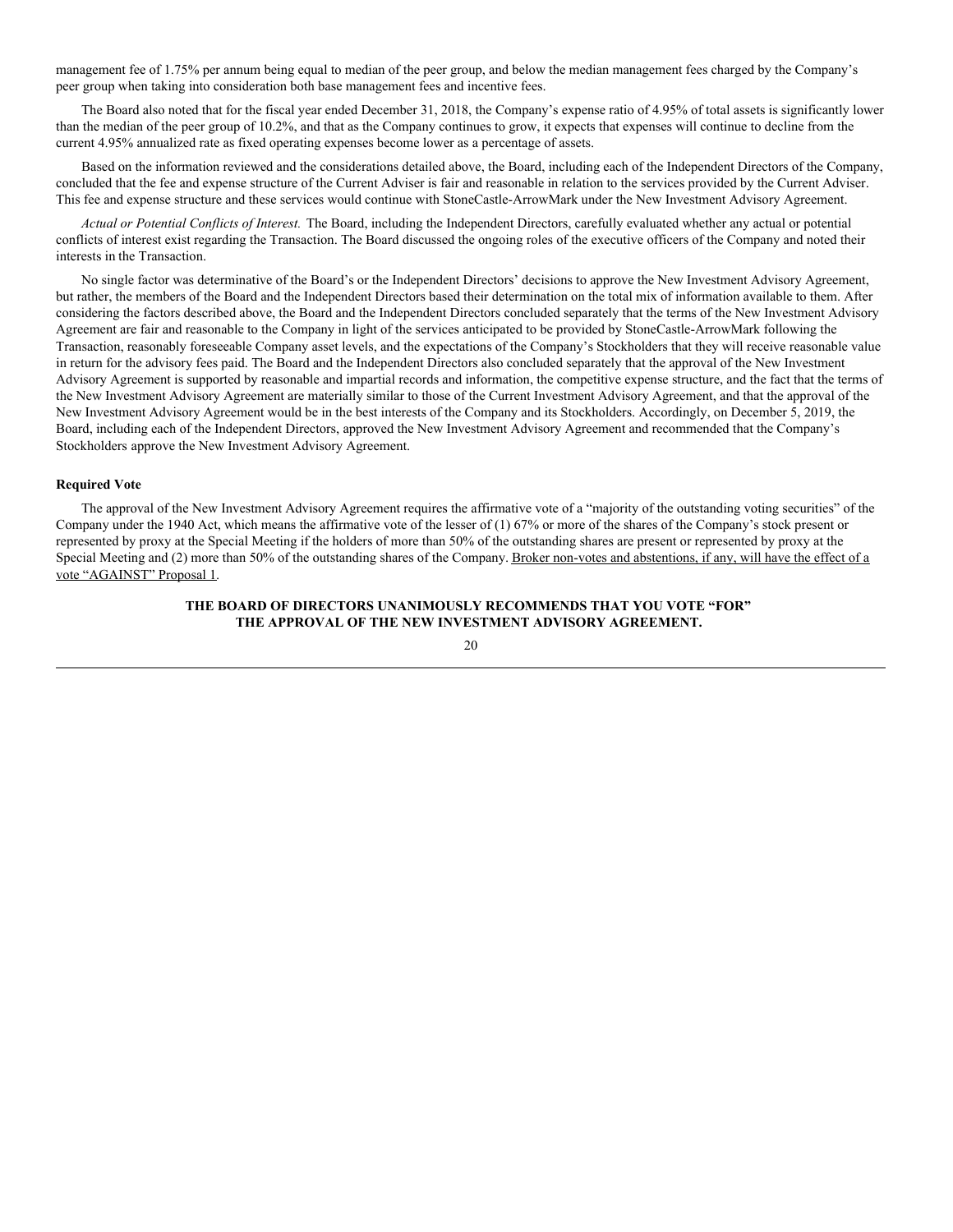#### **PROPOSAL 2: ELECTION OF DIRECTORS**

#### **Board Composition**

The Board currently consists of five members, as determined in accordance with our Amended and Restated Certificate of Incorporation and our Amended and Restated By-Laws, three of whom are currently Independent Directors and two of whom are currently "interested persons" of the Company, as defined in Section 2(a)(19) of the 1940 Act. In accordance with our Amended and Restated Certificate of Incorporation, the Board is divided into three classes (designated Class I, Class II and Class III, respectively), each consisting, as nearly as possible, of one-third of the total number of directors. The Class I, Class II and Class III Directors serve terms that expire at the Annual Meeting of Stockholders of the Company to be held in 2020, 2021 and 2022, respectively, or in each case until his or her successor is duly elected and qualified.

Both the 1940 Act and the listing rules of NASDAQ, the exchange on which shares of the Company's common stock are listed, require election of directors by Stockholders and that a minimum percentage of directors meet specific independence criteria. Section 10(a) of the 1940 Act requires 40% of the directors of the Board to be comprised of Independent Directors and, with respect to the Transaction, Section 15(f) of the 1940 Act requires that at least 75% of the Board must be Independent Directors after the Transaction closes. In addition, NASDAQ listing rules require a majority of the directors of the Board to be comprised of directors who meet the definition of "independent director" under such rules. We refer to our directors that are Independent Directors under the 1940 Act and that satisfy the independent director requirements of NASDAQ as "Independent Directors."

As of the date of this Proxy Statement, only 60% of the members of the Board are Independent Directors. In order to satisfy the conditions of Section 15(f) of the 1940 Act in connection with the Transaction and the appointment of StoneCastle-ArrowMark as investment adviser to the Company, as well as the closing condition with respect to this Proposal 2 in the Sale Agreement, at least 75% of the Board must not be Independent Directors and accordingly, the Company is proposing to increase the number of Independent Directors.

In connection with, and effective upon, the closing of the Transaction, (1) three of the Company's five current directors, including two affiliated with SCP, intend to resign, (2) in accordance with the Company's Amended and Restated By-Laws, the Board has increased its authorized number of directors from five to eight, and (3) the Board has nominated six individuals to fill the resulting vacancies. Each of these six individuals, and the two remaining Independent Directors, has been nominated by the Board for election by the Stockholders of the Company, subject to the closing of the Transaction.

Under the Sale Agreement, SCP and ArrowMark Partners agreed to submit the nomination of, and support the election of, eight directors, including two of the Company's current directors, Alan Ginsberg and Emil W. Henry, Jr.

At a meeting of the Company's Nominating Committee held on December 4, 2019, the Nominating Committee approved and recommended to the Board, effective and conditioned upon the closing of the Transaction, the six new individuals as nominees for election as directors of the Company. Prior to the December 4, 2019 Nominating Committee meeting, the Nominating Committee interviewed each of Messrs. Van Praag, Stolper, Arnold and Emrich and focused on each of their professional backgrounds, their historical and current relationships with the ArrowMark Partners, ArrowMark Partner's personnel, ArrowMark Partners' related funds and products and their knowledge of, and experience with, other the other nominees.

#### **Director Nominees**

In order to satisfy the conditions of Section 15(f) of the 1940 Act in connection with the Transaction and the appointment of StoneCastle-ArrowMark as the investment adviser to the Company, as well as the closing condition with respect to this Proposal 2 in the Sale Agreement, at least 75% of a company's directors must be Independent Directors. Section 15(f) of the 1940 Act provides a safe harbor to an investment adviser who may receive compensation or benefits in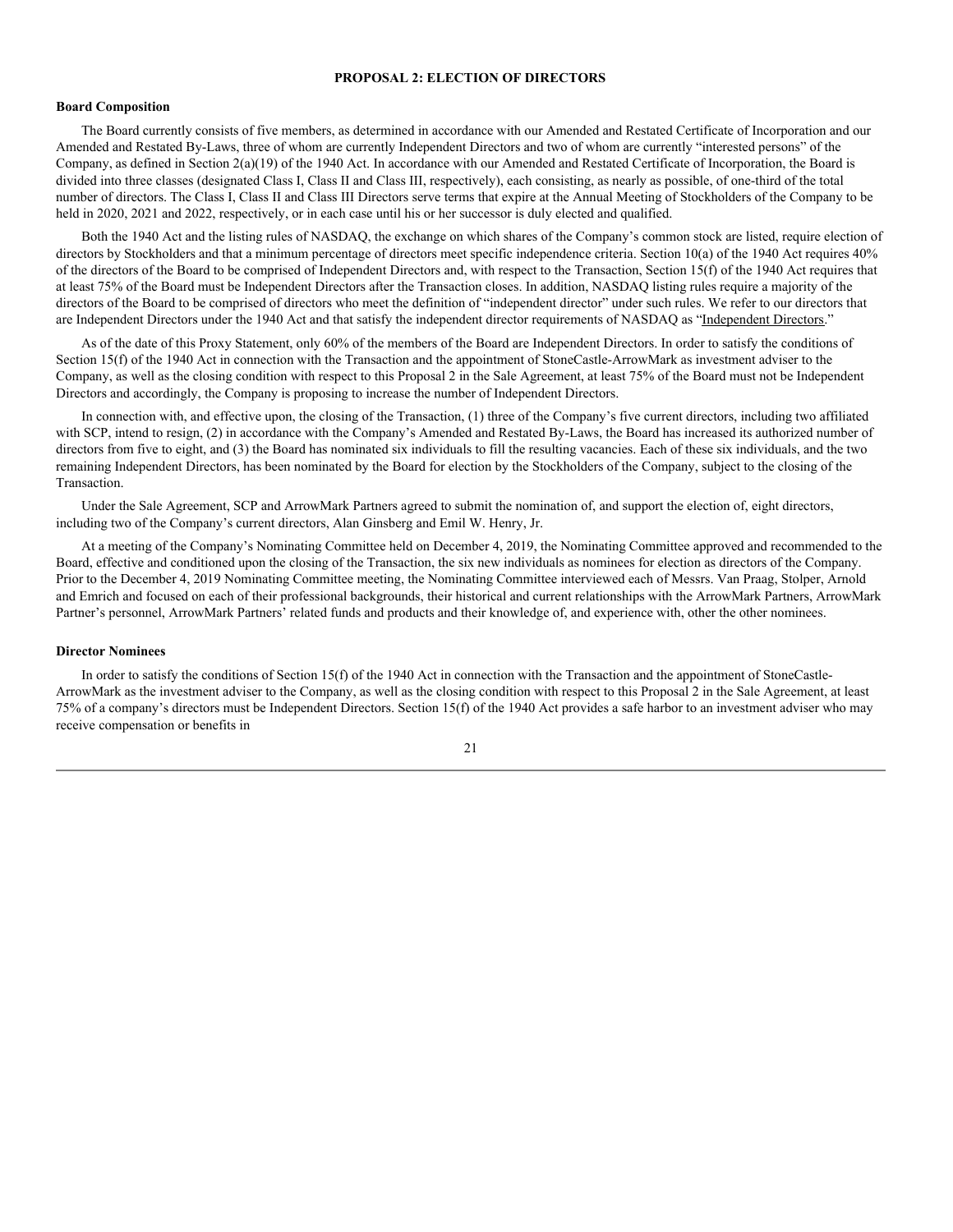connection with the sale of securities or a sale of any other interest in the investment adviser, which results in an assignment of an investment advisory contract on the satisfaction of two conditions. The first condition specifies that, during the three-year period immediately following completion of the transaction, at least 75% of the investment company's board of directors must not be "interested persons" (as defined in the 1940 Act) of the investment adviser or predecessor adviser. During the three-year period immediately following the completion of the Transaction, it is anticipated that at least 75% of the Directors will not be "interested persons" (as defined in the 1940 Act) of the Company. The second condition specifies that no "unfair burden" may be imposed on the investment company as a result of the transaction or any express or implied terms, conditions or understandings applicable to the transaction. The term "unfair burden," as defined in the 1940 Act, includes any arrangement, during the two-year period after the transaction occurs, whereby the investment adviser (or predecessor or successor adviser), or any interested person of any such adviser, receives or is entitled to receive any compensation, directly or indirectly (i) from any person in connection with the purchase or sale of securities or other property, to, from or on behalf of the investment company (other than bona fide ordinary compensation as principal underwriter for the investment company) or (ii) from the investment company or its security holders for other than bona fide investment advisory or other services. Neither the Company nor any party to the Transaction will impose or seek to impose on the Company any "unfair burden" as a result of the Transaction.

Accordingly, in connection with, and effective upon, the closing of the Transaction, (1) three of the Company's five current directors, including two affiliated with SCP, intend to resign, (2) in accordance with the Company's Amended and Restated By-Laws, the Board has increased its authorized number of directors from five (5) to eight (8), and (3) the Board has nominated eight (8) individuals to fill the resulting vacancies. Each of these six (6) individuals, and the two (2) remaining directors, have been nominated for election by the Board, the election of each such individual being subject to the closing of the Transaction as described below.

1. Nominees for the vacancies in Class I, whose terms will expire at the 2020 Annual Meeting of Stockholders of the Company or when their respective successors are duly elected and qualified, are as follows:

**Alan Ginsberg** has served as an Independent Director since 2013. Mr. Ginsberg has more than 30 years of experience in providing financial advisory services to financial institutions. Mr. Ginsberg began his investment-banking career at Salomon Brothers Inc. in 1983, followed by being a key member of a group that moved to UBS Financial Services Inc. in 1995 and to Donaldson, Lufkin & Jenrette in 1998. He remained at Donaldson, Lufkin & Jenrette through the merger with Credit Suisse First Boston until 2004, when he was recruited to head HSBC Bank USA's Financial Institutions Group Americas, remaining there until mid-2006. Following HSBC, Mr. Ginsberg was a senior member of the Bank of America Securities Financial Institutions Group. Currently, Mr. Ginsberg is a Managing Director at Barclays and has advised on more than 70 strategic transactions and advisory assignments during his tenure as an investment banker. Mr. Ginsberg received his B.A. in Economics from Yale University. He currently serves on Yale's Peabody Museum Advisory Board, and he served as a Senior Advisor to SCP from 2010 until May 2013.

**Emil W. Henry Jr.** Emil W. Henry Jr. has served as Lead Independent Director since 2015. Mr. Henry is the Founder, CEO and Managing Partner of Tiger Infrastructure Partners, a private equity firm focused on infrastructure investment opportunities. Prior to founding Tiger Infrastructure Partners, he was Global Head of Lehman Brothers' Private Equity Infrastructure business, where he oversaw global infrastructure investments. In 2005, Mr. Henry was appointed Assistant Secretary of the Treasury for Financial Institutions by the President of the United States. Until his departure in 2007, he was a key advisor to two Treasury Secretaries on economic, legislative and regulatory matters affecting U.S. financial institutions and markets. Before joining the Treasury, Mr. Henry was a partner of Gleacher Partners LLC, an investment banking and investment management firm, where he served as Chairman of Asset Management, and Managing Director, and where he oversaw the firm's investment activities. Mr. Henry began the formative part of his career at Morgan Stanley in the mid-1980s in that firm's merchant banking arm, where he executed management buyouts for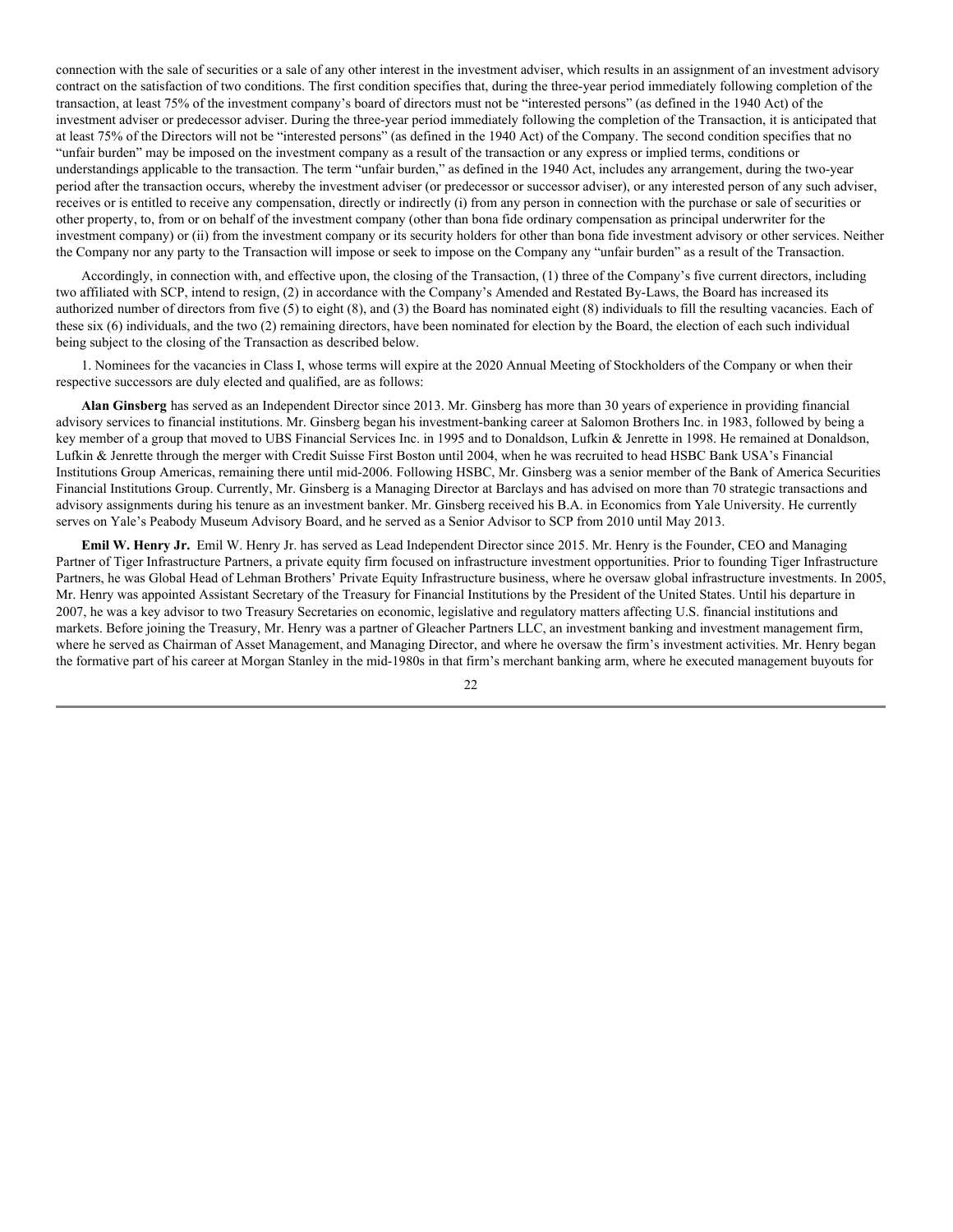Morgan Stanley's flagship private equity fund. He holds an M.B.A. from Harvard Business School and a B.A. in Economics from Yale University.

**Karen Reidy** is a founding partner of ArrowMark Partners and co-manages ArrowMark Partners' collateralized loan obligation and specialty finance investments and research analyst teams. Prior to founding ArrowMark Partners, Ms. Reidy served as Executive Vice President and Portfolio Manager at Janus Capital, managing \$10 billion for two strategies: Janus Balanced Fund and Janus Core Equity Fund, as well as institutional separate accounts (2000-2005). Ms. Reidy was also the Assistant Portfolio Manager of the Janus Fund (1998-2000). She joined Janus Capital as an equity analyst in 1995. Prior to joining Janus Capital, she worked at PricewaterhouseCoopers LLC in the audit and mergers and acquisitions departments. Ms. Reidy graduated from the University of Colorado with a bachelor's degree and holds the Chartered Financial Analyst designation.

Messrs. Ginsberg and Henry and Ms. Reidy have each consented to being nominated, being named in this Proxy Statement, and serving on the Board if elected, and are not being proposed for election pursuant to any agreement or understanding between them and the Company.

2. Nominees for the vacancies in Class II, whose terms will expire at the 2021 Annual Meeting of Stockholders of the Company or when their respective successors are duly elected and qualified, are as follows:

**Michael Van Praag** has an extensive background in the financial industry as a JPMorgan Chase executive with over 35 years of experience in banking, commercial lending, cash management, treasury services and capital markets. Based upon his depth of experience, Mr. Van Praag possesses a keen understanding of the securities industry and banking-related activity that is of direct relevance to the Company's investment strategy. He also holds a Master of Business Administration degree in Banking and Finance.

**Michael Stolper** provides broad financial advisory and brokerage business experience serving as the President of Stolper & Co., Inc., an investment adviser for over 35 years. Based upon his years of experience, he possesses a keen understanding of the securities industry and the regulatory framework applicable to it, including the Funds. He also holds a Master of Arts degree in Finance.

Messrs. Van Praag and Stolper have each consented to being nominated, being named in this Proxy Statement, and serving on the Board if elected, and are not being proposed for election pursuant to any agreement or understanding between them and the Company.

3. Nominees for the vacancies in Class III, whose terms will expire at the 2022 Annual Meeting of Stockholders of the Company or when their respective successors are duly elected and qualified, are as follows:

**Guy Arnold** has extensive leadership experience in the financial services industry, having held leadership positions at various investment management firms for over 20 years. As President of Dividend Capital Diversified Property Fund, Mr. Arnold oversaw all aspects of a \$2.9 billion real estate investment trust and he is currently the Owner and Manager of GMA Holdings, LLC a commercial real estate investment firm. Mr. Arnold also served as a member of the Board of Directors for Steele Street Bank & Trust and is a member of the Board of Directors of the Children's Hospital of Colorado Finance Committee. Mr. Arnold received his Bachelor of Arts degree from the University of Virginia and has been working in the financial services industry since his graduation in 1990.

**John Scott Emrich** has significant experience in the investment management and financial services industry. Mr. Emrich served as a financial analyst or portfolio manager for over 13 years for various investment advisory firms. Prior to such positions he also performed business valuations and appraisal analyses at KPMG Peat Marwick, an accounting firm.

**Sanjai Bhonsle**, whose biographical information is provided in the section of this Proxy Statement above captioned "Anticipated Impact of the Transaction."

Messrs. Arnold, Emrich and Bhonsle have each consented to being nominated, being named in this Proxy Statement, and serving on the Board if elected, and are not being proposed for election pursuant to any agreement or understanding between them and the Company.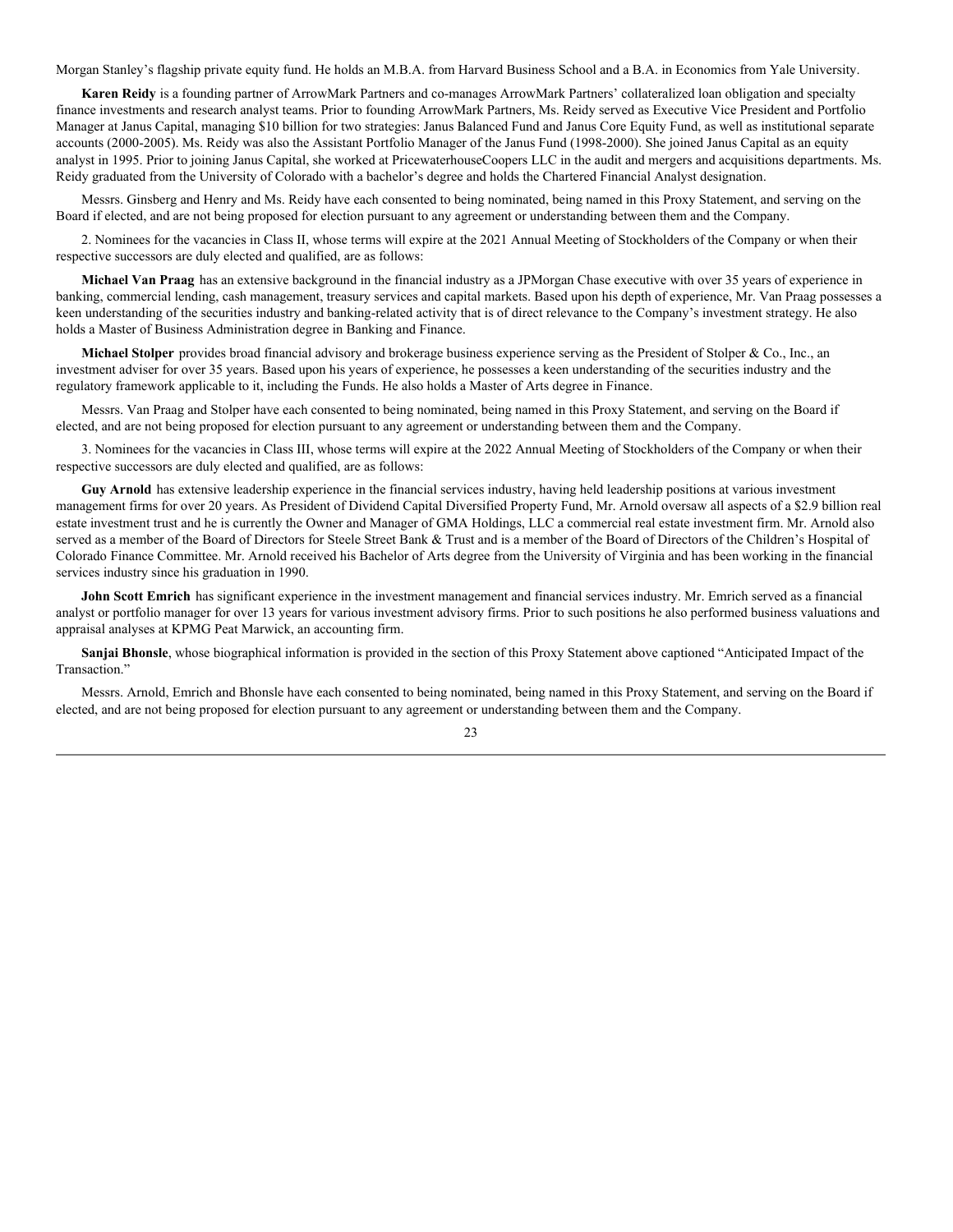Holders of proxies solicited by this Proxy Statement will vote the proxies received by them as directed by Stockholders on the proxy cards or, if no direction is given, "FOR" the election of each of the Board's nominees, Alan Ginsberg, Emil W. Henry, Jr., Karen Reidy, Michael Van Praag, Michael Stolper, Guy Arnold, John Scott Emrich and Sanjai Bhonsle. In the event that any of the Board's nominees should become unable to serve because of an event not now anticipated or decline to serve as directors at the time of the Special Meeting, the persons named as proxies will vote for such other nominees as may be proposed by the Nominating Committee. The Board has no reason to believe that any of its nominees will be unable or unwilling to continue to serve on the Board if elected.

#### **Information About Each Nominee's Experience, Qualifications, Attributes or Skills**

Certain biographical and other information relating to the nominees, including their ages, positions with the Company, principal occupations and other board memberships for the past five years are shown in the table below:

| Name, Address <sup>(1)</sup><br>and Age                  | <b>Current Position(s)</b><br><b>Held with Company</b>                                                             | <b>Length of Time</b><br>Served; Term of<br>Office                                                                      | <b>Principal Occupation(s)</b><br><b>During Past Five Years</b>                                                                                             | <b>Other Directorships</b><br><b>Held by Director</b><br><b>During Past Five</b><br>$\text{YearS}^{(2)}$                                               |
|----------------------------------------------------------|--------------------------------------------------------------------------------------------------------------------|-------------------------------------------------------------------------------------------------------------------------|-------------------------------------------------------------------------------------------------------------------------------------------------------------|--------------------------------------------------------------------------------------------------------------------------------------------------------|
| <b>Independent Directors</b>                             |                                                                                                                    |                                                                                                                         |                                                                                                                                                             |                                                                                                                                                        |
| Alan Ginsberg, (58)                                      | Director; Member of<br>Nominating Committee<br>and Chair of Audit<br>Committee                                     | Since 2013; Class III<br>Director, current term ends<br>at the 2022 Annual<br>Meeting of Stockholders<br>of the Company | Senior Advisor, SCP from 2010-<br>2013; Managing Director<br>Barclays Bank August 2017-<br>Present                                                          | <b>External Advisory</b><br>Board of Peabody<br>Museum at Yale<br>University                                                                           |
| Emil W. Henry Jr., $(59)$                                | Director; Member of Audit<br>Committee and<br>Nominating Committee,<br>and Lead Independent<br>Director since 2013 | Since 2013; Class II<br>Director, current term ends<br>at the 2021 Annual<br>Meeting of Stockholders<br>of the Company  | CEO, Managing Partner and<br>Founder of Tiger Infrastructure<br>Partners                                                                                    | Director of Easterly<br>Government<br>Properties; Director<br>of numerous private<br>companies that are<br>Tiger Infrastructure<br>portfolio companies |
| Michael Van Praag (60)                                   |                                                                                                                    |                                                                                                                         | Banker at JPMorgan Chase<br>Bank, N.A. from 1981-2017                                                                                                       |                                                                                                                                                        |
| Michael Stolper (74)<br>P.O. Box 2920<br>Aspen, CO 81612 |                                                                                                                    |                                                                                                                         | Financial Advisor at Stolper &<br>Co. from 1975-2017                                                                                                        | Director of Meridian<br>Funds; Director of<br>Jordan Opportunity<br>Fund (until 2014)                                                                  |
| Guy Arnold (51)<br>20 Elm Street<br>Denver, CO 80220     |                                                                                                                    |                                                                                                                         | Manager at GMA Holdings,<br>LLC from 2013-2015; Chief<br>Operating Officer and President<br>of Real Estate at Hunt<br>Companies, Inc. from 2015-<br>Present | Director of Meridian<br>Funds                                                                                                                          |
| John Scott Emrich (52)                                   |                                                                                                                    |                                                                                                                         | Director of Meridian Funds from<br>2010–Present; Director of Destra<br>Funds from 2015–Present                                                              | Director of Meridian<br>Funds from $2010-$<br>Present; Director of<br>Destra Funds from<br>2015-Present                                                |
|                                                          |                                                                                                                    | 24                                                                                                                      |                                                                                                                                                             |                                                                                                                                                        |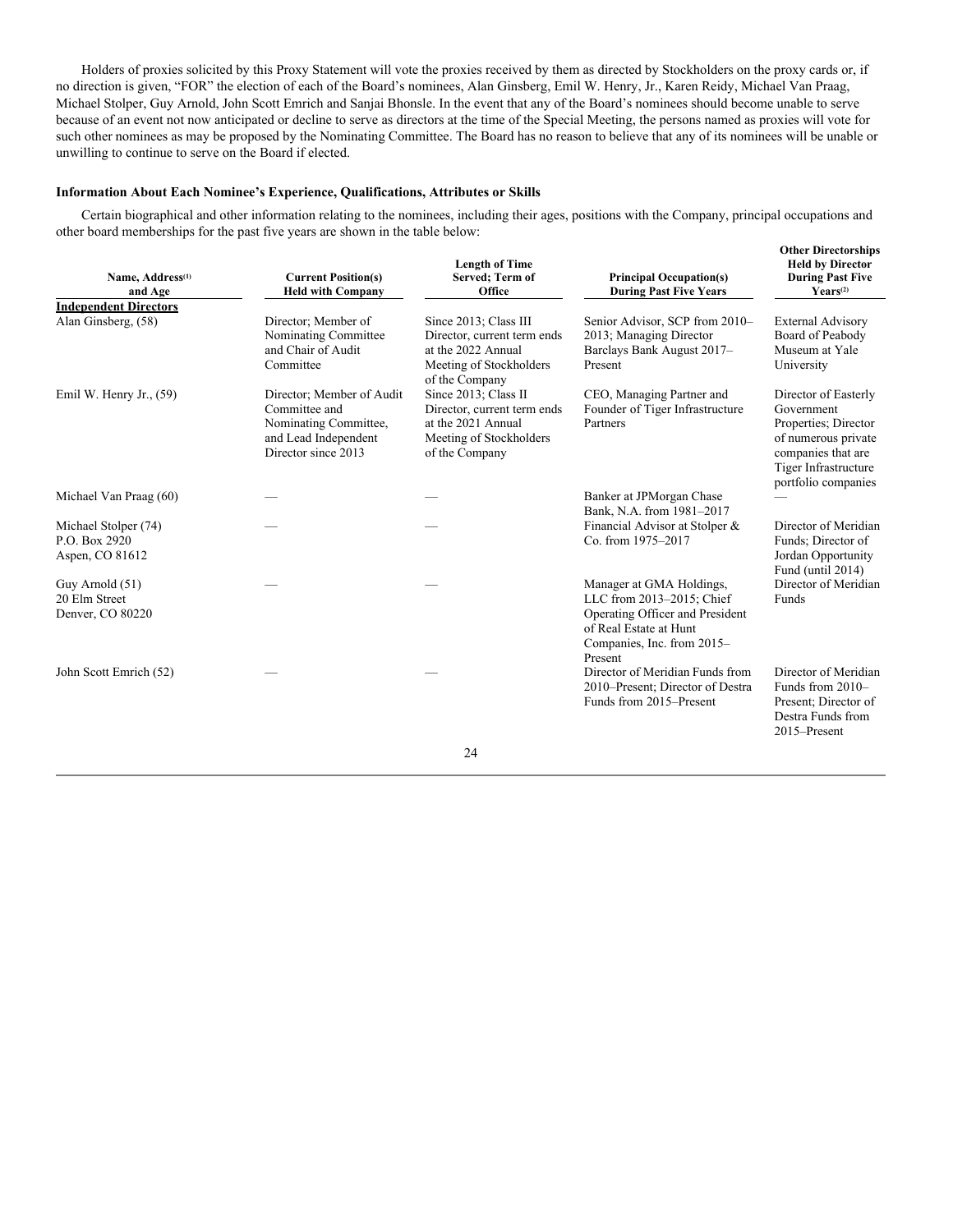| Name, Address <sup>(1)</sup><br>and Age | <b>Current Position(s)</b><br><b>Held with Company</b> | <b>Length of Time</b><br>Served: Term of Office | <b>Principal Occupation(s)</b><br><b>During Past Five Years</b> | <b>Held by Director</b><br><b>During Past Five</b><br>$\text{Years}^{(2)}$ |
|-----------------------------------------|--------------------------------------------------------|-------------------------------------------------|-----------------------------------------------------------------|----------------------------------------------------------------------------|
| <b>Interested Directors</b>             |                                                        |                                                 |                                                                 |                                                                            |
| Sanjai Bhonsle (49)                     |                                                        |                                                 | Partner and Portfolio Manager at                                | Brown RI                                                                   |
| 100 Fillmore Street                     |                                                        |                                                 | ArrowMark Partners from 2012-                                   | Management, LLC                                                            |
| Ste. 325                                |                                                        |                                                 | Present                                                         | and Affiliates from                                                        |
| Denver, CO 80206                        |                                                        |                                                 |                                                                 | $2018 -$ Present                                                           |
| Karen Reidy (52)                        |                                                        |                                                 | Partner and Portfolio Manager at                                | Brown RI                                                                   |
| 100 Fillmore Street                     |                                                        |                                                 | ArrowMark Partners from 2008-                                   | Management, LLC                                                            |
| Ste. 325                                |                                                        |                                                 | Present                                                         | and Affiliates from                                                        |
| Denver, CO 80206                        |                                                        |                                                 |                                                                 | 2018–Present                                                               |

**Other Directorships**

<sup>(1)</sup> Unless otherwise stated in this column, the business address of each nominee is care of StoneCastle Financial Corp., 152 West 57<sup>th</sup> Street, 35<sup>th</sup> Floor, New York, NY 10019.

(2) StoneCastle Financial Corp. is the only portfolio in the Company's fund complex.

The Board believes that the significance of each director's experience, qualifications, attributes and skills is an individual matter (meaning that experience that is important for one director may not have the same value for another) and that these factors are best evaluated at the Board level, with no single director, or particular factor, being indicative of Board effectiveness. However, the Board believes that directors need to have the ability to critically review, evaluate, question and discuss information provided to them, and to interact effectively with the Company's investment adviser, other Company management, service providers, counsel and independent auditors, in order to exercise effective business judgment in the performance of their duties. Experience relevant to having this ability may be achieved through a director's educational background, business, professional training or practice (e.g., accounting, finance or law), public service or academic positions, experience from service as a board member or as an executive of investment funds, public companies or significant private or not-for-profit entities or other organizations and/or other life experiences.

To assist them in evaluating certain legal matters, the Independent Directors are counseled by their own independent legal counsel and also may benefit from information provided by the Company's counsel; both counsel to the Independent Directors and the Company have significant experience advising investment companies and their directors. The Board and its committees have the ability to engage other experts as appropriate. The Board evaluates its performance on an annual basis.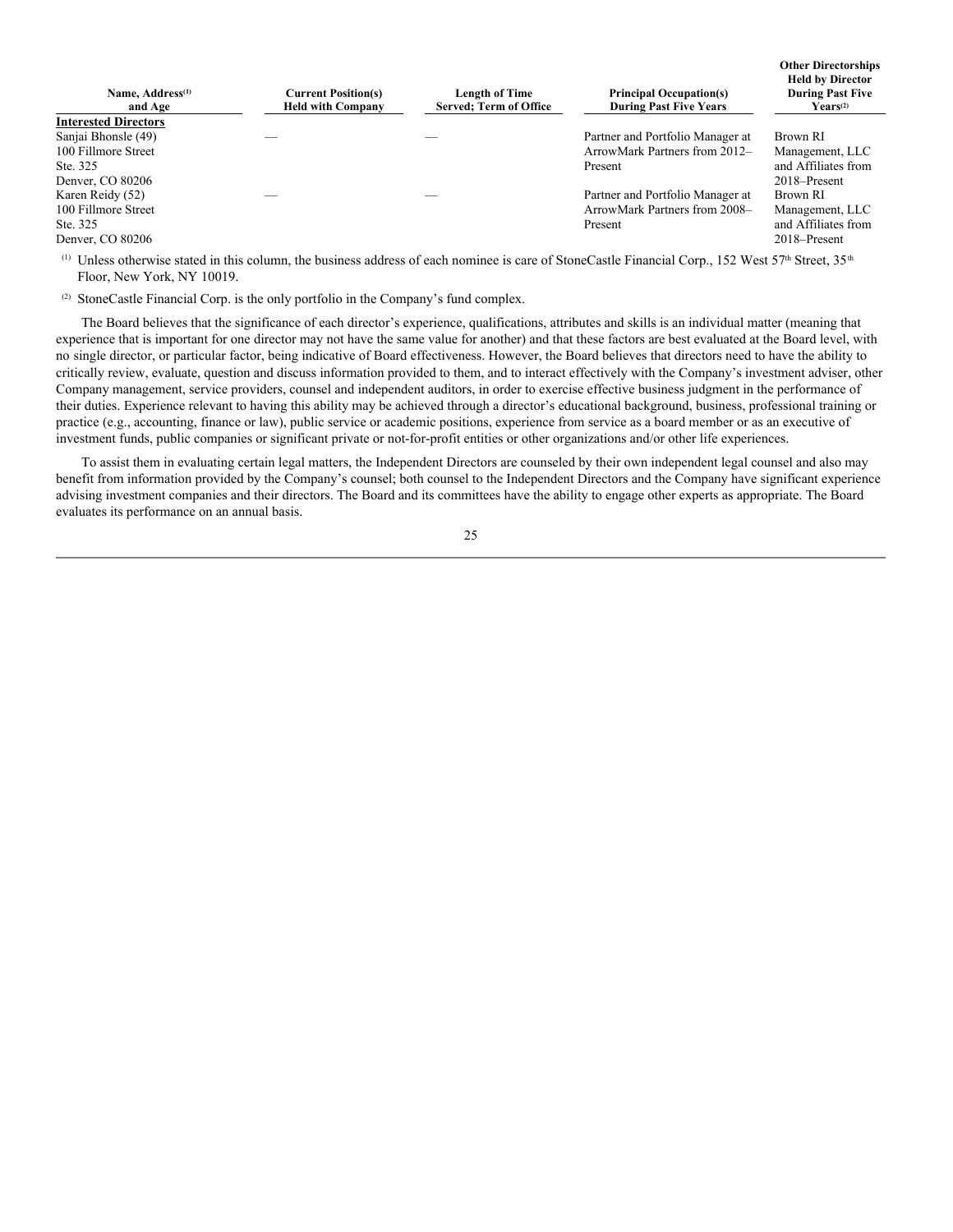#### **Current Executive Officers of the Company**

The following table provides information concerning each of the executive officers of the Company, including their ages, positions with the Company and principal occupations for the past five years:

| Name, Address <sup>(1)</sup><br>and Age | <b>Current Position(s)</b><br>Held with $Companv^{(2)}$ | Length of Time Served and<br><b>Term of Office</b> | <b>Principal Occupation(s) During</b><br><b>Past Five Years</b> |
|-----------------------------------------|---------------------------------------------------------|----------------------------------------------------|-----------------------------------------------------------------|
| Joshua S. Siegel, (48)                  | Director; Chairman of the Board and                     | Since 2013; Class II Director, current             | Managing Partner and CEO of                                     |
|                                         | Chief Executive Officer                                 | term ends at the 2021 Annual                       | <b>SCP</b>                                                      |
|                                         |                                                         | Meeting of Stockholders of the                     |                                                                 |
|                                         |                                                         | Company                                            |                                                                 |
| George Shilowitz, (54)                  | Director and President                                  | Since 2013; Class I Director, current              | Managing Partner, Co-CEO                                        |
|                                         |                                                         | term ends at the 2020 Annual                       | and Senior Portfolio Manager                                    |
|                                         |                                                         | Meeting of Stockholders of the                     | of SCP                                                          |
|                                         |                                                         | Company                                            |                                                                 |
| Patrick J. Farrell, (60)                | <b>Chief Financial Officer</b>                          | Since April 2014                                   | Chief Financial Officer of                                      |
|                                         |                                                         |                                                    | <b>SCP</b>                                                      |
| Rachel Schatten, (49)                   | General Counsel, Chief Compliance                       | Since July 2013                                    | General Counsel and Chief                                       |
|                                         | <b>Officer and Secretary</b>                            |                                                    | Compliance Officer of SCP                                       |

(1) The business address of each officer is care of StoneCastle Financial Corp., 152 West 57<sup>th</sup> Street, 35<sup>th</sup> Floor, New York, NY 10019.

(2) Elected by, and serves at the pleasure of, the Board.

Biographical information for each of the executive officers of the Company is as follows:

**Joshua S. Siegel** is the founder, Chairman, and Chief Executive Officer of SCP, and oversees its management and strategy. Having served as the Chairman and CEO of the Company, he is widely regarded among investors and government regulators as a leading expert and investor in the banking and financial technology industries. His financial innovations have brought nearly \$40 billion of capital to over 1,600 community and regional banks. In addition, he speaks frequently at industry events, including those hosted by the American Bankers Association, Conference of State Bank Supervisors, Federal Deposit Insurance Corporation and Federal Reserve Bank. A creative instructor with a passion for teaching, Mr. Siegel has regularly been invited to educate government regulators about the specialized community banking sector and financial technology. Prior to co-founding SCP, Mr. Siegel was a co-founder and Vice President of the Global Portfolio Solutions and Securitized Products Group at Salomon Brothers (which was merged into Travelers in 1998 and into Citigroup in 1999). Prior to his tenure at Salomon Brothers / Citigroup, Mr. Siegel worked at Sumitomo Bank where he served as a corporate lending officer and as a member of the New York Credit Committee. Prior to Sumitomo, Mr. Siegel worked for Charterhouse and Sulzer Brothers in private equity and merchant banking roles. He holds a B.S. in Management and Accounting from Tulane University and is a member of the Young Presidents Organization and MENSA. He also served as an Adjunct Professor at the Columbia Business School in New York City from 2011 to 2015.

**George Shilowitz** is Co-CEO of SCP. Mr. Shilowitz has two decades of banking and investment experience. Prior to joining SCP, Mr. Shilowitz was an executive at Shinsei Bank and managed various business units. Prior to Shinsei Bank, Mr. Shilowitz worked at Lehman Brothers and began his career in 1991 at First Boston Corporation (now Credit Suisse). He holds a B.S. in Economics from Cornell University.

**Patrick J. Farrell** has over 35 years of hands-on management experience in finance and accounting, specifically focused on domestic and offshore mutual funds and investment advisory and broker dealer businesses. Prior to joining SCP as Chief Financial Officer in February 2014, Mr. Farrell was CFO/COO of the Emerging Managers Group, LP, a specialty asset management firm focused on offshore mutual funds. Prior to that, Mr. Farrell was CFO at Reserve Management,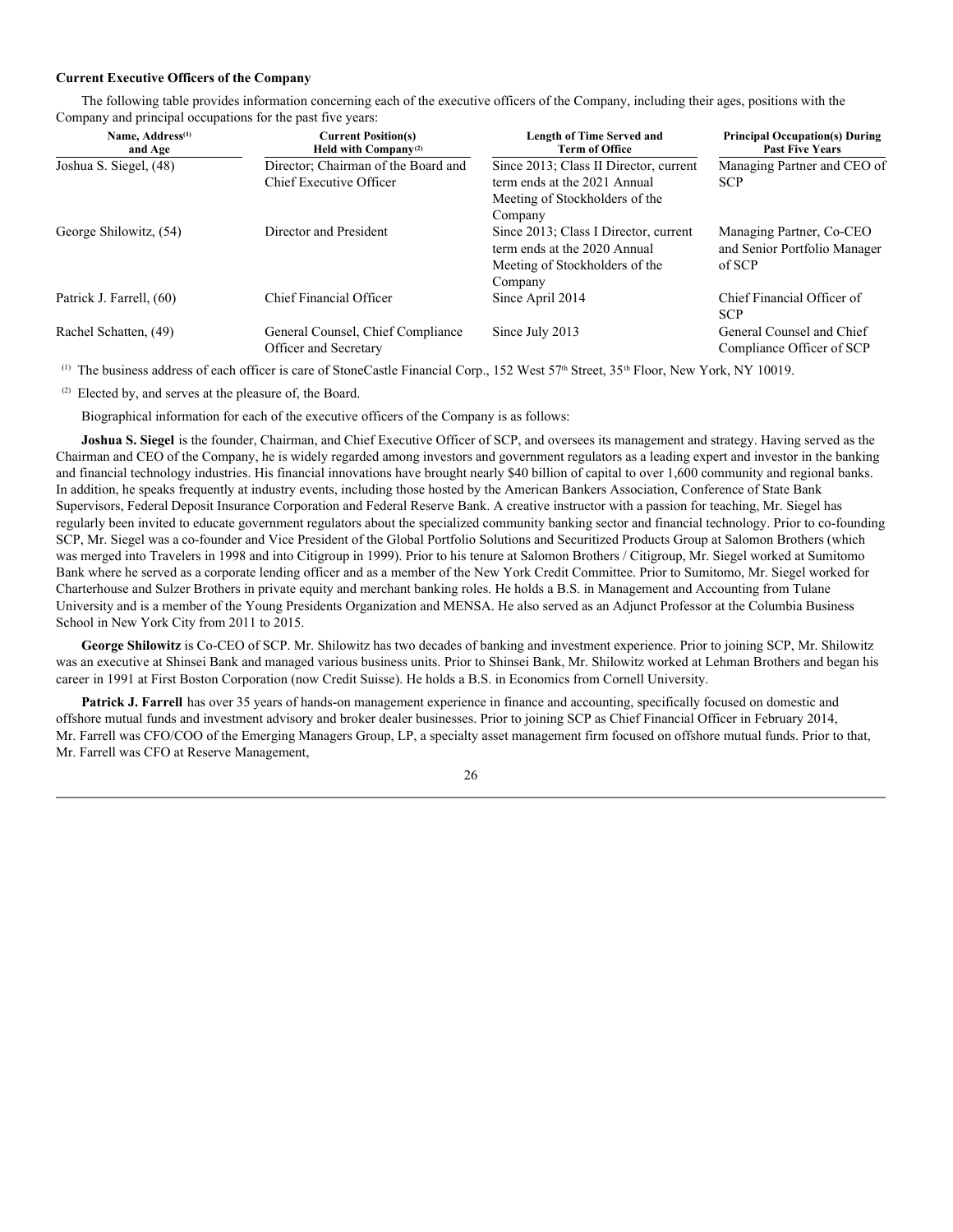where he oversaw all financial activities for the company. Earlier in his career, he held financial positions at Lexington Management, Drexel Burnham Lambert, Alliance Capital and New York Life Investment Management, all focused on investment advisory and mutual fund activities. He began his career at Peat Marwick Mitchell & Co. Mr. Farrell holds a B.S. in Business Administration-Accounting from Manhattan College. Mr. Farrell is a Certified Public Accountant licensed in New York and is a member of the American Institute of Certified Public Accountants.

**Rachel Schatten** had over 12 years of investment adviser experience prior to joining SCP as General Counsel and Chief Compliance Officer in 2013. From 2004 to 2013, she served as the U.S. General Counsel and Chief Compliance Officer of a subsidiary of Hardt Group Investments AG, an international fund of funds, and as the General Securities Principal of its affiliated broker-dealer since its inception through its subsequent sale. Prior to her tenure at the Hardt Group, Ms. Schatten was an Associate in the investment management group of Schulte Roth & Zabel LLP, where she counseled investment advisors on developing and structuring new hedge funds, including domestic and offshore entities, master feeder funds, and funds of funds. She holds Series 7, 63 and 24 licenses and is admitted to practice law in New York. She graduated Cum Laude from Albany Law School of Union University, where she was an associate editor of the Albany Law Review and a member of the Justinian Society.

#### **Compensation of Directors and Executive Officers**

The compensation paid by the Company to the Independent Directors for the fiscal year ended December 31, 2018 is set forth below. The Company pays no compensation to directors who are not Independent Directors. No officers of the Company received compensation from the Company.

| Name and Position with<br>the Company | <b>Aggregate Compensation</b><br>from the Company $(1)$ | <b>Pension or Retirement</b><br><b>Benefits Accrued as Part</b><br>of Company Expenses | <b>Estimated</b><br><b>Annual Benefits</b><br>Upon Retirement |    | <b>Total Compensation</b><br><b>From</b><br><b>Company and Complex</b><br><b>Paid to Directors</b> |
|---------------------------------------|---------------------------------------------------------|----------------------------------------------------------------------------------------|---------------------------------------------------------------|----|----------------------------------------------------------------------------------------------------|
| <b>Independent Directors</b>          |                                                         |                                                                                        |                                                               |    |                                                                                                    |
| Alan Ginsberg <sup>(2)</sup>          | 71,000                                                  | None                                                                                   | None                                                          | S  | 71,000                                                                                             |
| Emil W. Henry Jr. $(3)$               | 71,000                                                  | None                                                                                   | None                                                          | \$ | 71,000                                                                                             |
| Clara Miller                          | 61,000                                                  | None                                                                                   | None                                                          | S  | 61,000                                                                                             |
| Interested Directors <sup>(4)</sup>   |                                                         |                                                                                        |                                                               |    |                                                                                                    |
| Joshua S. Siegel                      | None                                                    | None                                                                                   | None                                                          |    | None                                                                                               |
| George Shilowitz                      | None                                                    | None                                                                                   | None                                                          |    | None                                                                                               |

(1) The amounts in this column are cash payments reflecting retainer fees paid to the directors

(2) Audit Committee Chair

(3) Lead Independent Director

(4) Interested directors are not compensated by the Company for their service as directors

The Company did not reimburse the Independent Directors for out-of-pocket expenses incurred in attending the Board and committee meetings for the fiscal year ended December 31, 2018.

#### **Board's Oversight Role**

The Board's primary role is oversight of the management of the Company. As is the case with virtually all investment companies, service providers to the Company, primarily the Company's investment adviser and its affiliates, have responsibility for the day-to-day management of the Company, which includes responsibility for risk management (including management of investment performance and investment risk, valuation risk, issuer and counterparty credit risk, compliance risk and operational risk). As part of its oversight, the Board, acting at its scheduled meetings, or the Chair, acting between Board meetings, regularly interacts with and receives reports from senior personnel of the Company's service providers. The Board's Audit Committee (which consists of all of the Independent Directors) meets regularly, and between meetings the Audit Committee Chair has access to the Company's independent registered public accounting firm and to the Company's Chief Financial Officer. The Current Adviser and the Company's other service providers have adopted, and StoneCastle-ArrowMark is expected to adopt, a variety of policies, procedures and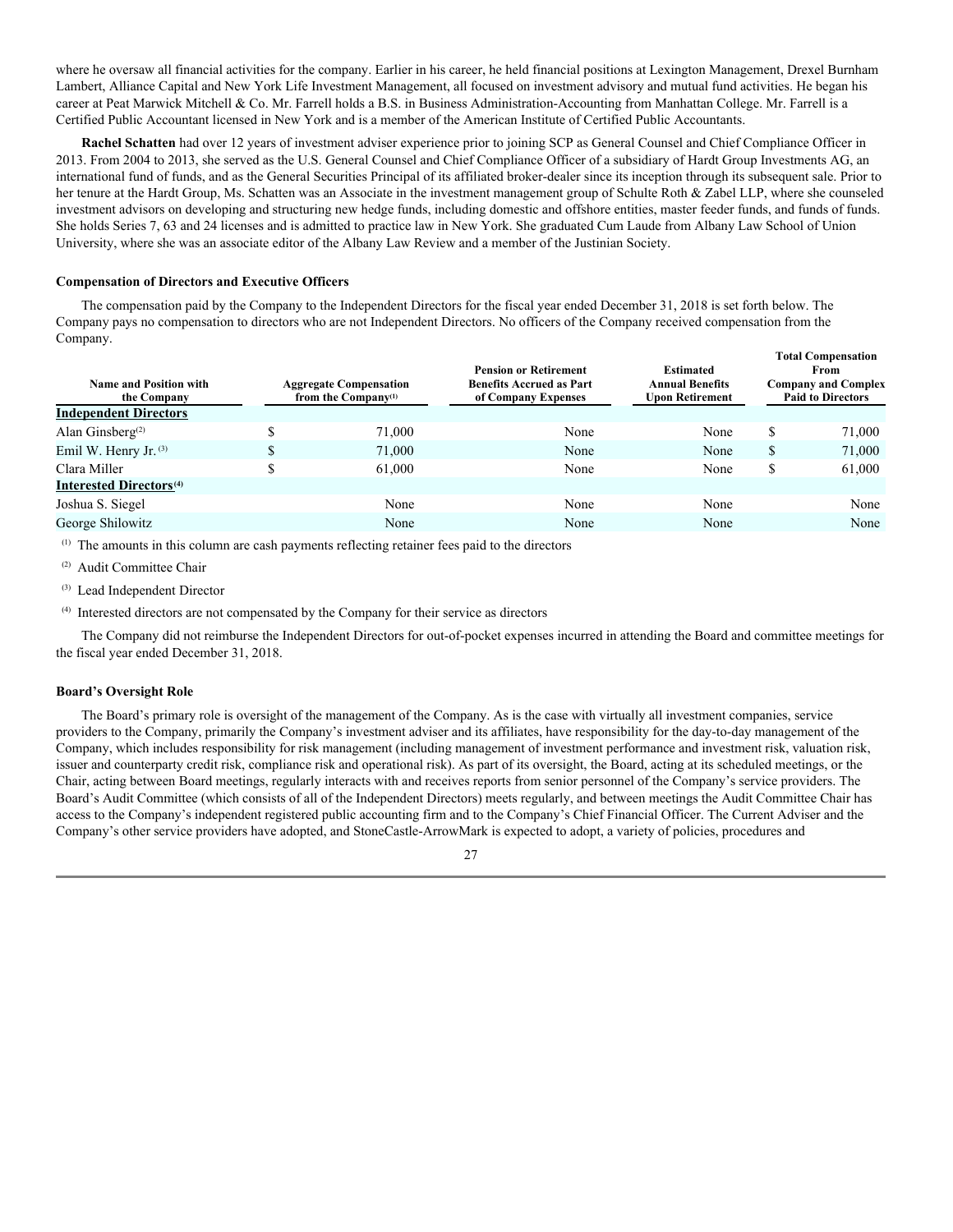controls designed to address the Company's particular risks. However, it is not possible to eliminate, or even to mitigate, all of the risks applicable to the Company. The Board receives reports from Company counsel and the Independent Directors' independent legal counsel regarding regulatory, compliance and governance matters. The Board's oversight role does not make the Board a guarantor of Company investments or of the activities of the Company or any of the Company's service providers.

Our Board has four regularly scheduled meetings each year, and additional meetings may be scheduled as needed. During the fiscal year ended December 31, 2019, the Board held six meetings. In addition, our Board has a standing Audit Committee and a standing Nominating Committee, each of which meet periodically and have adopted written charters, whose responsibilities are described below. The Board in its discretion from time to time may establish ad hoc committees.

Each director is expected to attend at least 75% of the aggregate number of meetings of the Board and the committees of which he or she is a member. During the fiscal year ended December 31, 2019, each director of the Company attended at least 75% of the meetings of the Board and of any committees of which he or she was a member. We do not have a formal policy regarding attendance by directors at Annual Meetings of Stockholders of the Company.

#### **Board Leadership Structure**

The Independent Directors exercise their informed business judgment to appoint an individual of their choosing to serve as Chair, regardless of whether the director happens to be independent or a member of management. The Board has determined that its leadership structure, in which the Chair of the Board is an interested person of the Company, is appropriate because the Independent Directors believe that an interested Chair has a personal and professional stake in the quality and continuity of services provided by management to the Company. The Independent Directors have determined that they can act independently and effectively without having an Independent Director serve as Chair and that a key factor for assuring that they are in a position to do so is for the directors who are independent of management to constitute a majority of the Board. Joshua S. Siegel is the current Chairman of the Board. We expect that, following the Transaction, the newly constituted Board would select a Chair.

The Chair develops agendas for Board meetings in consultation with the lead Independent Director and presides at all meetings of the Board. The lead Independent Director, among other things, chairs executive sessions of the Independent Directors, serves as a spokesperson for the Independent Directors and serves as a liaison between the Independent Directors and our management between Board meetings. The Independent Directors regularly meet outside the presence of management and are advised by independent legal counsel. Emil W. Henry, Jr. is the current lead Independent Director of the Company and is expected to continue to serve as the lead Independent Director of the Company after the closing of the Transaction.

The Board has also determined that its leadership structure, as described above, is appropriate in light of the Board's size and class structure, the number of Independent Directors and the Board's general oversight responsibilities. The Board believes that its leadership structure not only facilitates the orderly and efficient flow of information to the Independent Directors from management, including our investment adviser, but also enhances the independent and orderly exercise of the Board's responsibilities.

#### **Audit Committee**

The Board has an Audit Committee comprised of each of the Company's Independent Directors. The Audit Committee met four times during the Company's fiscal year ended December 31, 2019. The functions of the Audit Committee are to (a) assist the Board in its oversight of (i) the integrity of the financial statements of the Company; (ii) the independent registered public accounting firm's (the "Independent Auditor") qualifications and independence; (iii) the performance of the Company's internal audit function and Independent Auditor; and (iv) the compliance by the Company with legal and regulatory requirements and (b) prepare an audit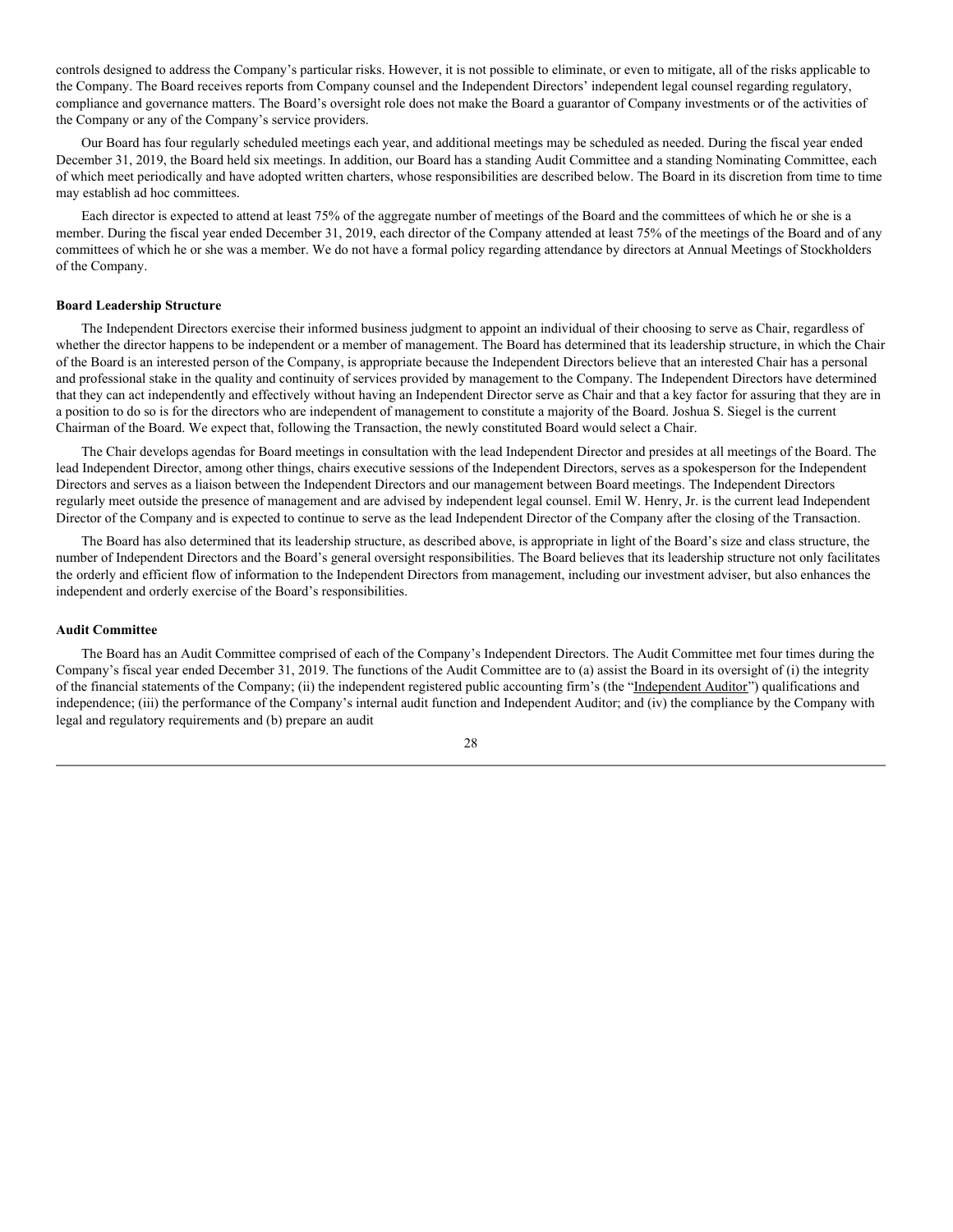committee report as required by Regulation S-K under the 1934 Act. The Audit Committee approves the selection and retention of the Independent Auditor, which is then ratified by both the full Board, including a majority of the Independent Directors. A copy of the Audit Committee's Audit Committee Report for the fiscal year ended December 31, 2018 is attached to this Proxy Statement as Appendix C. The Audit Committee charter, which describes the Audit Committee's purpose and duties, is available on the Company's website at www.stonecastle-financial.com. References to the Company's website do not incorporate the content of the website into this Proxy Statement.

#### **Nomination Committee**

The Board has a Nominating Committee comprised of each of the Company's Independent Directors. During the fiscal year ended December 31, 2019, the Nominating Committee held four meetings. These meetings were held on March 7, July 31, August 23, and December 4, 2019. The functions of the Nominating Committee are to (i) identify individuals qualified to become directors of the Company in the event that a position is vacated or created; (ii) select, or to recommend that the Board select, the director nominees for each Annual Meeting of Stockholders of the Company; (iii) set any necessary standards or qualifications for service as a director of the Company; (iv) make recommendations concerning the continuing education of the directors on matters relating to their activities as directors; (v) oversee periodic self-assessments of the directors; (vi) periodically review and make recommendations regarding Independent Director compensation; (vii) periodically liaise with the Company's Chief Compliance Officer; (viii) oversee the contract review process, including the review of the Company's investment advisory agreement and contracts with any affiliated service providers; and (ix) undertake such matters from time to time relating to Board nominations or governance of the Company as the Nominating Committee shall deem appropriate. In addition, the Nominating Committee will consider corporate governance issues that arise from time to time and develop appropriate recommendations for the Board, giving appropriate weight to relevant factors including "industry-leading practices." The Nominating Committee will review and report to the Board regarding any actual or potential conflicts of interest involving any director and determine whether such director may vote on any issue as to which there may be a conflict. In addition, the Nominating Committee will review all related-party transactions and determine whether such transactions are appropriate for the Company to undertake. In selecting candidates for nomination by the Board, the Nominating Committee follows the process outlined in its charter, and may accept director nominations made by Company Stockholders on the same basis as it considers and evaluates nominees recommended by other sources.

The Company's Nominating Committee met on December 4, 2019 and Alan Ginsberg, Emil W. Henry, Jr., Karen Reidy, Michael Van Praag, Michael Stolper, Guy Arnold, John Scott Emrich and Sanjai Bhonsle were recommended and approved by the Nominating Committee as director nominees for the Special Meeting. The Nominating Committee was established on December 6, 2018. Prior to the December 4, 2019 meeting, the Nominating Committee interviewed each of Messrs. Van Praag, Stolper, Arnold and Emrich. The Nominating Committee charter, which describes the Nominating Committee's purpose and duties, is available on the Company's website at www.stonecastle-financial.com. References to the Company's website do not incorporate the content of the website into this Proxy Statement.

The Nominating Committee may accept nominations for the office of Director made by Company Stockholders on the same basis as it considers and evaluates nominees recommended by other sources. In identifying and evaluating Director nominees, the Nominating Committee considers factors including: (i) whether or not the individual is an "interested person" as defined in the 1940 Act and whether the person is otherwise qualified under applicable laws and regulations to serve as a Director or Independent Director of the Company; (ii) whether or not the individual has any relationships that might impair his or her independence, such as any business, financial or family relationships with Company management, the Company's investment adviser, Company service providers or their affiliates; (iii) whether or not the individual serves on boards of, or is otherwise affiliated with, competing financial service organizations or their related mutual fund complexes; (iv) whether or not the individual is willing to serve, and willing and able to commit the time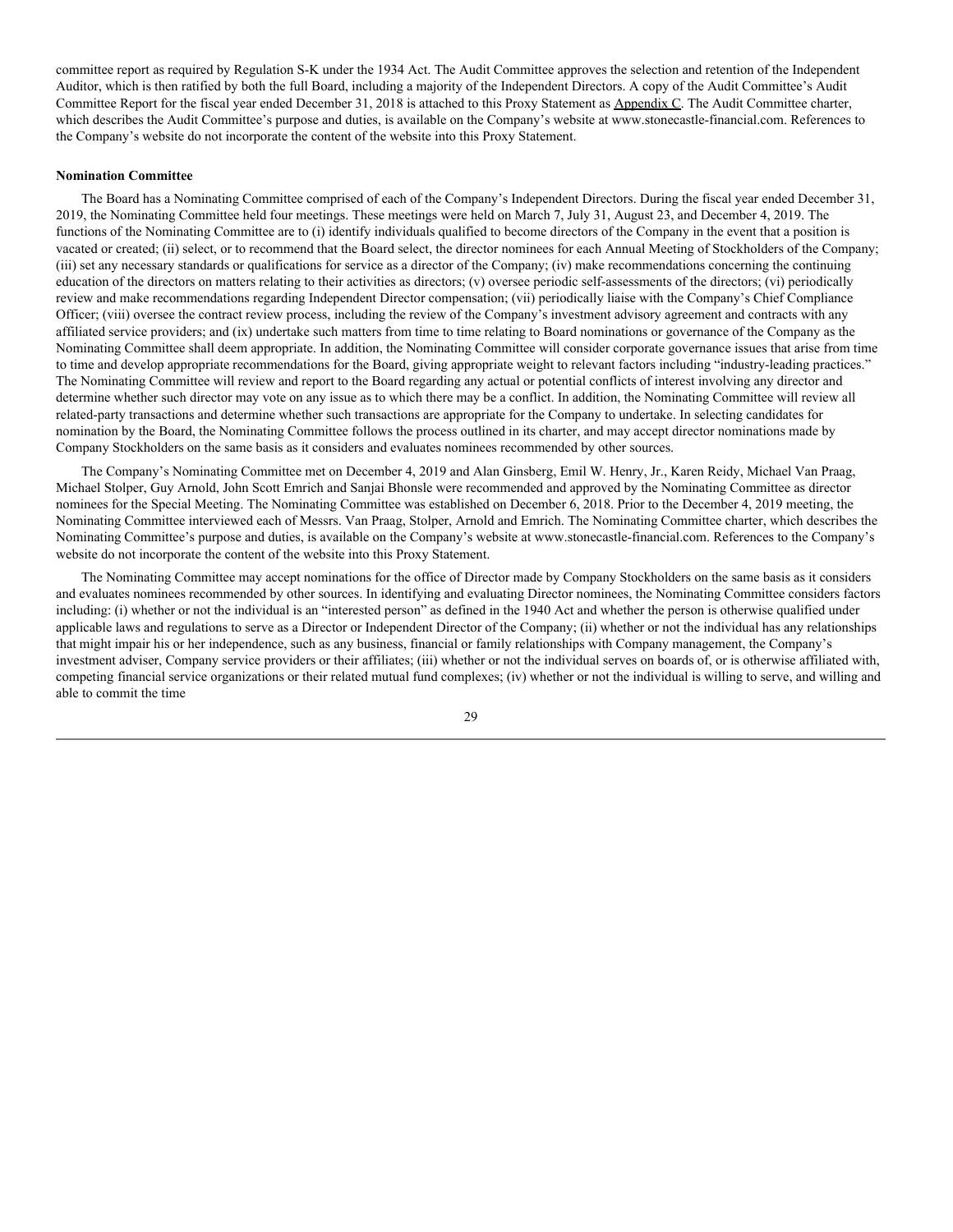necessary for the performance of the duties of a Director of the Company; (v) the contribution the individual can make to the Board and the Company, with consideration being given to the individual's educational background and business and professional experience; (vi) the character and integrity of the individual; (vii) the overall diversity of the Board's composition; and (viii) all applicable laws, rules, regulations, and listing standards. The Nominating Committee may, but is not required to, retain a third-party search firm at the Company's expense to assist in the identification of Independent Director nominees. Other than the foregoing, there are no stated minimum criteria for Director nominees, although the Nominating Committee may also consider such other factors as its members deem to be in the best interests of the Company and its Stockholders. The Board has not adopted a mandatory retirement policy. The Board may remove or replace any member of the Nominating Committee at any time in its sole discretion.

Stockholders who wish to send communications to the Board should send them to the Secretary of the Company at 152 West 57th Street, 35th Floor, New York, NY 10019. All such communications will be directed to the Board's attention.

#### **Required Vote**

Each director nominee will be elected by a plurality of all the votes cast at the Special Meeting, provided that a quorum is present. A "plurality" means that the nominees who receive the largest number of votes cast (even if they receive less than a majority) will be elected as directors. "Withhold" votes and broker non-votes will not be included in determining the number of votes cast and, as a result, will have no effect on the election of any of the nominees. A proxy received will be voted "FOR" the election of the nominees unless the Stockholder delivering the proxy designates otherwise.

#### **THE BOARD UNANIMOUSLY RECOMMENDS THAT YOU VOTE "FOR" THE ELECTION OF THE BOARD'S DIRECTOR NOMINEES NAMED IN THIS PROXY STATEMENT.**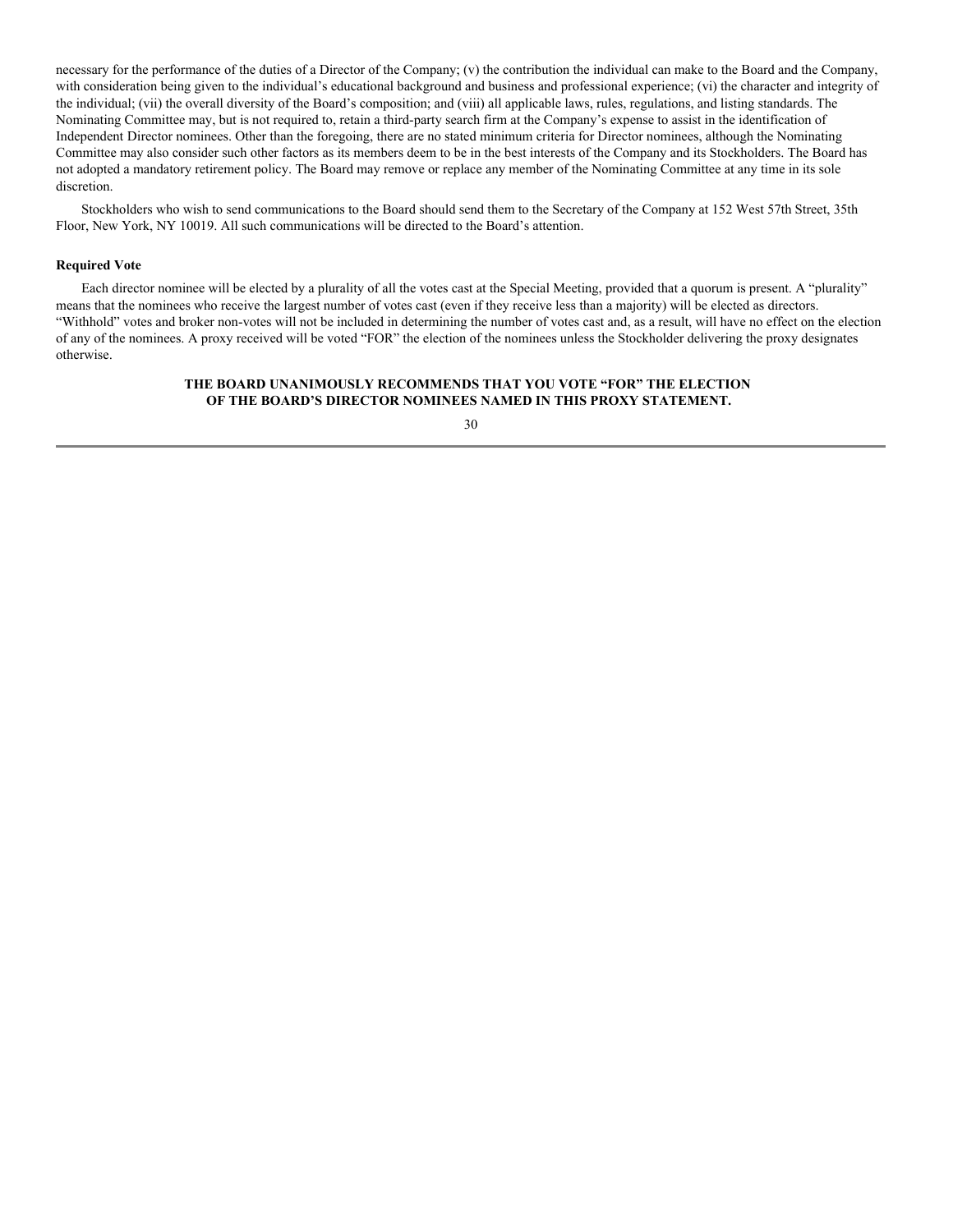#### **GENERAL INFORMATION**

A Notice of the Special Meeting and a proxy card for the Company accompany this Proxy Statement. Proxy solicitations will be made, beginning on or about January 6, 2020, primarily by mail, but proxy solicitations may also be made by telephone, email or personal interviews conducted by officers of the Company, the Current Adviser and Computershare Trust Company, N.A., the transfer agent to the Company. There is no Stockholder statutory right of appraisal or dissent with respect to any matters to be voted on at the Special Meeting.

SCP and ArrowMark Partners have agreed to share equally the out-of-pocket expenses incurred by or on behalf of the Company and its subsidiaries in connection with this Proxy Statement and solicitation. SCP and ArrowMark Partners will also reimburse brokerage firms and others for their expenses in forwarding solicitation material to the beneficial owners of its shares of common stock. This Proxy Statement and form of proxy are first being mailed to Stockholders of the Company on or about January 6, 2020.

#### **Important Notice Regarding the Availability of Proxy Materials for the Special Meeting**

The Notice of Special Meeting, Proxy Statement and a proxy card for the Company are available to you at www.proxyonline.com/docs/stonecastlefinancialcorp2020.pdf. You are encouraged to review all of the information contained in the proxy materials before voting.

Stockholders who wish to attend the Special Meeting should pre-register to obtain an admission ticket to facilitate entry through security at the Special Meeting. An admission ticket and government-issued photographic identification are required to enter the meeting. If you plan to attend, please see page 33 for additional information on pre-registration for and admission to the Special Meeting.

#### **A PROXY CARD IS ENCLOSED. EVEN IF YOU EXPECT TO PARTICIPATE IN THE SPECIAL MEETING, YOU ARE REQUESTED TO COMPLETE, SIGN AND DATE THE ENCLOSED PROXY CARD AS SOON AS POSSIBLE.**

The proxy card should be returned in the enclosed envelope, which needs no postage if mailed in the continental United States. Instructions for the proper execution of the proxy card are set forth on the inside cover of this Proxy Statement.

If the enclosed proxy card is properly executed and returned in time to be voted at the Special Meeting, the shares represented thereby will be voted in accordance with the instructions marked thereon. Unless instructions to the contrary are marked thereon, a properly executed proxy will be voted "FOR" Proposal 1 and "FOR" the election of the Board's director nominees named in this Proxy Statement.

Any Stockholder of record who has given a proxy has the right to revoke it at any time before it is exercised by: (1) delivering a written revocation notice that is received prior to the Special Meeting to the Secretary of StoneCastle Financial Corp. at 152 West 57<sup>th</sup> Street, 35<sup>th</sup> Floor, New York, NY 10019; (2) submitting a later-dated proxy that we receive before the conclusion of voting at the Special Meeting; or (3) attending the Special Meeting and voting in person. If you hold shares of Company common stock through a broker, bank, trustee or nominee, you must follow the instructions you receive from them in order to revoke your voting instructions. Participating in the Special Meeting does not revoke your proxy unless you also vote or submit a later-dated proxy at the Special Meeting.

Broker-dealers and other nominees holding shares of the Company in "street name" for the benefit of their customers and clients will request the instructions of such customers and clients on how to vote their shares on each proposal before the Special Meeting. A signed voting instruction card or other authorization by a beneficial owner of the Company's shares that does not specify how the beneficial owner's shares should be voted will be deemed an instruction to vote such shares "FOR" Proposal 1 and "FOR" the election of the Board's director nominees named in this Proxy Statement. Beneficial owners should consult their broker or other nominees for instructions as to how to revoke any voting instructions.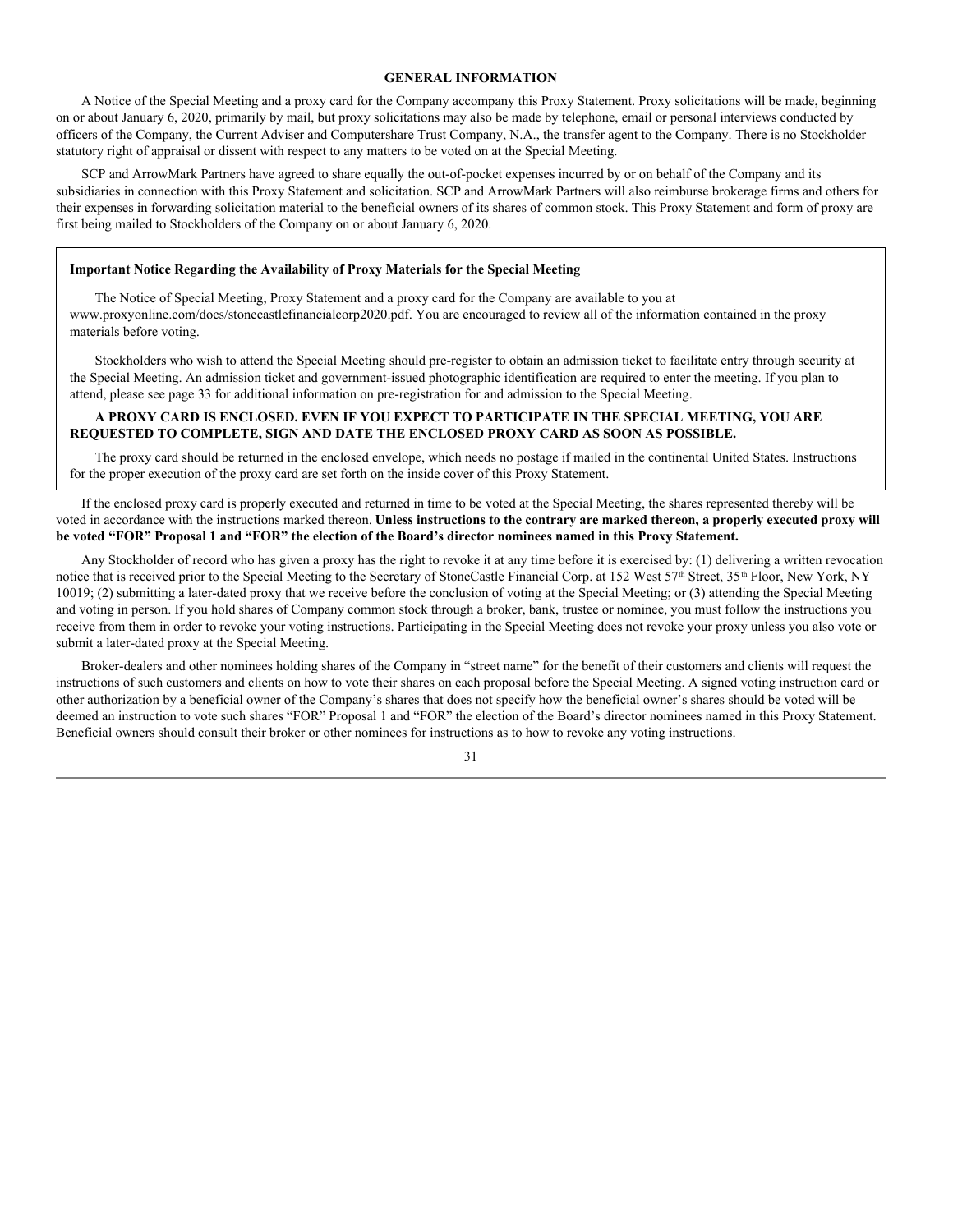Under the Amended and Restated By-Laws of the Company, the presence in person or by proxy of the holders of a majority of the total outstanding shares of common stock of the Company entitled to vote shall be necessary and sufficient to constitute a quorum for the transaction of business at the Special Meeting. In the event that a quorum is not present at the Special Meeting, or in the event that a quorum is present but sufficient votes to approve any of the proposals are not received, the Chair of the Special Meeting may adjourn the Special Meeting without notice other than announcement at the Special Meeting.

The Company has outstanding one class of capital stock, consisting of common stock, par value \$0.001 per share. Pursuant to the Company's Amended and Restated Certificate of Incorporation, the Board is authorized to provide for the issuance from time to time of up to 40,000,000 shares of common stock, par value \$0.001 per share, and 10,000,000 shares of preferred stock, par value \$0.001 per share, consisting of one or more series. The Company currently has no shares of preferred stock outstanding. Each share of common stock of the Company is entitled to one vote at the Special Meeting with respect to each matter to be voted on, with pro rata voting rights for any fractional shares. Each share of common stock of the Company entitles the holder to cast one vote for as many individuals as there are directors to be elected and for whose election the shares of common stock of the Company are entitled to be voted. No shares of common stock of the Company have cumulative voting rights. On the Record Date, there were 6,559,010 shares of common stock of the Company issued and outstanding.

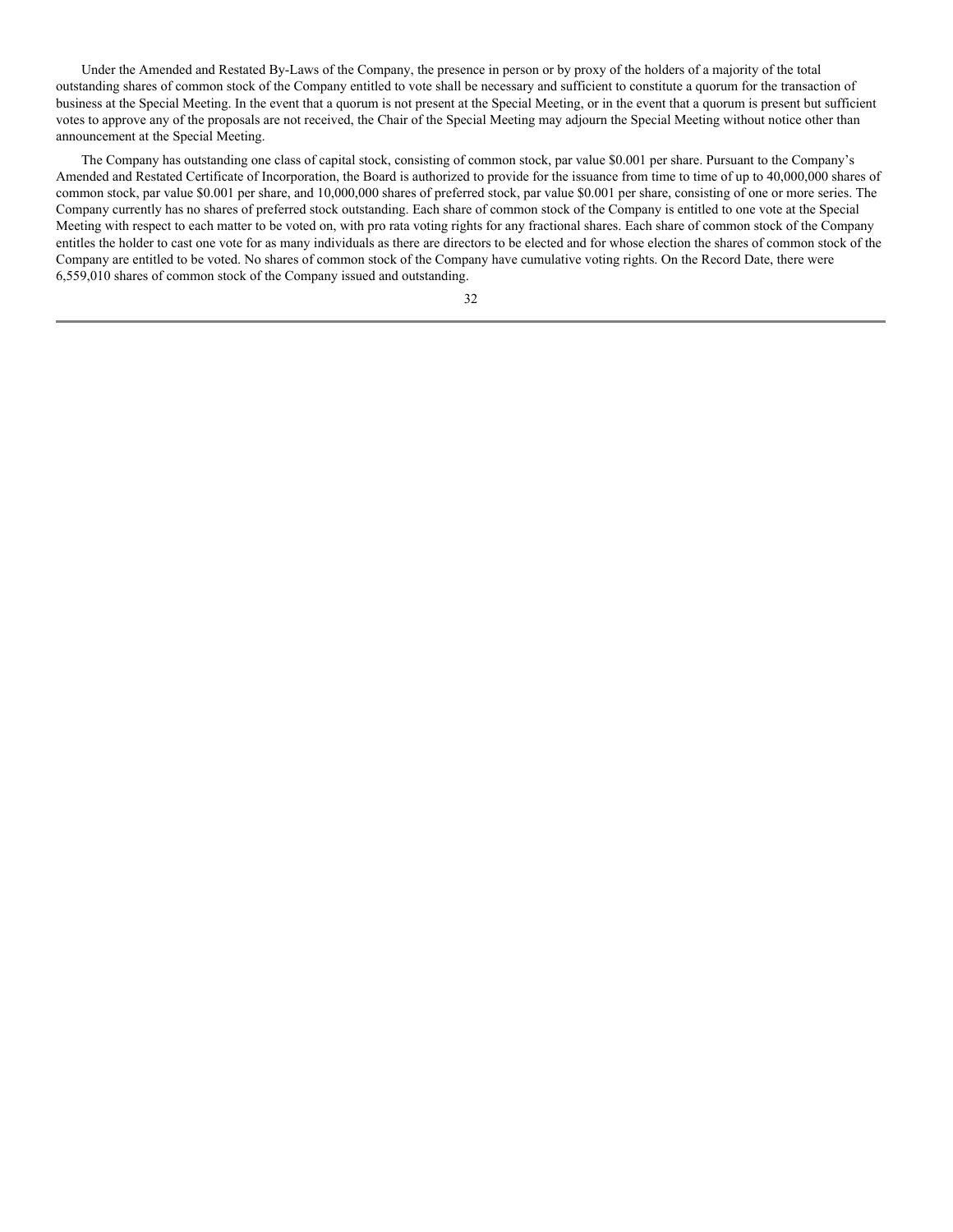#### **ADDITIONAL INFORMATION**

#### **Investment Adviser, Administrator, and Custodian**

The Company's investment adviser is StoneCastle Asset Management LLC, an indirect subsidiary of SCP. The principal executive office of the Current Adviser is 152 West 57<sup>th</sup> Street, 35<sup>th</sup> Floor, New York, NY 10019. The Current Adviser is a Delaware limited liability company and is an investment adviser registered under the 1940 Act. Upon the closing of the Transaction, SCP will transfer the assets of the Current Adviser and the StoneCastle Investment Platform to StoneCastle-ArrowMark, as the successor to the Current Adviser, and StoneCastle-ArrowMark will serve as the Company's investment adviser.

The Bank of New York Mellon, located at 4400 Computer Drive, Westborough, MA 01581, serves as administrator to the Company.

The Bank of New York Mellon, located at 2 Hanson Place, Brooklyn, NY 11217, serves as custodian to the Company.

#### **Information About Attending the Special Meeting**

Attendance at the Special Meeting is limited to Stockholders (or their authorized representatives) as of the Record Date. All attendees should preregister and obtain an admission ticket. Pre-registration is intended to facilitate entry through security at the Special Meeting. Valid, government-issued photographic identification is required to enter the meeting. Cameras, audio and video recorders and similar electronic recording devices will not be allowed in the meeting room. The use of cellular phones, smartphones, tablets, pagers and laptops during the Special Meeting is prohibited, and such devices must be turned off.

If you would like to attend the Special Meeting, please follow the instructions below to pre-register by emailing ir@stonecastle-financial.com or calling StoneCastle Financial Investor Relations at 347-887-0324.

*Pre-Registration Instructions*. If you are a registered Stockholder (your shares are held in your name), you may pre-register and obtain an admission ticket by contacting us and providing your name as it appears on your stock ownership records and your mailing address. If a family member is attending with you, please indicate that when you pre-register.

If you are a beneficial owner (your shares are held through a broker or bank) you may pre-register and obtain an admission ticket by contacting us and providing your name and mailing address, and evidence of your stock ownership as of the Record Date. A copy of your brokerage or bank statement will suffice as evidence of ownership, or you can obtain a letter from your broker or bank. If a family member is attending with you, please indicate that when you pre-register.

If you are a Stockholder as of the Record Date and intend to appoint an authorized representative to attend the meeting on your behalf, you may pre-register and obtain an admission ticket by submitting a request to us and providing: your name and mailing address, the name and mailing address of your authorized representative, evidence of stock ownership as of the Record Date, and a signed authorization appointing such individual to be your authorized representative at the meeting.

To pre-register for the meeting and obtain an admission ticket, you can write to us at StoneCastle Financial Corp., Attn. Investor Relations, 152 West 57<sup>th</sup> Street, 35<sup>th</sup> Floor, New York, NY 10019, email us at IR@stonecastle-financial.com, or call us at (347) 887-0324.

#### **Other Matters to Come Before the Special Meeting**

In addition to Proposal 1 and Proposal 2, you may be asked to consider and vote upon proposals to adjourn the Special Meeting or any adjournments or postponements thereof with respect to proposals for which insufficient votes to approve were cast, and, with respect to such proposals, to permit further solicitation of additional proxies by the Company. No other business will be presented at the Special Meeting.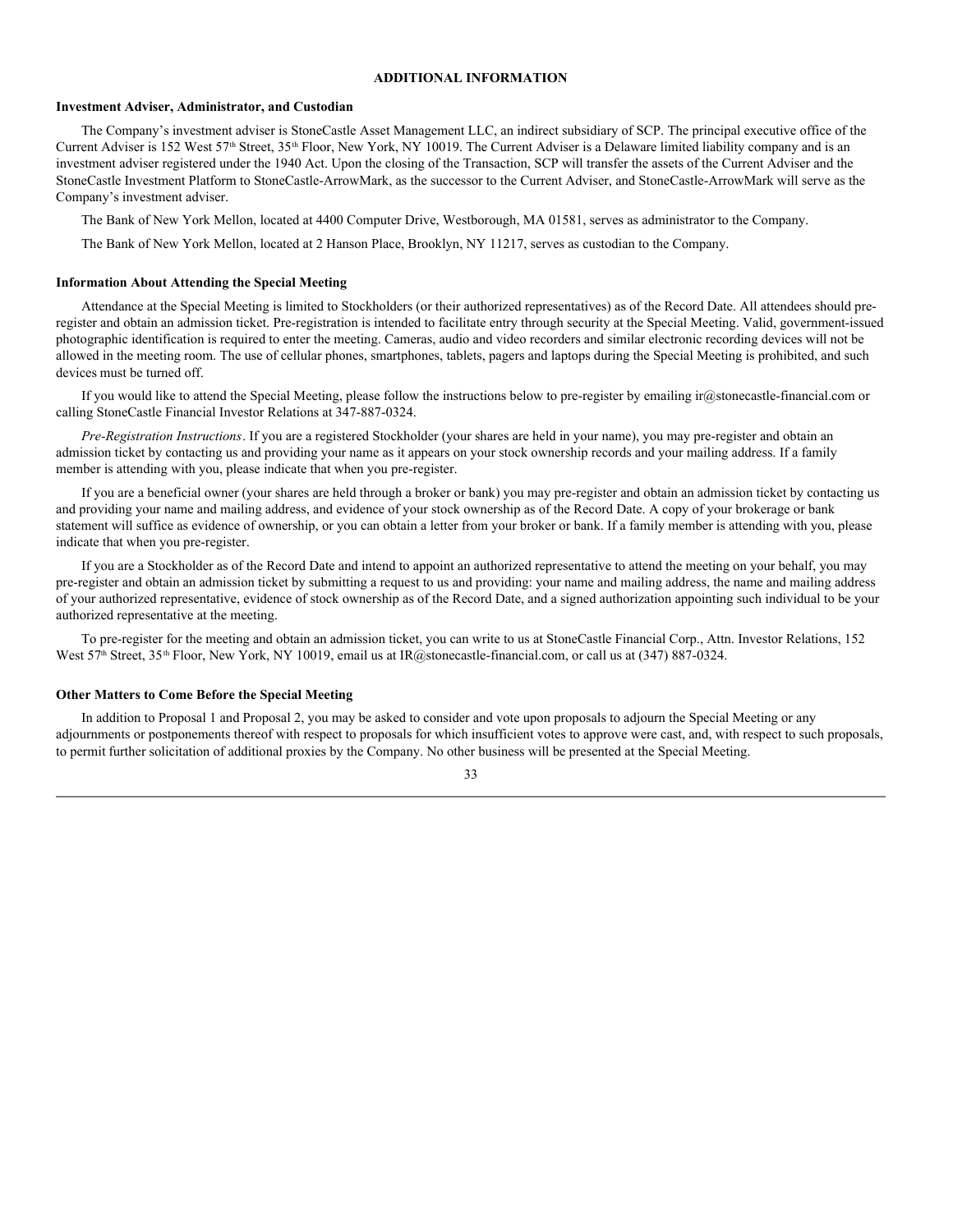#### **Voting Results**

The Company expects to announce the preliminary voting results at the Special Meeting and publish the final voting results in a Form 8-K filed with the SEC within four business days after the date of the Special Meeting.

#### **Notice to Banks, Broker/Dealers and Voting Trustees and their Nominees**

Please advise the Company whether other persons are the beneficial owners of shares for which proxies are being solicited from you, and, if so, the number of copies of this Proxy Statement and other soliciting material you wish to receive in order to supply copies to the beneficial owners of shares.

This Proxy Statement has been prepared for Stockholders of the Company. The Company will mail one Proxy Statement to each Stockholder address upon request. If you would like to obtain an additional paper copy of the Proxy Statement, please contact Julie Muraco at (347) 887-0324 or write to StoneCastle Financial Corp. at 152 West 57<sup>th</sup> Street, 35<sup>th</sup> Floor, New York, NY 10019, Attn: Investor Relations.

#### **Delivery of Proxy Materials**

Please note that only one Proxy Statement or proxy card may be delivered to two or more Stockholders of the Company who share an address, unless the Company has received instructions to the contrary. To request a separate copy of these documents, for instructions on how to request a separate copy of these documents or for instructions on how to request a single copy if multiple copies of these documents are received, Stockholders should contact the Company at 1 (347) 887-0324 or write to StoneCastle Financial Corp. at 152 West 57<sup>th</sup> Street, 35<sup>th</sup> Floor, New York, NY 10019, Attn: Investor Relations.

#### **Section 16(a) Beneficial Ownership Reporting Compliance**

Section 16(a) of the 1934 Act and Section 30(h) of the 1940 Act require the Company's directors and executive officers, certain persons affiliated with the Company and persons who beneficially own more than 10% of a registered class of the Company's securities to file reports of ownership and changes of ownership with the SEC, Nasdaq and the Company. Directors, officers and greater-than-10% Stockholders are required by SEC regulations to furnish the Company with copies of such forms they file. To the Company's knowledge, based solely on review of the copies of such reports furnished to the Company during the fiscal year ended December 31, 2018, all Section 16(a) filing requirements applicable to the such reporting persons were complied with.

#### **Security Ownership of Certain Beneficial Owners**

To the knowledge of the Company and the Board, no Stockholder, or "group" as that term is defined in Section 13(d) of the 1934 Act, was the beneficial owner of more than 5% of a class of Company common stock as of the Record Date, except that, based on Schedule 13G filings through the date of this proxy statement, the following information with respect to beneficial ownership of more than 5% of the outstanding voting shares has been reported:

|                       |                                     | <b>Percentage Ownership</b> | <b>Total Number of</b> |
|-----------------------|-------------------------------------|-----------------------------|------------------------|
| <b>Title of Class</b> | <b>Name and Address</b>             | of Fund                     | <b>Shares</b>          |
| Shares of             | Punch & Associates Investment       | $6.321\%$                   | 413.786                |
| Beneficial Interest   | Management, Inc.                    |                             |                        |
|                       | 7701 France Avenue South, Suite 300 |                             |                        |
|                       | Edina, MN 55435                     |                             |                        |

The following table sets forth the dollar range of equity securities in the Company beneficially owned by each director and executive officer as of the Record Date. As of that date, the Company's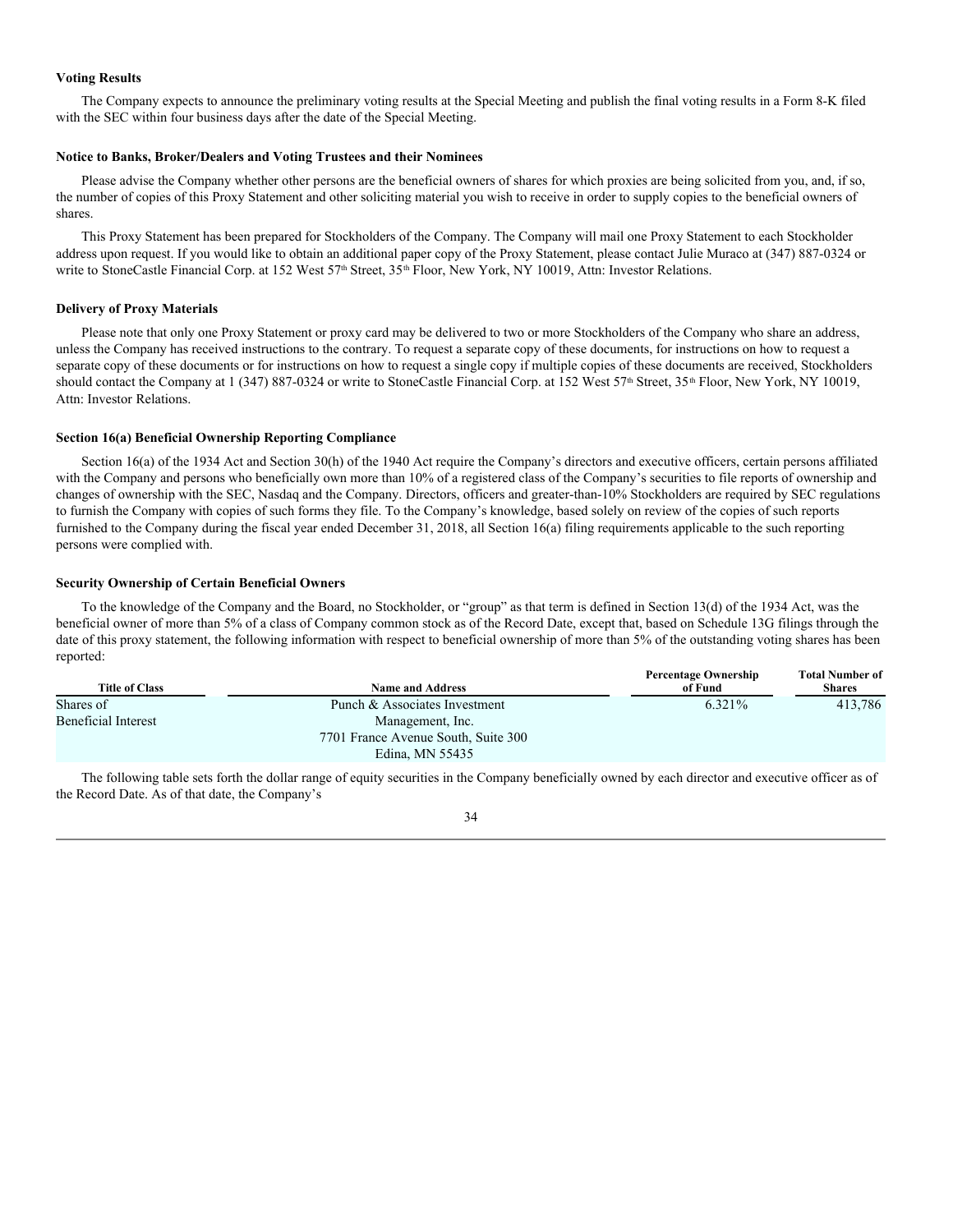directors and executive officers, as a group, owned approximately 1.2% of the outstanding shares of common stock of the Company:

| <b>Name of Directors and Executive Officers</b> | <b>Dollar Range of Equity Securities</b><br>Held in the Company <sup>(1)</sup> | <b>Aggregate Dollar Range</b><br>of Equity Securities in All Funds<br>Overseen or to be Overseen<br>by Director in the Company |
|-------------------------------------------------|--------------------------------------------------------------------------------|--------------------------------------------------------------------------------------------------------------------------------|
| <b>Independent Directors</b>                    |                                                                                |                                                                                                                                |
| Alan Ginsberg                                   | None                                                                           | None                                                                                                                           |
| Emil W. Henry, Jr.                              | Over \$100,000                                                                 | Over \$100,000                                                                                                                 |
| Clara Miller                                    | $$10,000 - $50,000$                                                            | $$10,000 - $50,000$                                                                                                            |
| <b>Interested Directors</b>                     |                                                                                |                                                                                                                                |
| Joshua S. Siegel <sup>(2)</sup>                 | Over \$100,000                                                                 | Over \$100,000                                                                                                                 |
| George Shilowitz <sup><math>(2)</math></sup>    | Over \$100,000                                                                 | Over \$100,000                                                                                                                 |
| <b>Executive Officers</b>                       |                                                                                |                                                                                                                                |
| Joshua S. Siegel $(2)$                          | Over \$100,000                                                                 | Over \$100,000                                                                                                                 |
| George Shilowitz <sup><math>(2)</math></sup>    | Over \$100,000                                                                 | Over \$100,000                                                                                                                 |
| Patrick J. Farrell                              | $$10,000 - $50,000$                                                            | $$10,000 - $50,000$                                                                                                            |
| Rachel Schatten                                 | None                                                                           | None                                                                                                                           |

(1) This information has been furnished by each director and executive officer.

(2) Includes shares of the Company held by SCP, of which Messrs. Siegel and Shilowitz are partners.

None of the Independent Directors or their family had any interest in the Current Adviser or any person directly or indirectly controlling, controlled by or under common control with the Current Adviser as of December 31, 2019.

#### **Submission of Stockholder Proposals for the 2020 Annual Meeting of Stockholders of the Company**

All proposals by Stockholders of the Company that are intended to be presented at the 2020 Annual Meeting of Stockholders of the Company must be received by the Company for consideration for inclusion in the Company's proxy statement relating to the meeting no later than 5:00 p.m., Eastern Time, on December 31, 2019 and must satisfy the requirements of the federal securities laws, including Rule 14a-8 under the 1934 Act.

Stockholders who do not wish to submit a proposal for inclusion in the Company's proxy statement and form of proxy for the 2020 Annual Meeting of Stockholders of the Company in accordance with Rule 14a-8 under the 1934 Act may submit a proposal for consideration at the 2020 Annual Meeting of Stockholders of the Company in accordance with the Company's Amended and Restated By-Laws, which currently require Stockholders wishing to nominate directors or propose other business to be brought before the 2020 Annual Meeting of Stockholders of the Company to provide timely notice of the proposal in writing to the Secretary of the Company and, in the case of such other business, such other business must otherwise be a proper matter for action by the Stockholders. To be considered timely, any such notice must be delivered to the principal executive offices of StoneCastle Financial Corp. at 152 West 57<sup>th</sup> Street, 35<sup>th</sup> Floor, New York, NY 10019 not earlier than February 4, 2020, nor later than 5:00 p.m., Eastern Time, on March 6, 2020. If such proposals are not "timely," then proxies solicited by the Board for the 2020 Annual Meeting of Stockholders of the Company may confer discretionary authority to such proxies to vote on such proposals at their discretion. Any such notice by a Stockholder must set forth all information required by the Company's Amended and Restated By-Laws with respect to each nominee or other matter the Stockholder proposes to bring before the 2020 Annual Meeting of Stockholders of the Company.

#### **Where You Can Find More Information**

Stockholders may obtain a copy of this Proxy Statement, the Company's Annual Report for the fiscal year ended December 31, 2018, including Audited Financial Statements for the fiscal year ended December 31, 2018, which was previously mailed to the Company's Stockholders, and/or the Company's Semi-Annual Report for the period ended June 30, 2019, without charge, on the SEC's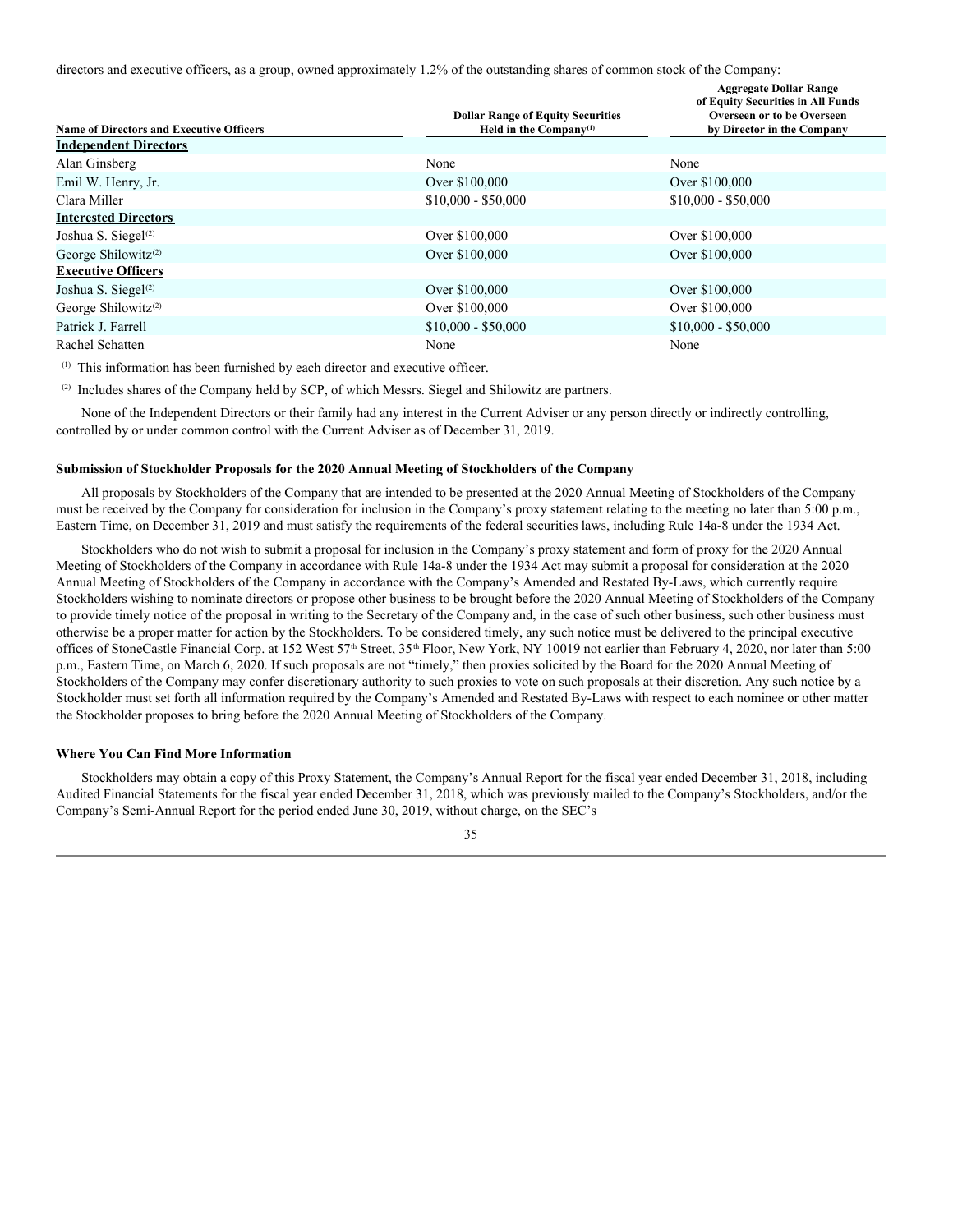website, www.sec.gov. In addition, this Proxy Statement is available at www.stonecastle-financial.com, and the Company's latest Annual Reports and Semi-Annual Reports are available on the Company's website, www.stonecastle-financial.com. References to these websites do not incorporate the content of these websites into this Proxy Statement. This Proxy Statement, the Company's Annual Report for the fiscal year ended December 31, 2018 and the Company's Semi-Annual Report for the period ended June 30, 2019 are also available upon request, without charge, by calling Investor Relations at 347-887-0324. Stockholders who wish to send communications to the Board should send them to the Secretary of the Company at 152 West 57<sup>th</sup> Street, 35<sup>th</sup> Floor, New York, NY 10019. All such communications will be directed to the Board's attention.

**IT IS IMPORTANT THAT YOUR PROXY CARD BE COMPLETED PROMPTLY. EVEN IF YOU EXPECT TO PARTICIPATE IN** THE SPECIAL MEETING, YOU ARE REQUESTED TO COMPLETE, SIGN, DATE AND RETURN THE PROXY CARD AS SOON AS **POSSIBLE.**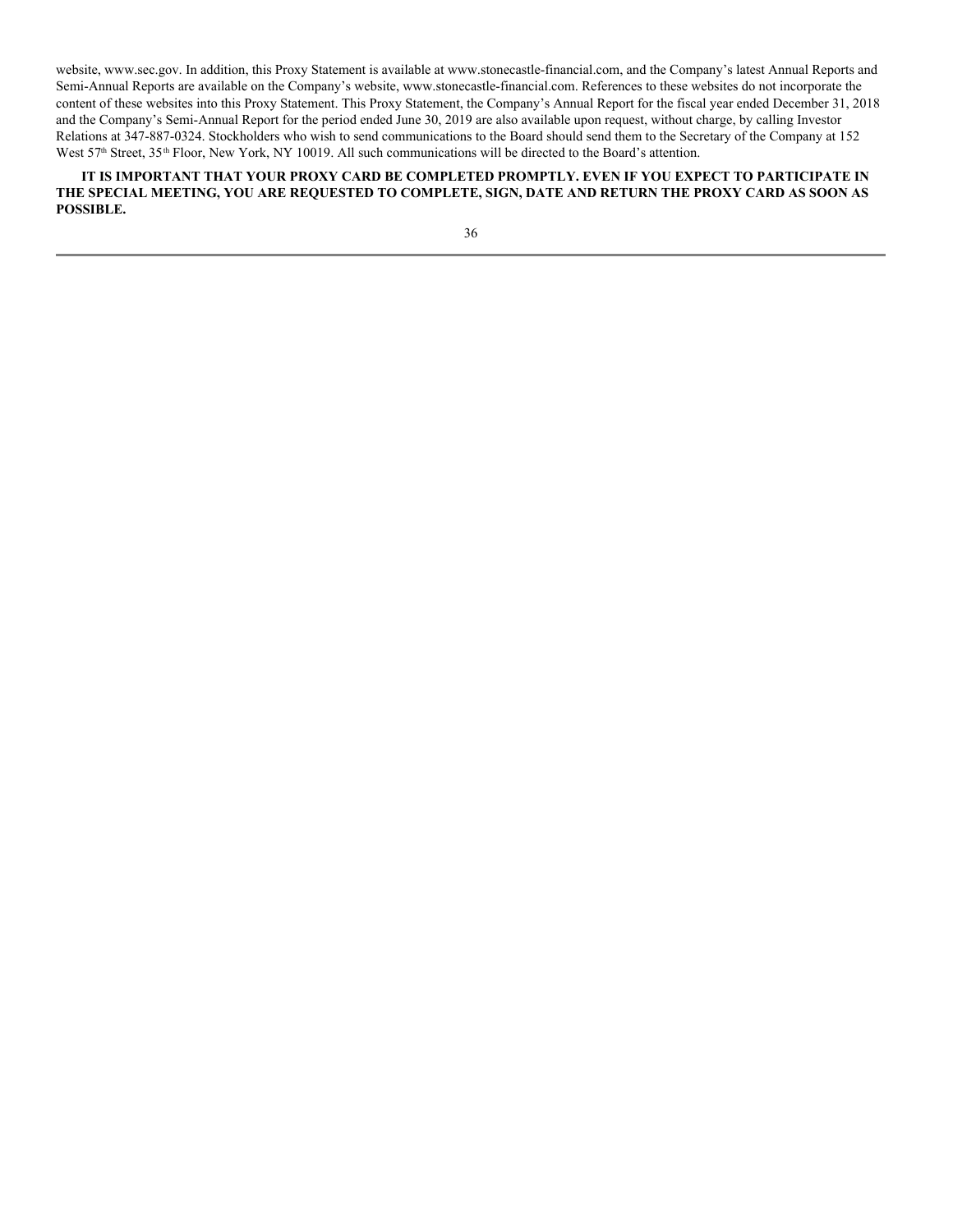

#### YOUR VOTE IS IMPORTANT NO MATTER HOW MANY SHARES YOU OWN. **PLEASE CAST YOUR PROXY VOTE** *TODAY!*



## **PROXY CARD**

**SIGN, DATE** AND **VOTE** ON THE REVERSE SIDE



## **StoneCastle Financial Corp.**

#### PROXY FOR THE SPECIAL MEETING OF STOCKHOLDERS TO BE HELD ON February 7, 2020

The undersigned stockholder hereby appoints Joshua S. Siegel and Rachel Schatten, with power of substitution, as proxy and attorney in-fact and hereby authorizes him to represent and vote, as provided on the other side, all shares of the StoneCastle Financial Corp. common stock that the undersigned is entitled to vote as of the record date and, in his discretion, upon such other business as may properly come before the Special Meeting of Stockholders of the Company to be held at NASDAQ Market Site, 4 Times Square, New York, NY 10036, on February 7, 2020 at 2:00 p.m. Eastern Time, or at any adjournment or postponement thereof, with all powers that the undersigned would possess if present at the meeting.

The undersigned hereby revokes any proxy heretofore given with respect to such meeting. When shares are held by joint tenants or tenants in common, the signature of one shall bind all unless the Secretary of the Company is given written notice to the contrary and furnished with a copy of the instrument of order that so provides. When signing as attorney, executor, administrator, trustee or guardian, please give full title as such. If a corporation, please sign in full corporate name by an authorized officer. If a partnership, please sign in partnership name by an authorized person.

This proxy is solicited on behalf of the Company's Board of Directors, and the Proposals (set forth on the reverse side of this proxy card) have **been unanimously approved by the Board of Directors and recommended for approval by stockholders.**

**Do you have questions?** If you have any questions about how to vote your proxy or about the meeting in general, please call toll-free **1- 866-828-6931**. **Representatives are available to assist you** Monday through Friday 9 a.m. to 10 p.m. Eastern Time. **IMPORTANCE NOTICE REGARDING THE AVAILABILITY OF PROXY MATERIALS FOR THIS SPECIAL MEETING OF STOCKHOLDERS TO BE HELD ON FEBRUARY 7, 2020. THE PROXY STATEMENT IS AVAILABLE AT: www.proxyonline.com/docs/stonecastlefinancialcorp2020.pdf**

[PROXY ID NUMBER HERE] [BAR CODE HERE] [CUSIP HERE]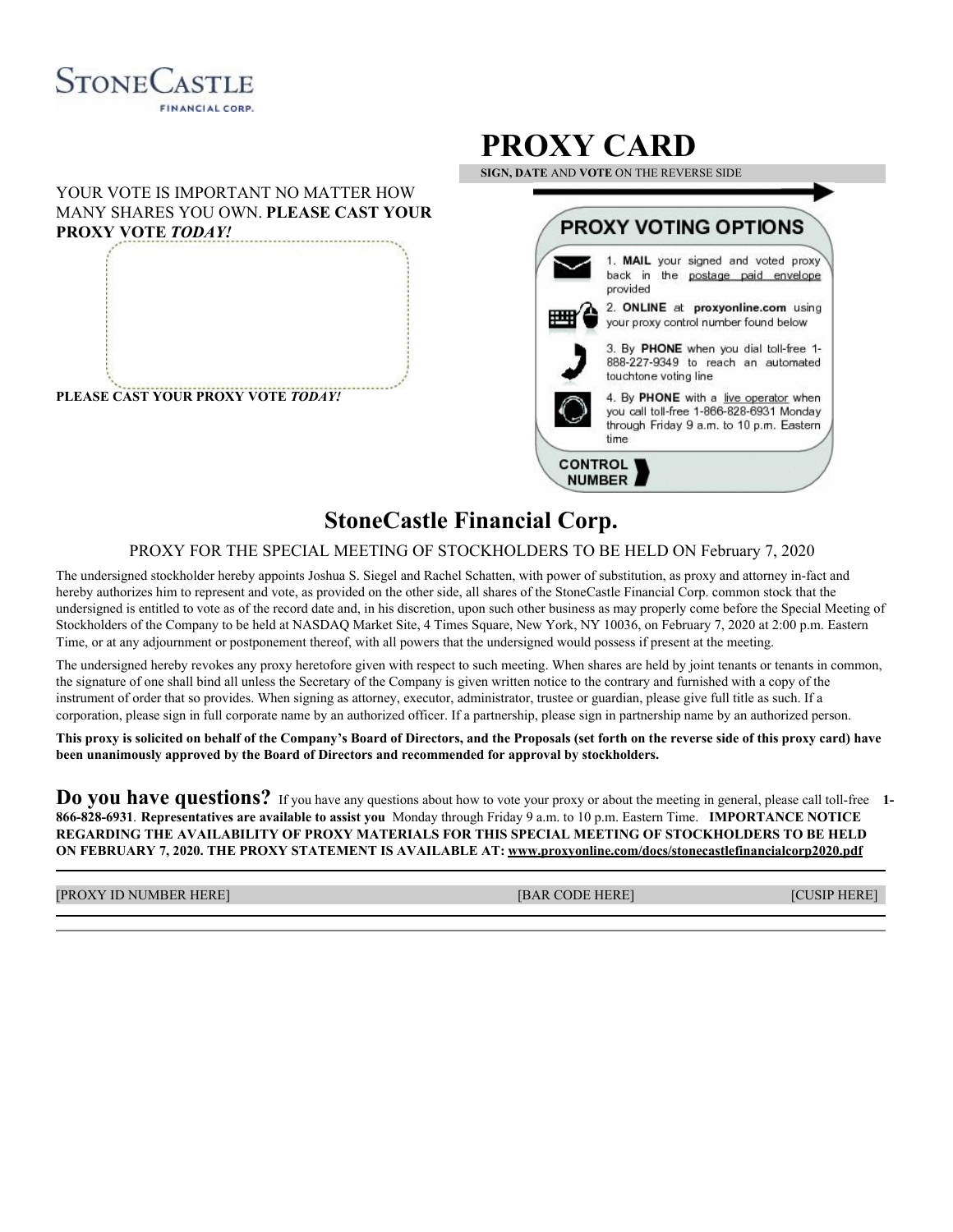#### **YOUR SIGNATURE IS REQUIRED FOR YOUR VOTE TO BE**

**COUNTED.** The signer(s) acknowledges receipt with this Proxy Statement of the Board of Directors. Your signature(s) on this should be exactly as your name(s) appear on this Proxy (reverse side). If the shares are held jointly, each holder should sign this Proxy. Attorneysin-fact, executors, administrators, trustees or guardians should indicate the full title and capacity in which they are signing.

# **StoneCastle Financial Corp. PROXY CARD**

| SIGNATURE (AND TITLE IF APPLICABLE) | <b>DATE</b> |
|-------------------------------------|-------------|
| SIGNATURE (IF HELD JOINTLY)         | <b>DATE</b> |

The votes entitled to be cast by the stockholder will be cast as directed by the stockholder.**If this proxy is executed but no** direction is given, the votes entitled to be cast by the stockholder will be cast "FOR" the proposals. The votes entitled to be cast by the stockholder will be cast in the discretion of the proxy holder on any other matter that may properly come before the meeting or any adjournment or postponement thereof.

### *THE BOARD OF DIRECTORS AND MANAGEMENT RECOMMEND YOU VOTE "FOR" ON THE PROPOSALS.*

|    | TO VOTE, MARK CIRCLES BELOW IN BLUE OR BLACK INK AS FOLLOWS. Example:                                                                                                                                                                                                                                                                                                                                                                                                                 |            |                |                |
|----|---------------------------------------------------------------------------------------------------------------------------------------------------------------------------------------------------------------------------------------------------------------------------------------------------------------------------------------------------------------------------------------------------------------------------------------------------------------------------------------|------------|----------------|----------------|
|    | <b>PROPOSAL(S):</b>                                                                                                                                                                                                                                                                                                                                                                                                                                                                   | <b>FOR</b> | <b>AGAINST</b> | <b>ABSTAIN</b> |
| 1. | To approve a new management agreement (the "New Investment Advisory Agreement") between<br>the Company and the current adviser's successor company, StoneCastle-ArrowMark Asset<br>Management, LLC (the "StoneCastle-ArrowMark") (Proposal 1); and                                                                                                                                                                                                                                    | <b>TM</b>  | <b>TM</b>      | TM             |
| 2. | To elect eight directors, (A) Alan Ginsberg, Emil W. Henry, Jr. and Karen Reidy to serve as<br>Class I Directors until the 2020 Annual Meeting of the Company, Michael Van Praag and<br>Michael Stolper to serve as Class II Directors until the 2021 Annual Meeting of the Company,<br>and (C) Guy Arnold, John Scott Emrich and Sanjai Bhonsle to serve as Class III Directors until<br>the 2022 Annual Meeting of the Company, and in each case until his or her successor is duly |            |                |                |
|    | elected and qualifies (Proposal 2).                                                                                                                                                                                                                                                                                                                                                                                                                                                   | <b>FOR</b> | <b>AGAINST</b> | <b>ABSTAIN</b> |
|    | 2a. Alan Ginsberg                                                                                                                                                                                                                                                                                                                                                                                                                                                                     | <b>TM</b>  | <b>TM</b>      | TM             |
|    | 2b. Emil W. Henry Jr.                                                                                                                                                                                                                                                                                                                                                                                                                                                                 | <b>TM</b>  | <b>TM</b>      | TM             |
|    | 2c. Karen Reidy                                                                                                                                                                                                                                                                                                                                                                                                                                                                       | <b>TM</b>  | <b>TM</b>      | <b>TM</b>      |
|    | 2d. Michael Van Praag                                                                                                                                                                                                                                                                                                                                                                                                                                                                 | <b>TM</b>  | <b>TM</b>      | <b>TM</b>      |
|    | 2e. Michael Stolper                                                                                                                                                                                                                                                                                                                                                                                                                                                                   | <b>TM</b>  | <b>TM</b>      | TM             |
|    | 2f. Guy Arnold                                                                                                                                                                                                                                                                                                                                                                                                                                                                        | <b>TM</b>  | <b>TM</b>      | TM             |
|    | 2g. John Scott Emrich                                                                                                                                                                                                                                                                                                                                                                                                                                                                 | <b>TM</b>  | <b>TM</b>      | <b>TM</b>      |
|    | 2h. Sanjai Bhonsle                                                                                                                                                                                                                                                                                                                                                                                                                                                                    | <b>TM</b>  | <b>TM</b>      | <b>TM</b>      |

## **THANK YOU FOR VOTING**

| <b>[PROXY ID NUMBER HERE]</b> | <b>IBAR CODE HEREI</b> | $\ell$ and $\ell$ in $\Gamma$ in $\Gamma$ in $\Gamma$ is $\ell$ in $\ell$ in $\ell$ in $\ell$ in $\ell$ in $\ell$ in $\ell$ in $\ell$ in $\ell$ in $\ell$ in $\ell$ in $\ell$ in $\ell$ in $\ell$ in $\ell$ in $\ell$ in $\ell$ in $\ell$ in $\ell$ in $\ell$ in $\ell$ in $\ell$ in $\ell$<br><b>HEKE</b> |
|-------------------------------|------------------------|------------------------------------------------------------------------------------------------------------------------------------------------------------------------------------------------------------------------------------------------------------------------------------------------------------|
|                               |                        |                                                                                                                                                                                                                                                                                                            |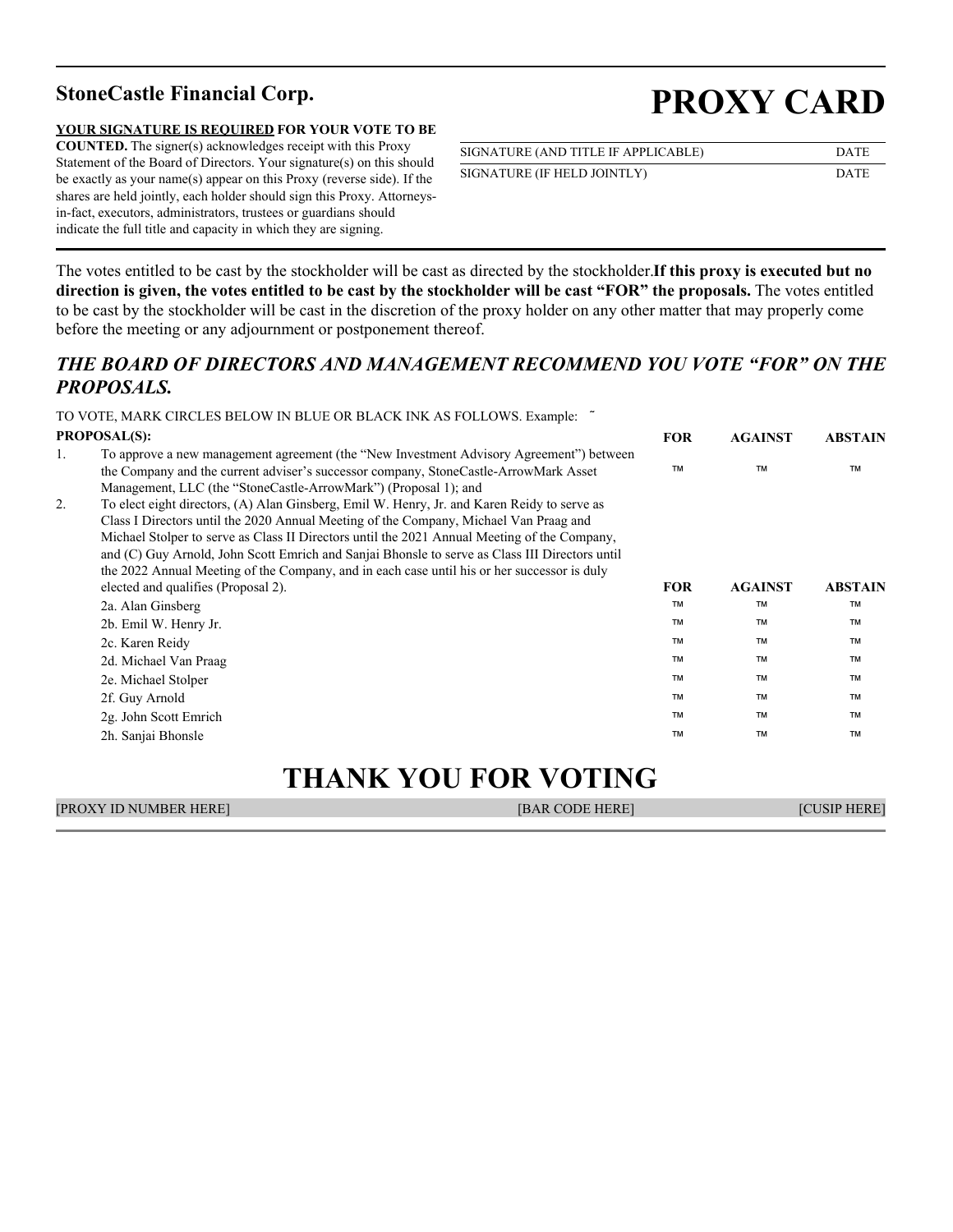#### **Appendix A**

#### **Form of New Investment Advisory Agreement**

#### **MANAGEMENT AGREEMENT BETWEEN STONECASTLE FINANCIAL CORP. AND STONECASTLE-ARROWMARK ASSET MANAGEMENT, LLC**

THIS MANAGEMENT AGREEMENT (the "Agreement"), dated [.] (the "Effective Date"), is entered into between StoneCastle Financial Corp., a Delaware corporation (the "Company") and StoneCastle-ArrowMark Asset Management, LLC, a Delaware limited liability company (the "Advisor").

WHEREAS, the Company is Delaware corporation registered as a non-diversified, closed-end management investment company under the Investment Company Act of 1940, as amended (the "Investment Company Act"); and

WHEREAS, the Advisor is an investment advisor that has registered under the Investment Advisers Act of 1940, as amended (the "Advisers Act"; and

WHEREAS, each of the board of directors of the Company (the " Board"), including a majority of directors that are not "interested persons" of the parties hereto, and the stockholders of the Company have approved the entry by the Company into this Agreement in the manner required under the Investment Company Act; and

WHEREAS, the Company desires to retain the Advisor to furnish investment advisory and administrative services to the Company on the terms and conditions hereinafter set forth, and the Advisor desires to be retained to provide such services;

NOW THEREFORE, in consideration of the mutual covenants herein contained and other good and valuable consideration, the receipt of which is hereby acknowledged, the parties agree as follows:

#### **1. Appointment of Advisor.**

The Company appoints the Advisor to act as the investment advisor of and to provide certain administrative services to the Company for the period and on the terms herein set forth. The Advisor accepts such appointment and agrees to render the investment advisory and administrative services herein set forth, for the compensation herein provided.

#### **2. Investment Duties of the Advisor .**

The Company hereby employs the Advisor to act as the investment advisor to the Company and to manage the investment and reinvestment of the assets of the Company, subject to the supervision of the Board, for the period and upon the terms herein set forth, (a) in accordance with the investment objective, policies and restrictions of the Company that were initially set forth in the Company's registration statement on Form N-2 first filed with the Securities and Exchange Commission on June 14, 2013 (the "Registration Statement"), as it has been amended from time to time in the Company's annual reports on Form N-CSR and subsequent registration statements filed by the Company on Form N-2, as the same may be amended from time to time, (b) in accordance with the Investment Company Act, the Advisers Act and all other applicable federal and state laws, and (c) in accordance with the Company's Amended and Restated Certificate of Incorporation and Bylaws as the same may be amended from time to time. Consistent with the foregoing, the Advisor will regularly provide the Company with investment research, advice and supervision and will furnish continuously an investment program for the Company, consistent with the investment objective and policies of the Company. The Advisor will determine from time to time what securities shall be purchased for the Company, what securities shall be held or sold by the Company and what portion of the Company's assets shall be held as cash or in other liquid assets. Subject to the supervision of the Board, the Advisor shall have the power and authority on behalf of the Company to effectuate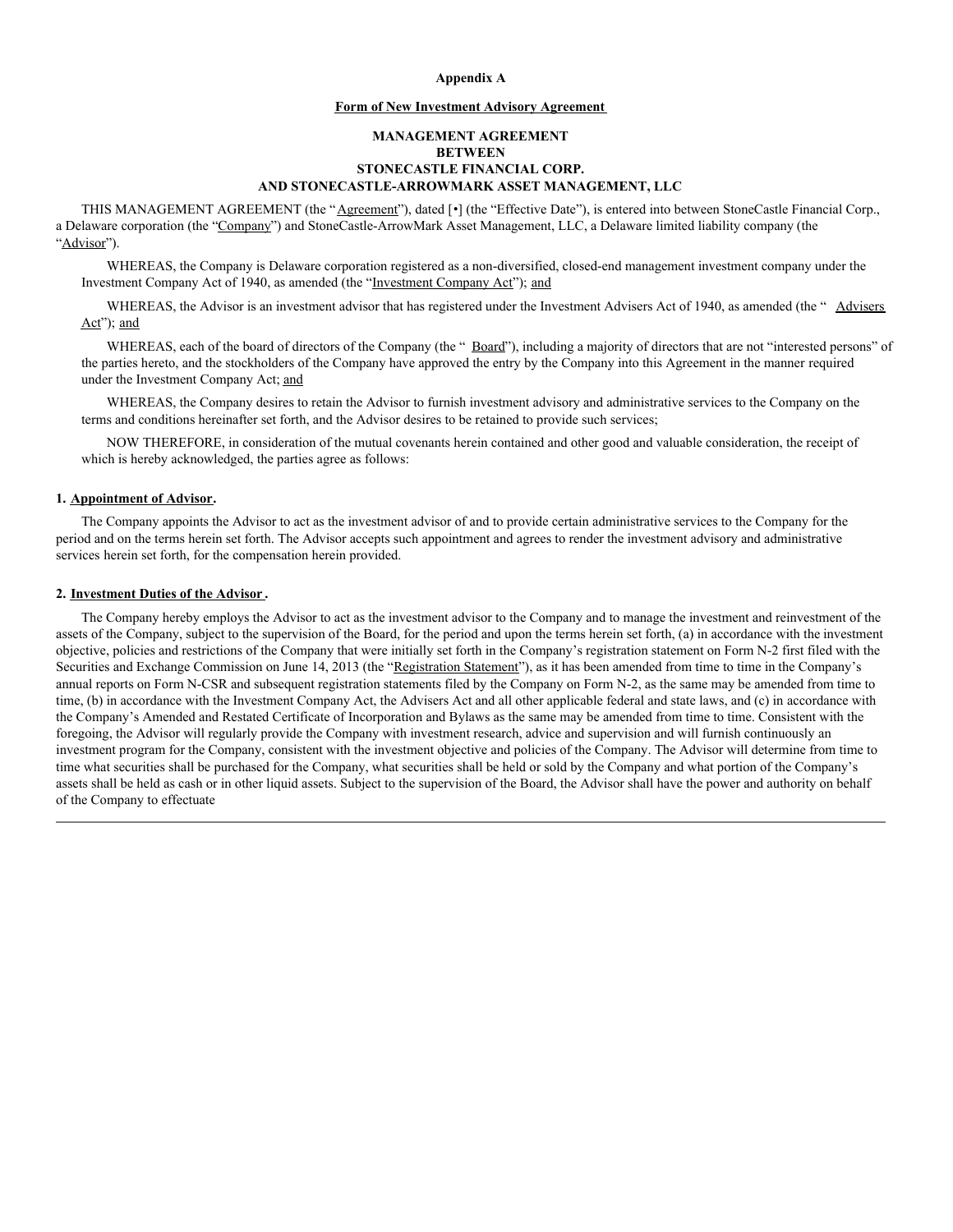its investment decisions for the Company, including the execution and delivery of all documents relating to the Company's investments and the placing of orders for other securities purchase or sale transactions on behalf of the Company. In the event that the Company determines to acquire debt financing, the Advisor will arrange for such financing on the Company's behalf, subject to the approval of the Board. If the Company determines it is necessary or appropriate for the advisor to make investments on behalf of the Company through a special purpose vehicle, the Advisor shall have the authority to create or arrange for the creation of such special purpose vehicle and to make such investments through such special purpose vehicle in accordance with the Investment Company Act. Without limiting the generality of the foregoing, the Advisor shall, during the term and subject to the provisions of this Agreement, (i) determine the composition of the portfolio of the Company, the nature and timing of the changes therein and the manner of implementing such changes; (ii) identify, evaluate and negotiate the structure of the investments made by the Company; (iii) perform due diligence on prospective portfolio companies; (iv) close and monitor the Company's investments; and (v) provide the Company with such other investment advisory, research and related services as the Company may, from time to time, reasonably require for the investment of its assets.

#### **3. Administrative Duties of the Advisor .**

Subject to the overall supervision and review of the Board, the Advisor will perform (or oversee or arrange for the performance of) the administrative services necessary for the operation of the Company. Without limiting the generality of the foregoing, the Advisor will furnish or arrange for the furnishing of office facilities and clerical and administrative services necessary to the operation of the Company (other than services provided by the Company's custodian, accounting agent, administrator, dividend and interest paying agent and other service providers). The Advisor will also, on behalf of the Company, arrange for the services of, and oversee, custodians, depositaries, transfer agents, dividend disbursing agents, underwriters, brokers, dealers, placement agents, banks, insurers, accountants, attorneys, pricing agents, and other persons as it may deem necessary or desirable. The Advisor shall, on behalf of the Company (a) oversee the performance of, and payment of the fees to, the Company's service providers, and make such reports and recommendations to the Board concerning such matters as the parties deem desirable; (b) respond to inquiries and otherwise assist such service providers in the preparation and filing of regulatory reports, proxy statements, shareholder communications and the preparation of Board materials and reports; (c) establish and oversee the implementation of borrowing facilities or other forms of leverage authorized by the Board; and (d) supervise any other aspect of the Company's administration as may be agreed upon by the Board on behalf of the Company and the Advisor.

#### **4. Delegation of Responsibilities.**

Subject to the requirements of the Investment Company Act, the Advisor is hereby authorized, but not required, to enter into one or more subadvisory agreements with other investment advisors (each, a "Sub-Advisor") pursuant to which the Advisor may obtain the services of the Sub-Advisor(s) to assist the Advisor in fulfilling its responsibilities hereunder. Specifically, the Advisor may retain a Sub-Advisor to recommend specific securities or other investments based upon the Company's investment objective and policies, and work, along with the Advisor, in structuring, negotiating, arranging or effecting the acquisition or disposition of such investments and monitoring investments on behalf of the Company, subject in all cases to the oversight of the Advisor and the Company. The Advisor, and not the Company, shall be responsible for any compensation payable to any Sub-Advisor. Any sub-advisory agreement entered into by the Advisor shall be in accordance with the requirements of the Investment Company Act, the Advisers Act and other applicable federal and state laws.

#### **5. Independent Contractors.**

The Advisor and any Sub-Advisors shall for all purposes herein be deemed to be independent contractors and shall, except as expressly provided or authorized, have no authority to act for or represent the Company in any way or otherwise be deemed to be an agent of the Company.

A-2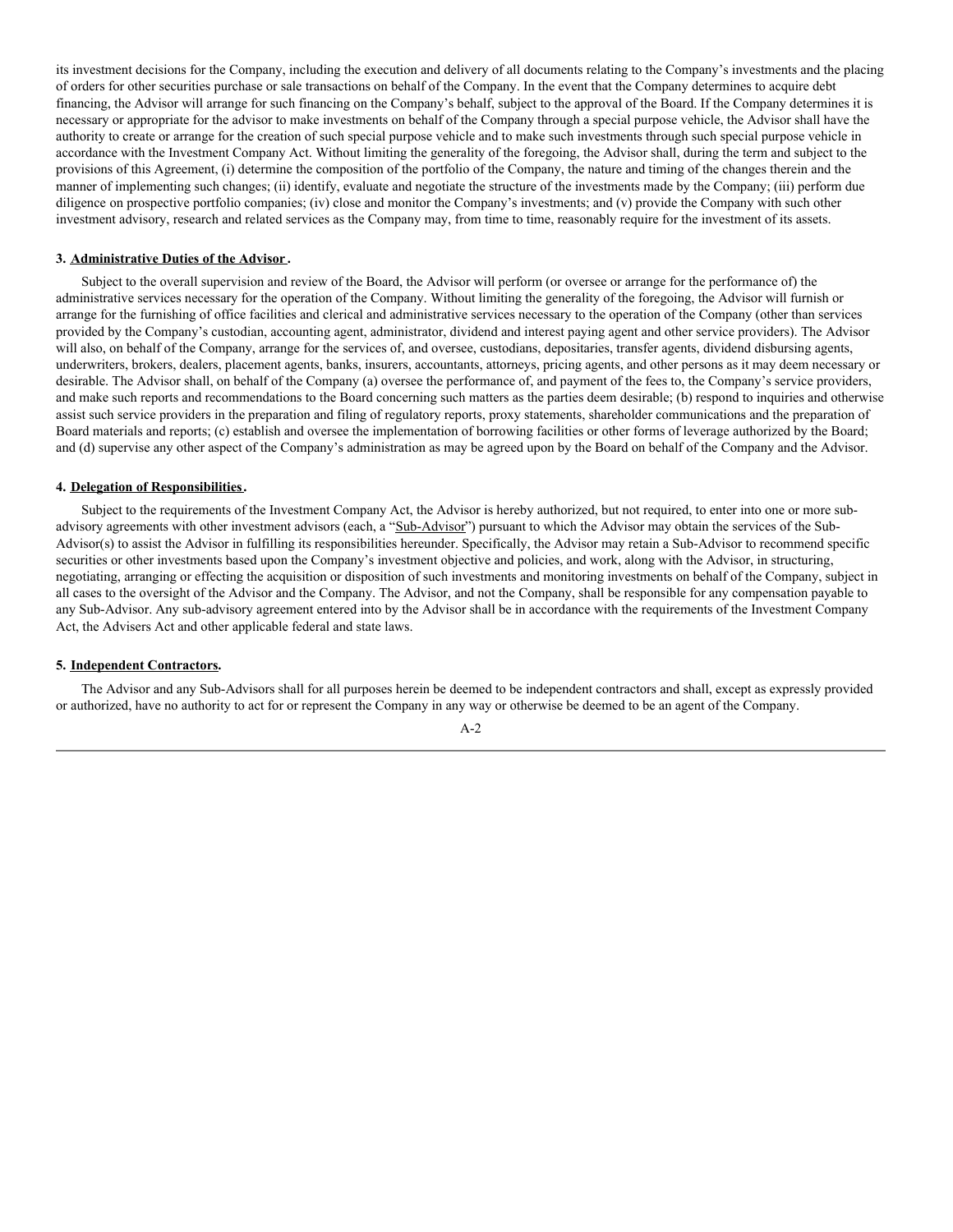#### **6. Compliance with Applicable Requirements.**

In carrying out its obligations under this Agreement, the Advisor shall at all times comply with:

- a. all applicable provisions of the Investment Company Act, the Advisers Act, the Securities Exchange Act of 1934, as amended, and the Securities Act of 1933, as amended, and any applicable rules and regulations adopted thereunder;
- b. the provisions of the Registration Statement of the Company, as the same has been amended from time to time in the Company's annual reports on Form N-CSR and in subsequent registration statements filed by the Company on Form N-2, including without limitation, the investment objectives set forth therein;
- c. the provisions of the Company's Amended and Restated Certificate of Incorporation and its By-Laws as the same may be amended from time to time;
- d. all policies, procedures and directives adopted by the Board; and
- e. any other applicable provisions of state, federal or foreign law, or rules promulgated by any applicable self-regulating organization or exchange.

#### **7. Policies and Procedures.**

The Advisor shall provide the Company, at such times as the Company shall reasonably request, with a copy of all policies and procedures adopted by the Advisor as may reasonably be required to comply with Rule 38a-1 under the Investment Company Act, if applicable, and a copy of the Advisor's report to the Company in sufficient scope and detail to comply with the Advisor's obligations under Rule 38a-1 under the Investment Company Act.

#### **8. Brokerage.**

The Advisor is responsible for decisions to buy and sell securities for the Company, broker-dealer selection, and negotiation of brokerage commission rates. The Advisor's primary consideration in effecting a security transaction (including purchases and sales) will be to obtain best execution. In selecting a broker-dealer to execute a particular transaction, the Advisor will take the following into consideration: the best net price available; the reliability, integrity and financial condition of the broker-dealer; the size of and the difficulty in executing the order; and the value of the expected contribution of the broker-dealer to the investment performance of the Company on a continuing basis. Accordingly, the price to the Company in any transaction may be less favorable than that available from another broker-dealer if the difference is reasonably justified by other aspects of the execution services offered.

Subject to such policies as the Board may from time to time determine, the Advisor shall not be deemed to have acted unlawfully, or to have breached any duty created by this Agreement or otherwise, solely by reason of its having caused the Company to pay a broker or dealer that provides brokerage and research services to the Advisor an amount of commission for effecting a Company investment transaction in excess of the amount of commission another broker or dealer would have charged for effecting that transaction, if the Advisor determines in good faith that such amount of commission was reasonable in relation to the value of the brokerage and research services provided by such broker or dealer, viewed in terms of either that particular transaction or the Advisor's overall responsibilities with respect to the Company and to other clients of the Advisor as to which the Advisor exercises investment discretion. The Advisor is further authorized to allocate the orders placed by it on behalf of the Company to such brokers and dealers who also provide research or statistical material or other services to the Company, the Advisor or to any sub-advisor. Such allocation shall be in such amounts and proportions as the Advisor shall determine and the Advisor will report on said allocations regularly to the Board indicating the brokers to whom such allocations have been made and the basis therefor.

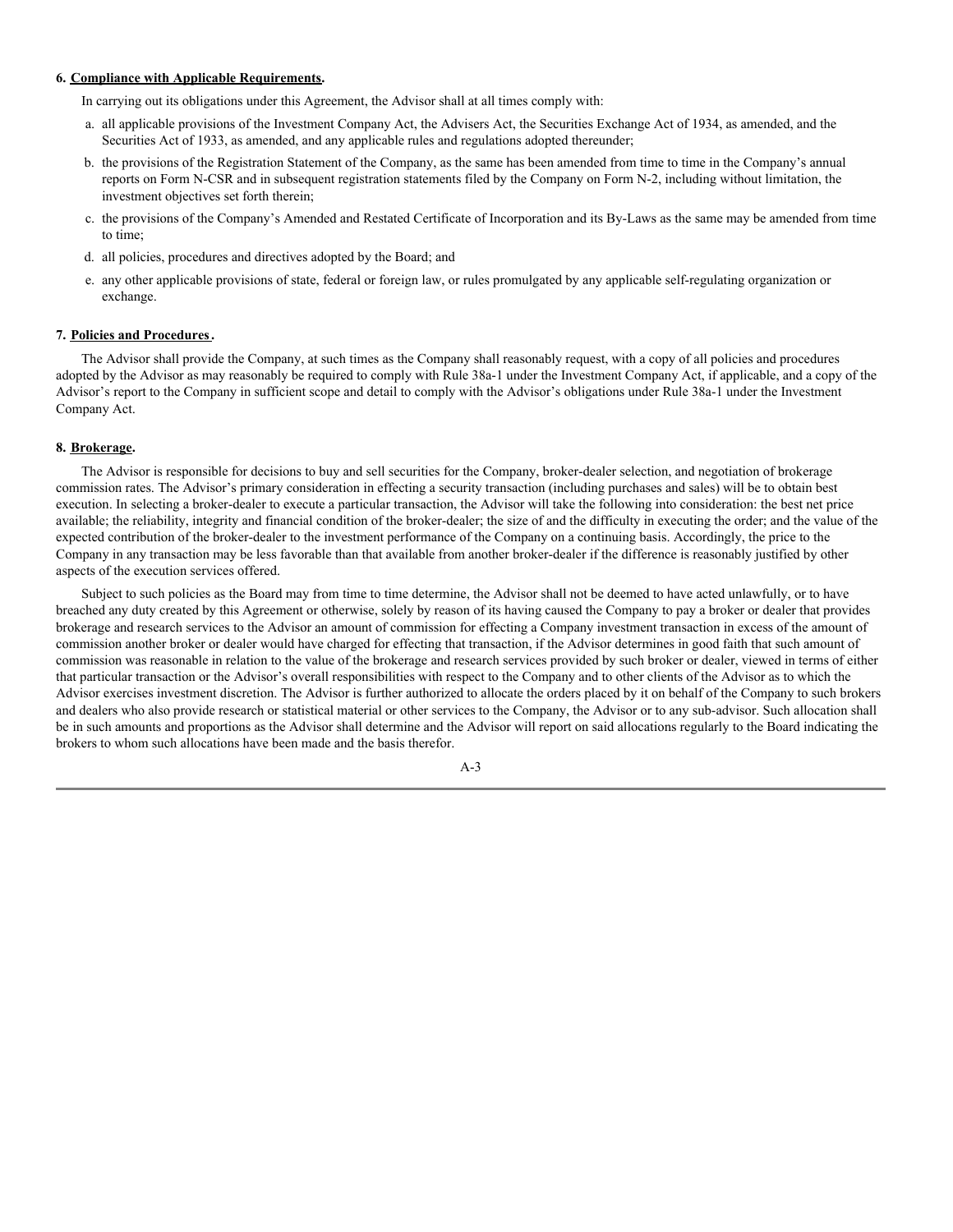#### **9. Books and Records.**

Subject to review by and the overall control of the Board, the Advisor shall keep and preserve for the period required by the Investment Company Act and the Advisers Act any books and records relevant to the provision of its investment advisory services to the Company and shall specifically maintain all books and records with respect to the Company's portfolio transactions and shall render to the Board such periodic and special reports as the Board may reasonably request. The Advisor agrees that all records that it maintains for the Company are the property of the Company and shall surrender promptly to the Company any such records upon the Company's request, provided that the Advisor may retain a copy of such records.

#### **10. Compensation.**

- a. For the services, payments and facilities to be furnished hereunder by the Advisor, the Advisor shall receive from the Company the following compensation:
	- i. Management Fee. The Advisor shall receive a management fee (the "Management Fee") calculated quarterly and paid quarterly in arrears, based on Managed Assets at the end of each calendar quarter, within fifteen (15) days of the end of each calendar quarter. Subject to Section 16, the Management Fee will be prorated for any partial calendar quarter and, if more than one rate applies during a calendar quarter, the Management Fee will be adjusted on a pro rata basis based on the number of calendar days and/or category of assets for which each rate applies. The Management Fee shall equal 0.4375% per quarter (1.75% annualized) of the Company's Managed Assets.
- ii. Incentive Fee. The Advisor shall not receive any incentive compensation from the Company.
- b. For purposes of this Agreement, "Managed Assets" means the total assets of the Company (including any assets purchased with or attributable to any borrowed funds and cash and cash equivalents except where otherwise expressly provided herein), which shall be computed in accordance with any applicable policies and determinations of the Board.
- c. The Advisor may, from time to time, waive or defer all or any part of the compensation described in this Section 10. The parties do hereby expressly authorize and instruct the Company's officers or any third-party administrator to calculate the fee payable hereunder and to remit all payments specified herein to the Advisor.

#### **11. Expenses of the Advisor .**

The compensation paid by the Advisor to its investment professionals and the allocable routine overhead expenses of the Advisor and its affiliates, when and to the extent engaged in providing the investment advisory services described in Section 2 hereof, will be provided and paid for by the Advisor and its affiliates and not by the Company. It is understood that the Company will pay all expenses other than those expressly stated to be payable by the Advisor hereunder, which expenses payable by the Company shall include, without limitation, the following (collectively, "Operating Expenses"):

a. other than as set forth in the first sentence of this Section 11, expenses of maintaining the existence of the Company and related overhead, including, to the extent such services are provided by personnel of the Advisor or its affiliates, an allocable portion of the overhead and other expenses incurred by the Advisor in performing its administrative obligations under this Agreement, including without limitation furnishing office space and facilities and administrative and compliance personnel compensation, training and benefits, provided that the reimbursement of any expenses incurred by the Advisor or its affiliates pursuant to this clause (a) that would exceed 0.05% of Managed Assets shall be subject to the approval by a majority of the members of the Board who are not "interested persons" of the Company as defined in Section 2(a) (19) of the Investment Company Act ("Independent Directors"), or in lieu thereof a committee of the Board comprised solely of Independent Directors;

$$
A-4
$$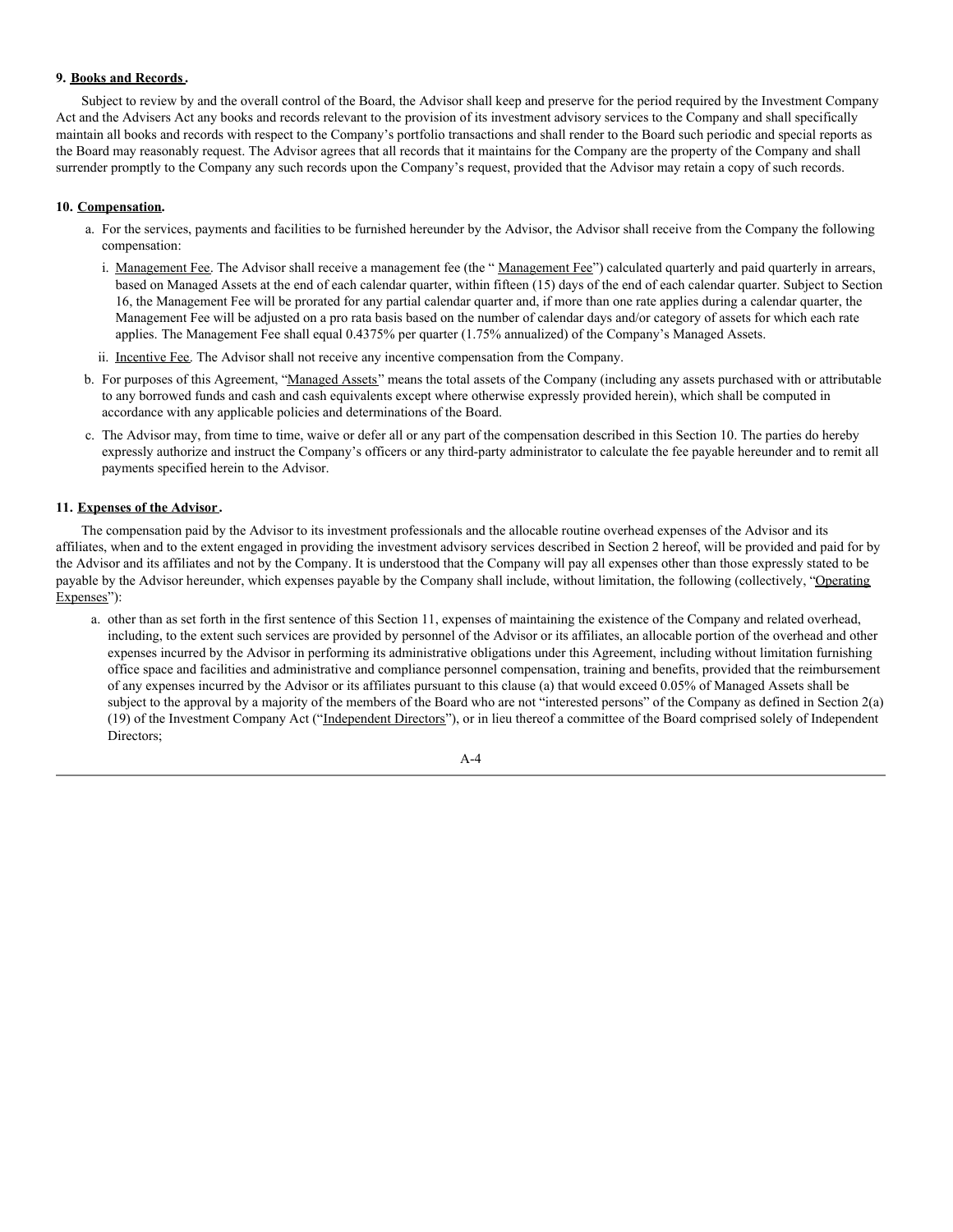- b. the fees, expenses and disbursements of any third party administrator or compliance firm retained by the Company or the Advisor to provide any of the administrative services referenced in clause (a) above, to the extent not provided by personnel of the Advisor or its affiliates;
- c. commissions, spreads, fees and other expenses connected with the acquisition, holding, monitoring and disposition of securities and the Company's other investments, including placement and similar fees in connection with direct placements entered into by or on behalf of the Company or any subsidiary thereof, and travel or other expenses incurred in connection with performing due diligence on its prospective portfolio companies or monitoring and overseeing its existing portfolio companies, provided that the reimbursement of any travel expenses incurred by the Advisor or its affiliates pursuant to this clause (c) shall be subject to the approval by a majority of the Independent Directors, or in lieu thereof a committee of the Board comprised solely of Independent Directors;
- d. auditing, accounting and legal expenses;
- e. taxes and interest;
- f. governmental fees;
- g. expenses of listing shares of the Company with a stock exchange, and expenses of issue, sale, repurchase and redemption (if any) of interests in the Company, including expenses of conducting tender offers for the purpose of repurchasing Company securities;
- h. expenses of registering and qualifying the Company and its securities under federal and state securities laws and of preparing and filing registration statements and amendments for such purposes;
- i. expenses of communicating with shareholders, including website expenses and the expenses of preparing, printing, and mailing press releases, reports and other notices to shareholders and of meetings of shareholders and proxy solicitations therefor;
- j. expenses of preparing and filing reports with governmental officers and commissions, including but not limited to those incurred in connection with compliance by the Company with its reporting obligations under the Investment Company Act and other federal securities laws;
- k. insurance expenses;
- l. association membership dues;
- m. fees, expenses and disbursements of custodians and subcustodians for all services to the Company (including without limitation safekeeping of funds, securities and other investments, keeping of books, accounts and records, and determination of net asset values);
- n. fees, expenses and disbursements of transfer agents, dividend and interest paying agents, stockholder servicing agents and registrars for all services to the Company;
- o. fees, expenses and disbursements, including travel expenses, incurred in connection with the marketing and promotion of the Company, including the fees, expenses and disbursements of any person with whom the Company (or the Advisor on behalf of the Company) enters into an endorsement relationship, provided that the reimbursement of any expenses incurred by the Advisor or its affiliates pursuant to this clause (o) shall be subject to the approval by a majority of the Independent Directors, or in lieu thereof a committee of the Board comprised solely of Independent Directors;
- p. compensation and expenses of the Company's Independent Directors;
- q. pricing, valuation, and other consulting, due diligence or analytical services employed in considering and valuing the actual or prospective investments of the Company;
- r. all expenses incurred in leveraging of the Company's assets through a line of credit or other indebtedness or issuing and maintaining preferred shares;

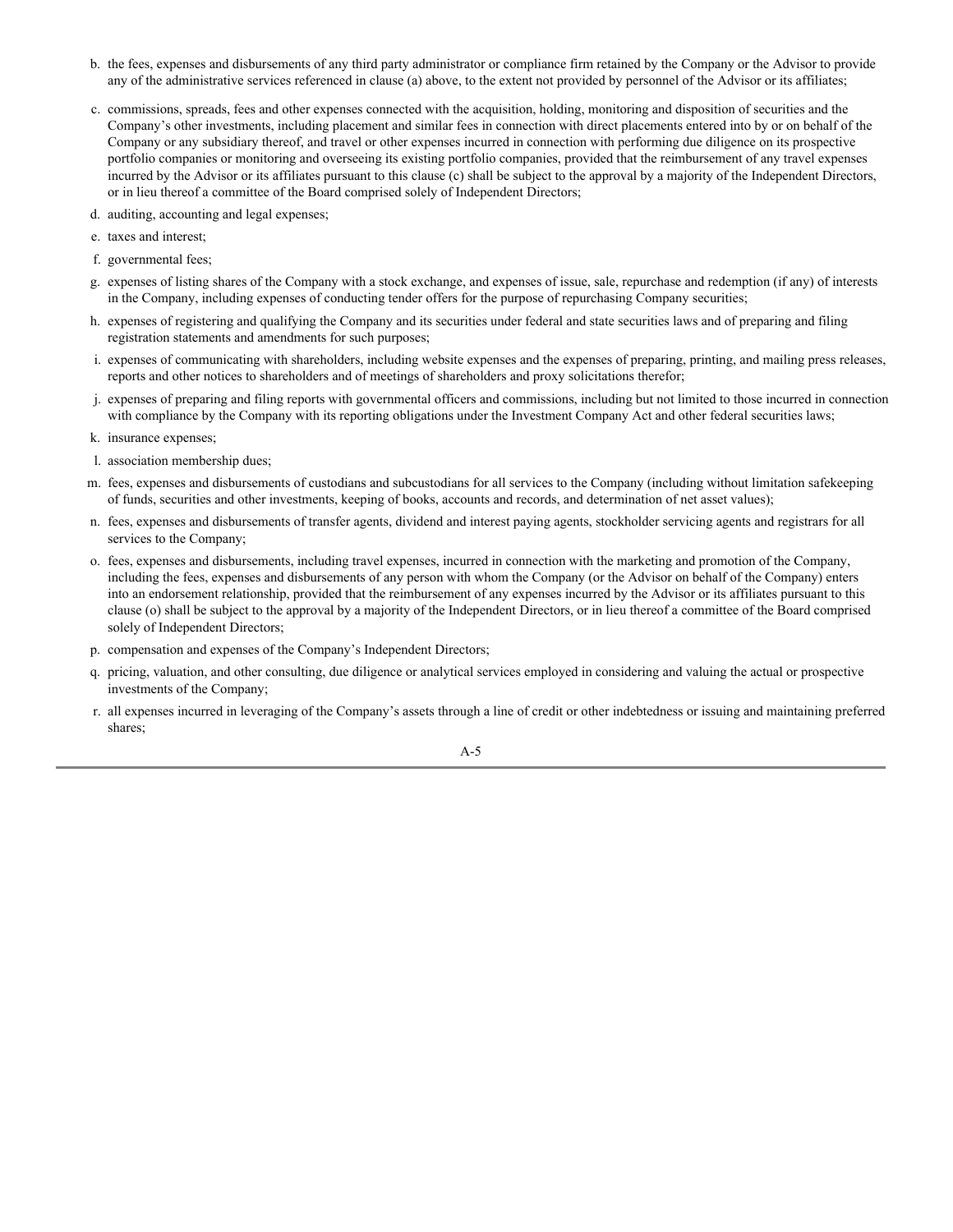- s. all expenses incurred in connection with the organization of the Company and any offering of common or preferred shares, including underwriting discounts and commissions; and
- t. such non-recurring items as may arise, including expenses incurred in litigation, proceedings and claims and the obligation of the Company to indemnify its directors, officers and shareholders with respect thereto.

#### **12. Covenants of the Advisor .**

The Advisor represents and warrants to the Company that it is, and covenants to the Company that it shall remain during the term of this Agreement, registered as an investment advisor under the Advisers Act. The Advisor agrees that its activities will at all times be in compliance in all material respects with all applicable federal and state laws governing its operations and investments.

#### **13. Non-Exclusivity.**

The Company understands that the services of the Advisor to the Company are not exclusive and the persons employed by the Advisor to assist in the performance of the Advisor's duties under this Agreement may not devote their full time to such services. Nothing contained in this Agreement shall be deemed to limit or restrict the right of the Advisor or any affiliate of the Advisor to engage in and devote time and attention to other businesses or to render services of whatever kind or nature. Furthermore, the Advisor may furnish the same or similar investment advisory or administrative services described herein to one or more clients other than the Company, including businesses that may directly or indirectly compete with the Company. It is possible that the Advisor may allocate investment opportunities to such other clients, which may reduce the Company's access to such investment opportunities. The Advisor shall allocate investment opportunities between the Company and such other clients in a fair and equitable manner in accordance with its internal allocation policies and procedures (the "Allocation Policy"). The Allocation Policy and all amendments thereto will be subject to Board approval.

The Company further understands and agrees that managers and employees of the Advisor and its affiliates may serve as officers or directors of the Company, and that officers or directors of the Company may serve as managers of the Advisor to the extent permitted by law; and that the managers of the Advisor are not prohibited from engaging in any other business activity or from rendering services to any other person, or from serving as partners, officers or directors of any other firm or company, including other investment advisory companies. Notwithstanding the foregoing, the Advisor acknowledges and agrees that its investment professionals shall devote that amount of their respective business time as is reasonably necessary to manage the affairs and activities of the Advisor as they relate to the performance of the Advisor's duties and obligations to the Company under this Agreement. If any person who is a manager, partner, officer or employee of the Advisor is or becomes a director, officer and/or employee of the Company and acts as such in any business of the Company, then such manager, partner, officer or employee of the Advisor shall be deemed to be acting in such capacity solely for the Company and not as a manager, partner, officer or employee of the Advisor or under the control or direction of the Advisor, even if paid by the Advisor.

Subject to any restrictions prescribed by law, by the provisions of the Code of Ethics of the Company and the Advisor and by the Advisor's Allocation Policy, the Advisor and its members, officers, employees and agents shall be free from time to time to acquire, possess, manage and dispose of securities or other investment assets for their own accounts, for the accounts of their family members, for the account of any entity in which they have a beneficial interest or for the accounts of others for whom they may provide investment advisory, brokerage or other services (collectively, "Managed Accounts"), in transactions that may or may not correspond with transactions effected or positions held by the Company or to give advice and take action with respect to Managed Accounts that differs from advice given to, or action taken on behalf of, the Company. The Advisor is not, and shall not be, obligated to initiate the purchase or sale for the Company of any security that the Advisor and its members, officers, employees or agents may purchase or sell for its or their own accounts or for the account of any other client if, in the opinion

A-6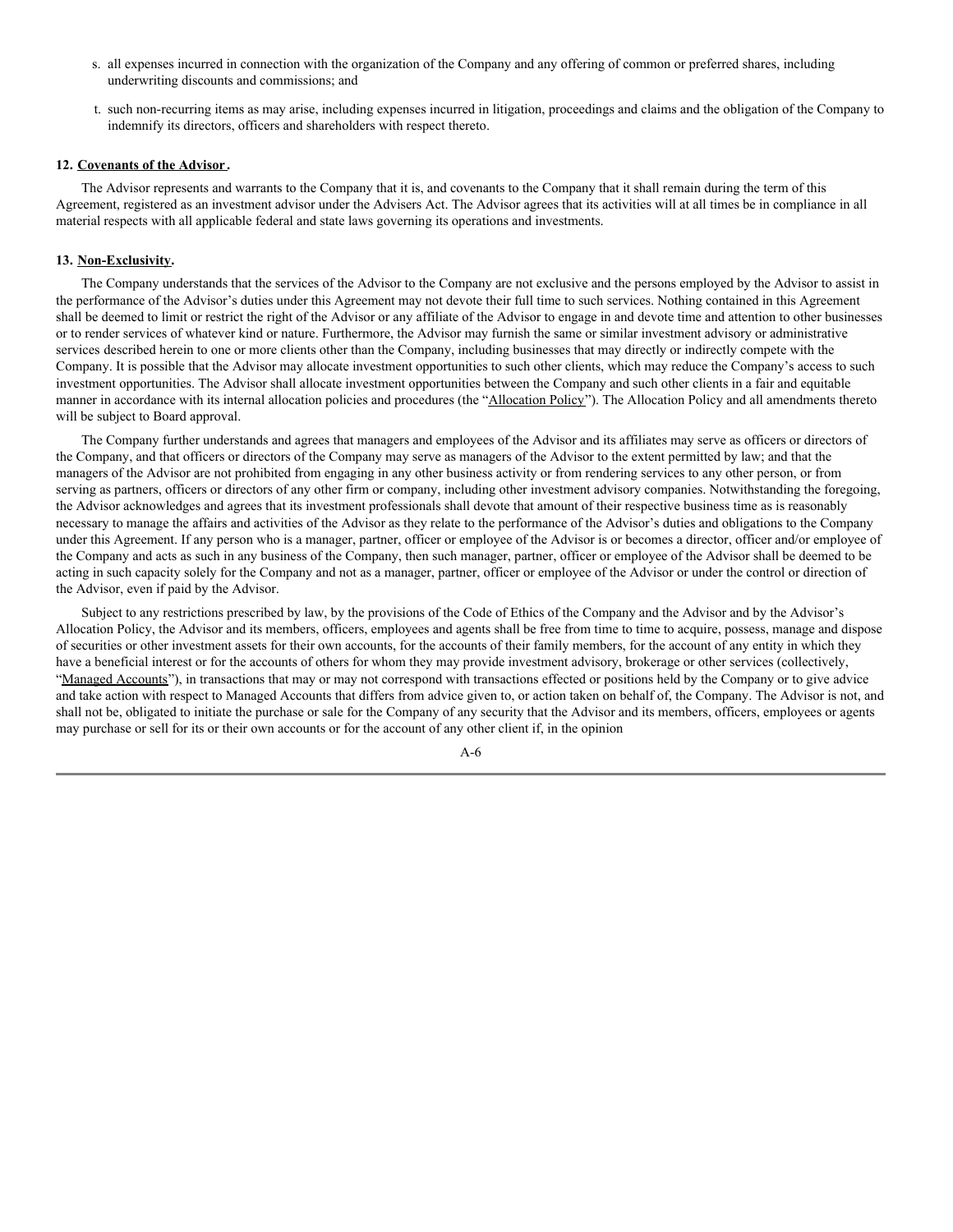of the Advisor, such transaction or investment appears unsuitable or undesirable for the Company. Moreover, it is understood that when the Advisor determines that it would be appropriate for the Company and one or more Managed Accounts to participate in the same investment opportunity, the Advisor shall seek to execute orders for the Company and for such Managed Account(s) on a basis that the Advisor considers to be fair and equitable over time. In such situations, the Advisor may (but is not required to) place orders for the Company and each Managed Account simultaneously or on an aggregated basis. If all such orders are not filled at the same price, the Advisor may cause the Company and each Managed Account to pay or receive the average of the prices at which the orders were filled for the Company and all relevant Managed Accounts on each applicable day. If all such orders cannot be fully executed under prevailing market conditions, the Advisor may allocate the investment opportunities among participating accounts in a manner that the Advisor considers equitable, taking into account, among other things, the size of each account, the size of the order placed for each account and any other factors that the Advisor deems relevant.

#### **14. Consent of the Use of Name .**

The Company has obtained the consent of StoneCastle Partners, LLC to the royalty free use by the Company of the name "StoneCastle" as part of the Company's name and the royalty free use of the related "StoneCastle" logo. The Company acknowledges that the name "StoneCastle" and the related "StoneCastle" logo or any variation thereof may be used from time to time in other connections and for other purposes by the Advisor and its affiliates and other investment companies that have obtained consent to the use of the name "StoneCastle". The Company shall cease using the name "StoneCastle" as part of the Company's name, shall change its legal name so as to not contain the word "StoneCastle" or any variant thereof (and, if required, shall use best efforts to obtain consent of the stockholders of the Company with respect to the foregoing), and shall cease using the related "StoneCastle" logo if the Company ceases, for any reason, to employ the Advisor or one of its approved affiliates as the Company's investment advisor. Future names adopted by the Company for itself, insofar as such names include any trademark of the Advisor or any mark with the potential for confusion with the Advisor may only be used by the Company with the approval of the Advisor. The provisions of this Section 14 shall survive the termination of this Agreement.

#### **15. Closing Date, Term and Approval.**

This Agreement shall become effective as of the date first written above. This Agreement shall continue in force and effect for two years from the date of this Agreement, and thereafter shall be automatically renewed for successive one year terms so long as such renewal is specifically approved by (a) the Board or the vote of a majority of the Company's voting securities, in each case as determined in accordance with the Investment Company Act, and (b) the vote of a majority of the Company's Independent Directors, in each case in accordance with the requirements of the Investment Company Act.

#### **16. Effectiveness, Duration and Termination of Agreement .**

This Agreement may be terminated at any time, without the payment of any penalty, upon not less than 60 days' written notice, by the vote of a majority of the outstanding voting securities of the Company, or by the vote of the Company's Board or by the Advisor. This Agreement shall automatically terminate in the event of its "assignment" (as such term is defined for purposes of Section 15(a)(4) of the Investment Company Act). The provisions of Section 18 of this Agreement shall remain in full force and effect, and the Advisor shall remain entitled to the benefits thereof, notwithstanding any termination of this Agreement. Further, notwithstanding the termination of this Agreement as aforesaid, the Advisor shall be entitled to any amounts owed under Section 10 through the date of termination and Sections 16, 18 and 21 shall continue in force and effect and apply to the Advisor and its representatives as and to the extent applicable.

$$
A-7
$$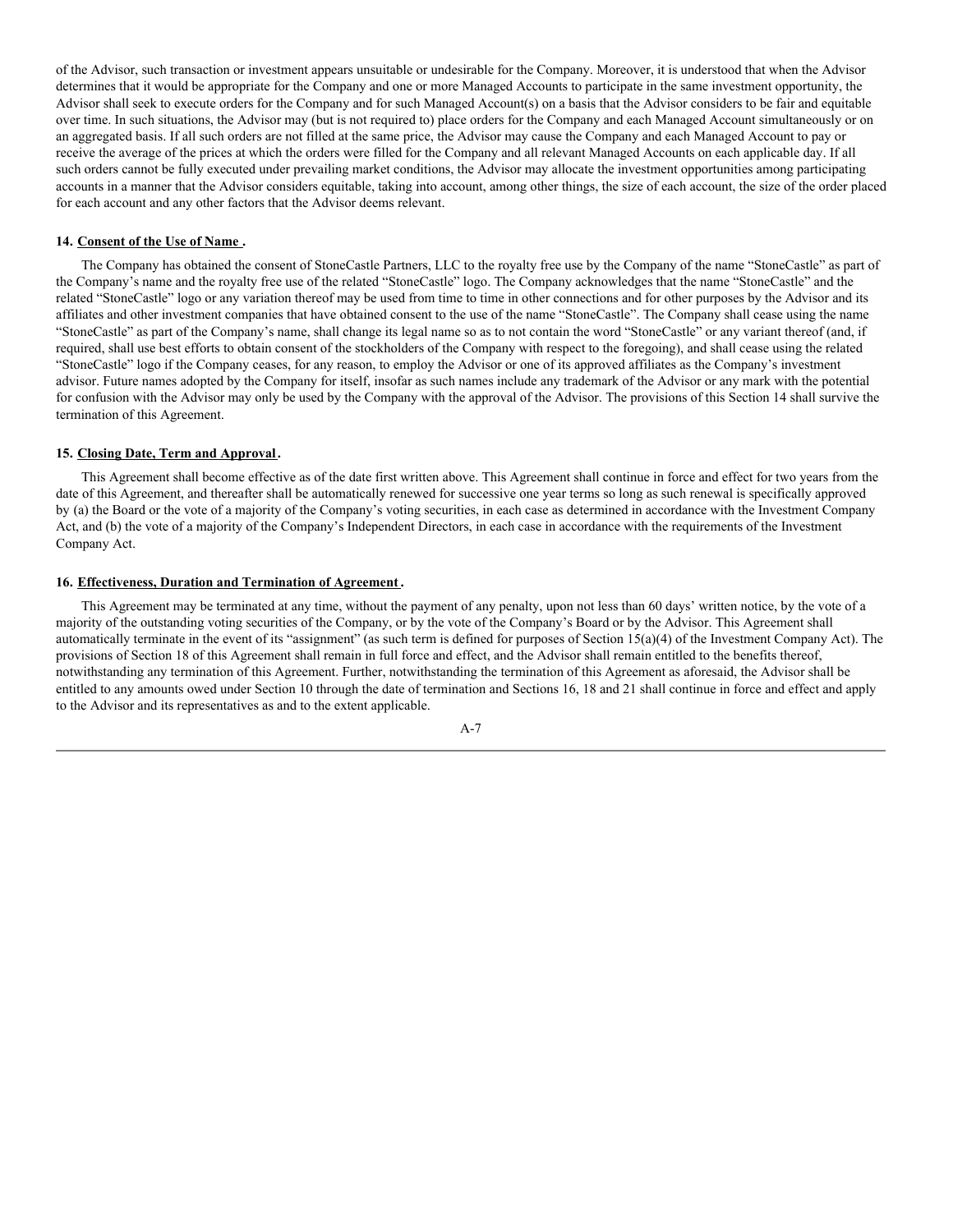#### **17. Amendment.**

This Agreement may be amended by mutual consent, but the consent of the Company must be obtained in conformity with the requirements of the Investment Company Act.

#### **18. Limitation of Liability of the Advisor; Indemnification .**

The Advisor (and its officers, managers, partners, agents, employees, controlling persons, members and any other person or entity affiliated with the Advisor, including without limitation its general partner) shall not be liable to the Company for any action taken or omitted to be taken by the Advisor in connection with the performance of any of its duties or obligations under this Agreement or otherwise as an investment advisor of the Company, except to the extent specified in Section 36(b) of the Investment Company Act concerning loss resulting from a breach of fiduciary duty (as the same is finally determined by judicial proceedings) with respect to the receipt of compensation for services, and the Company shall indemnify, defend and protect the Advisor (and its officers, managers, partners, agents, employees, controlling persons, members and any other person or entity affiliated with the Advisor) (collectively, the "Indemnified Parties") and hold them harmless from and against all third party damages, liabilities, costs and expenses (including reasonable attorneys' fees and amounts reasonably paid in settlement) incurred by the Indemnified Parties in or by reason of any pending, threatened or completed action, suit, investigation or other proceeding (including an action or suit by or in the right of the Company or its security holders) arising out of or otherwise based upon the performance of any of the Advisor's duties or obligations under this Agreement or otherwise as an investment advisor of the Company. Notwithstanding the preceding sentence of this Paragraph 18 to the contrary, nothing contained herein shall protect or be deemed to protect the Indemnified Parties against or entitle or be deemed to entitle the Indemnified Parties to indemnification in respect of, any liability to the Company or its security holders to which the Indemnified Parties would otherwise be subject by reason of willful misfeasance, bad faith or gross negligence in the performance of the Advisor's duties or by reason of the reckless disregard of the Advisor's duties and obligations under this Agreement (as the same shall be determined in accordance with the Investment Company Act, the Advisers Act and any interpretations or guidance by the Securities and Exchange Commission or its staff thereunder).

#### **19. Proxy Voting.**

The Advisor shall be responsible for voting any proxies solicited by an issuer of securities held by the Company in the best interest of the Company and in accordance with the Advisor's proxy voting policies and procedures, as any such proxy voting policies and procedures may be amended from time to time. The Advisor's proxy voting policies and procedures, and any amendment thereto will be subject to Board approval. The Company has been provided with a copy of the Advisor's proxy voting policies and procedures and has been informed as to how it can obtain further information from the Advisor regarding proxy voting activities undertaken on behalf of the Company. In accordance with its provisions of administrative services to the Company hereunder, the Advisor shall be responsible for reporting the Company's proxy voting activities, as required, through periodic filings on Form N-PX.

#### **20. Notices.**

Any notices under this Agreement shall be in writing, addressed and delivered, telecopied or mailed postage paid, to the other party entitled to receipt thereof at such address as such party may designate for the receipt of such notice. Until further notice to the other party, it is agreed that the address of the Company and that of the Advisor shall be 100 Fillmore Street, Suite 325, Denver, CO 80206.

#### **21. Questions of Interpretation.**

This Agreement contains the entire agreement of the parties and supersedes all prior agreements, understandings and arrangements with respect to the subject matter hereof. If the

A-8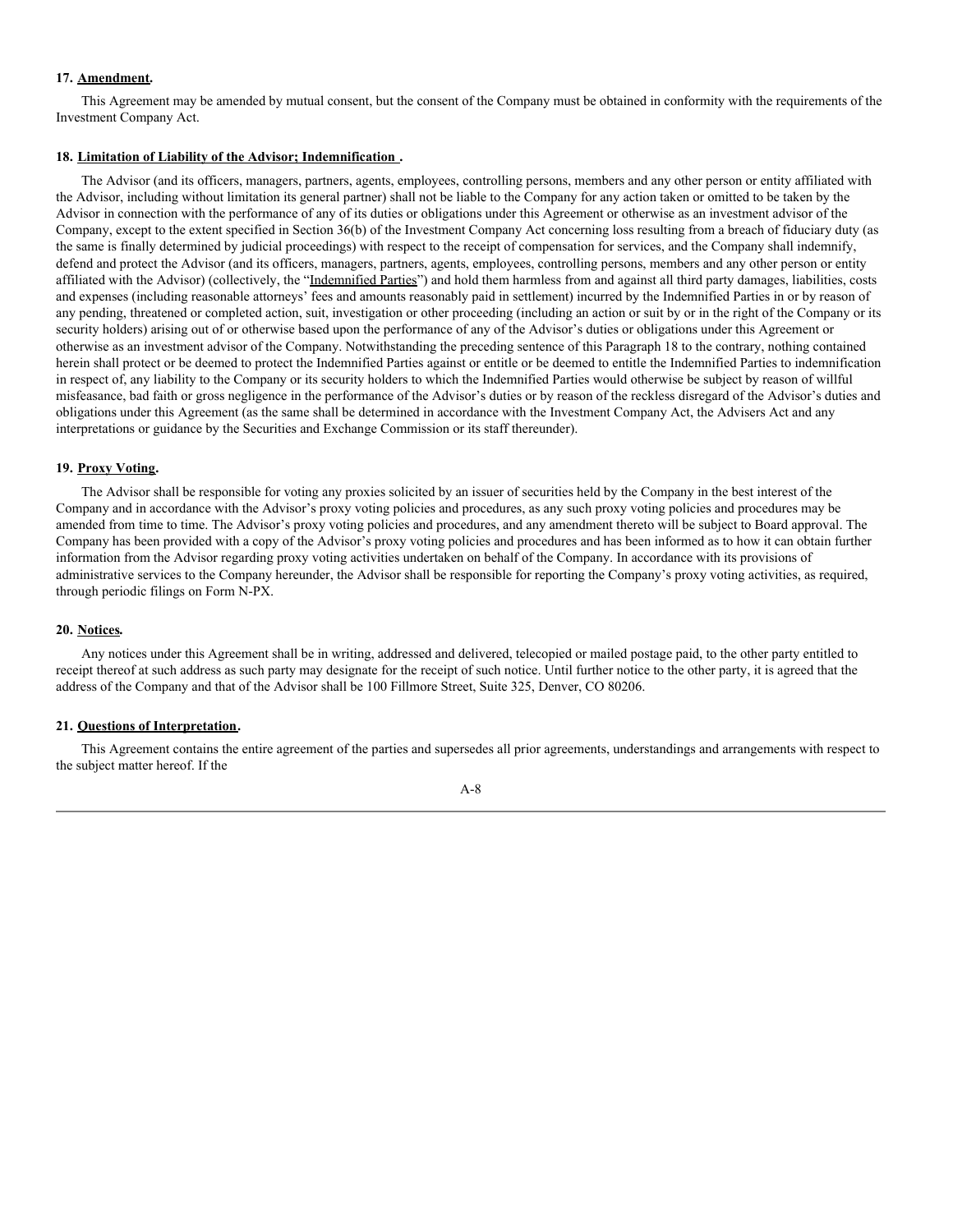application of any provision(s) of this Agreement to any particular circumstances shall be held to be invalid or unenforceable by any court of competent jurisdiction, then the validity and enforceability of other provisions of this Agreement shall not in any way be affected or impaired thereby. The division of this Agreement into sections, clauses and other subdivisions and the insertion of headings are for convenience of reference only and shall not affect or be utilized in construing or interpreting this Agreement. Any question of interpretation of any term or provision of this Agreement having a counterpart in or otherwise derived from a term or provision of the Investment Company Act or the Advisers Act shall be resolved by reference to such term or provision of the Investment Company Act or the Advisers Act, as applicable, and to interpretations thereof, if any, by the United States courts or in the absence of any controlling decision of any such court, by rules, regulations or orders of the Commission issued pursuant to said Acts. In addition, where the effect of a requirement of the Investment Company Act or the Advisers Act reflected in any provision of this Agreement is revised by rule, regulation or order of the Commission, such provision shall be deemed to incorporate the effect of such rule, regulation or order. Subject to the foregoing, this Agreement shall be governed by and construed in accordance with the laws of the State of New York applicable to contracts formed and to be performed entirely within the State of New York, without regard to the conflicts of law provisions thereof, to the extent such provisions would require or permit the application of the laws of another jurisdiction. In furtherance of the intent and purpose of the foregoing, to the extent any applicable provision of New York law conflicts with any applicable provision of the Investment Company Act or the Advisers Act, the latter shall control.

#### **22. Counterparts.**

This Agreement may be executed in one or more counterparts with the same effect as if the parties executing the several counterparts had all executed one counterpart.

A-9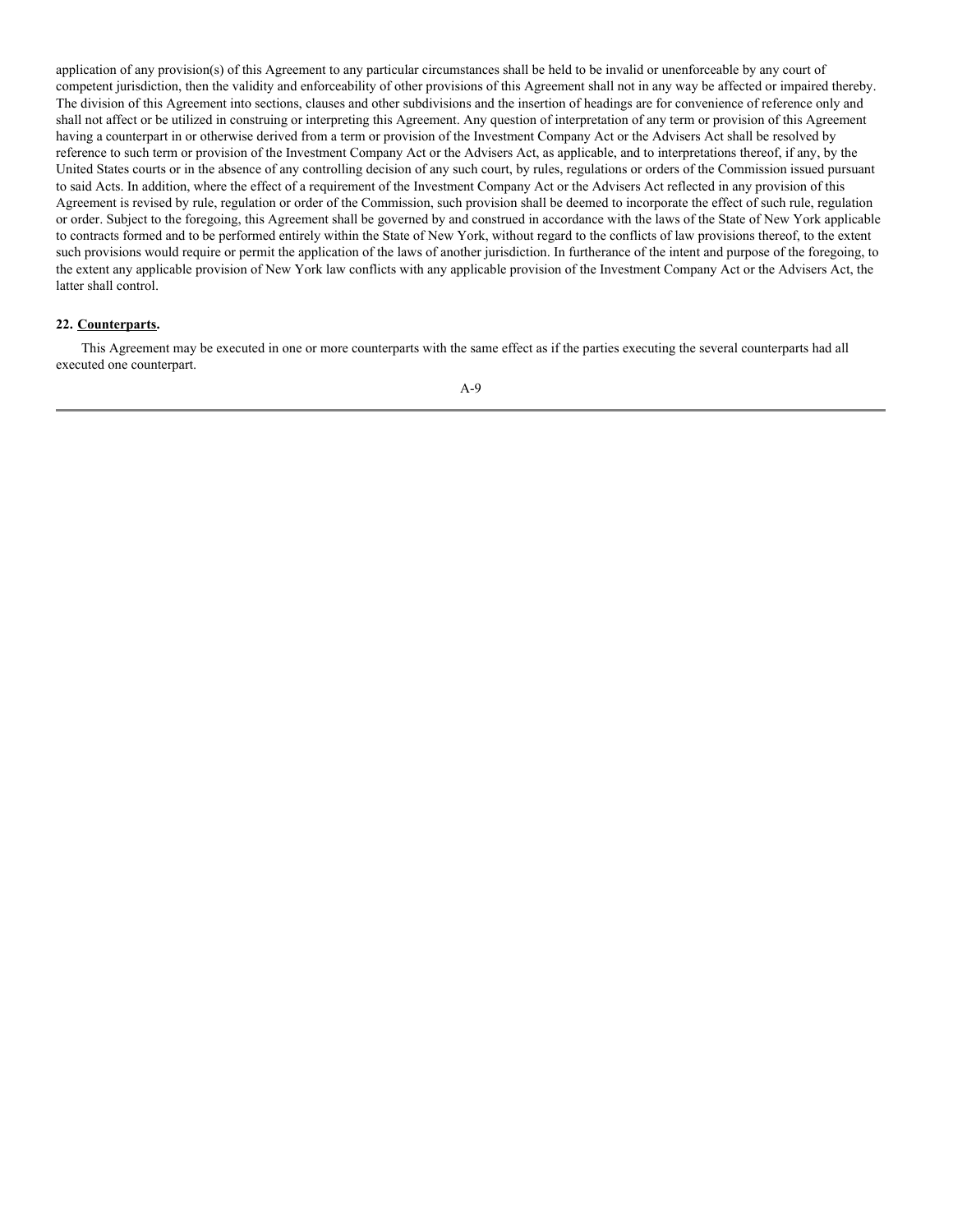IN WITNESS WHEREOF, the parties hereto have caused this Agreement to be executed in duplicate by their respective duly authorized officers on the day and year first written above.

| STONECASTLE FINANCIAL CORP.                                 |                                             |
|-------------------------------------------------------------|---------------------------------------------|
| By:                                                         |                                             |
| Name:                                                       | $\lceil \bullet \rceil$                     |
| Title:                                                      | $\lceil \bullet \rceil$                     |
|                                                             | STONECASTLE-ARROWMARK ASSET MANAGEMENT, LLC |
| By:                                                         |                                             |
| Name:                                                       | $\lceil \bullet \rceil$                     |
| Title:                                                      | $\lceil \bullet \rceil$                     |
| $\ldots$ . A function of the second state of $\overline{I}$ |                                             |

*[Signature Page to Management Agreement]*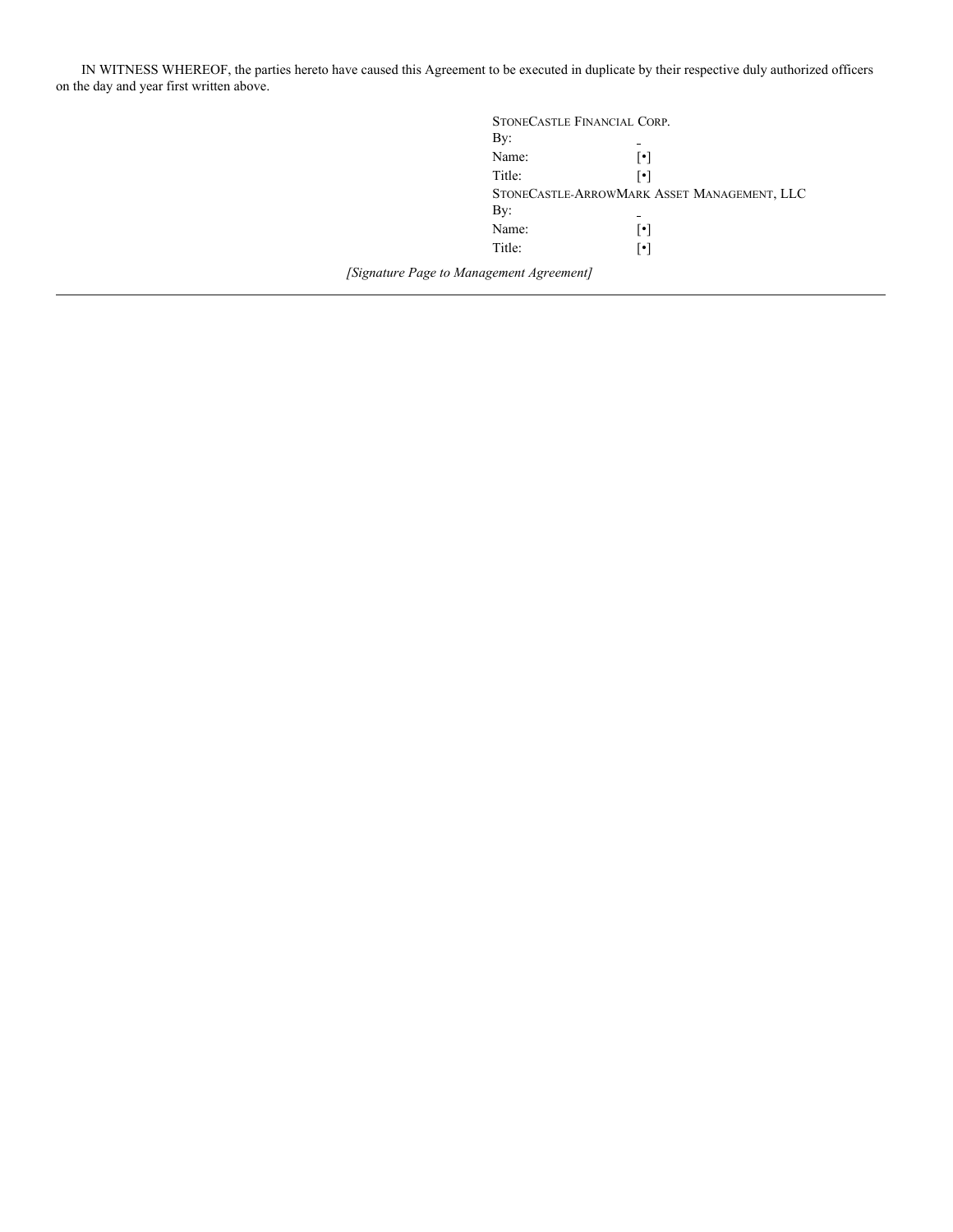#### **Appendix B**

#### **Marked Copy of Current Investment Advisory Agreement**

**Exhibit 99.g.1**

#### **MANAGEMENT AGREEMENT BETWEEN STONECASTLE FINANCIAL CORP. AND STONECASTLESTONECASTLE-ARROWMARK ASSET MANAGEMENT, LLC**

THIS MANAGEMENT AGREEMENT (the "Agreement"), dated November 1, 2013**[**•**]** (the "Effective Date"), is entered into between StoneCastle Financial Corp., a Delaware corporation (the "Company") and StoneCastle**StoneCastle-ArrowMark** Asset Management**,** LLC, a Delaware limited liability company (the "Advisor").

WHEREAS, the Company is a newly organized Delaware corporation registered as a non-diversified, closed-end management investment company under the Investment Company Act of 1940, as amended (the "Investment Company Act").**; and**

WHEREAS, the Advisor is a newly organized**an** investment advisor that has registered under the Investment Advisers Act of 1940, as amended (the "Advisers Act"); **and**

WHEREAS, **each** of the board of directors of the Company (the " Board"), including a majority of directors that are not "interested persons" of the parties hereto**,** and the stockholders of the Company have approved the entry by the Company into this Agreement **in the manner required under the Investment Company Act; and**

WHEREAS, the Company desires to retain the Advisor to furnish investment advisory and administrative services to the Company on the terms and conditions hereinafter set forth, and the Advisor desires to be retained to provide such services; and

NOW THEREFORE, in consideration of the mutual covenants herein contained and other good and valuable consideration, the receipt of which is hereby acknowledged, the parties agree as follows:

#### **1. 1. Appointment of Advisor.**

The Company appoints the Advisor to act as the investment advisor of and to provide certain administrative services to the Company for the period and on the terms herein set forth. The Advisor accepts such appointment and agrees to render the investment advisory and administrative services herein set forth, for the compensation herein provided.

#### **2. 2. Investment Duties of the Advisor .**

The Company hereby employs the Advisor to act as the investment advisor to the Company and to manage the investment and reinvestment of the assets of the Company, subject to the supervision of the Board, for the period and upon the terms herein set forth, (a) in accordance with the investment objective, policies and restrictions of the Company that are**were** initially set forth in the Company's registration statement on Form N-2 first filed with the Securities and Exchange Commission on June 14, 2013 (the "Registration Statement"), as may be**it has been** amended for**from** time to time in the Company's annual report**reports** on Form N-CSR/A **and subsequent registration statements filed by the Company on Form N-2**, as the same may be amended from time to time, (b) in accordance with the Investment Company Act, the Advisers Act and all other applicable federal and state laws**,** and (c) in accordance with the Company's certificate of incorporation and bylaws **Amended and Restated Certificate of Incorporation and Bylaws** as the same may be amended from time to time. Consistent with the foregoing, the Advisor will regularly provide the Company with investment research, advice and supervision and will furnish continuously an investment program for the Company, consistent with the investment objective and policies of the Company. The Advisor will determine from time to time what securities shall be purchased for the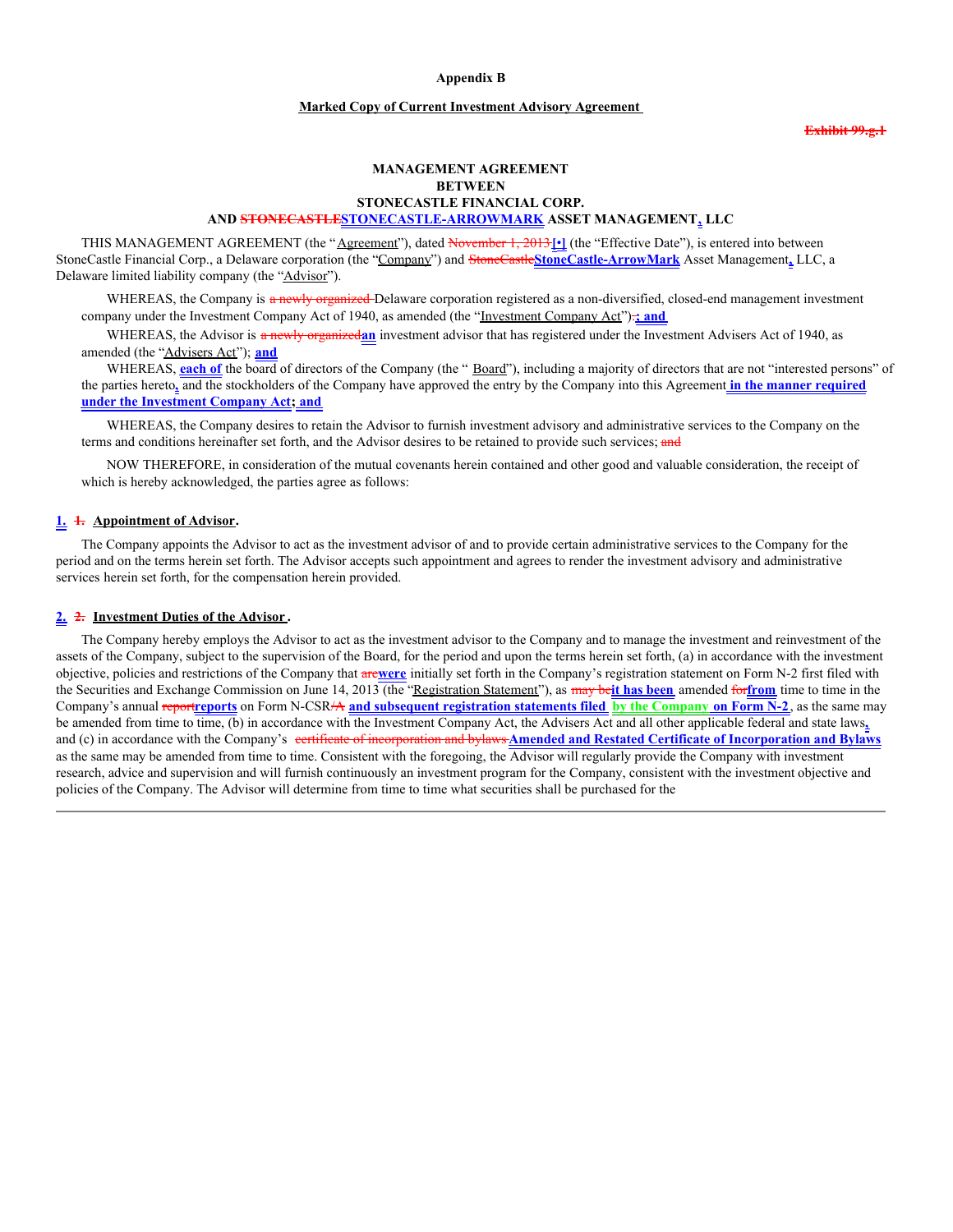Company, what securities shall be held or sold by the Company and what portion of the Company's assets shall be held as cash or in other liquid assets. Subject to the supervision of the Board, the Advisor shall have the power and authority on behalf of the Company to effectuate its investment decisions for the Company, including the execution and delivery of all documents relating to the Company's investments and the placing of orders for other securities purchase or sale transactions on behalf of the Company. In the event that the Company determines to acquire debt financing, the Advisor will arrange for such financing on the Company's behalf, subject to the approval of the Board. If the Company determines it is necessary or appropriate for the advisor to make investments on behalf of the Company through a special purpose vehicle, the Advisor shall have the authority to create or arrange for the creation of such special purpose vehicle and to make such investments through such special purpose vehicle in accordance with the Investment Company Act. Without limiting the generality of the foregoing, the Advisor shall, during the term and subject to the provisions of this Agreement, (i) determine the composition of the portfolio of the Company, the nature and timing of the changes therein and the manner of implementing such changes; (ii) identify, evaluate and negotiate the structure of the investments made by the Company; (iii) perform due diligence on prospective portfolio companies; (iv) close and monitor the Company's investments; and (v) provide the Company with such other investment advisory, research and related services as the Company may, from time to time, reasonably require for the investment of its assets.

#### **3. 3. Administrative Duties of the Advisor .**

Subject to the overall supervision and review of the Board, the Advisor will perform (or oversee or arrange for the performance of) the administrative services necessary for the operation of the Company. Without limiting the generality of the foregoing, the Advisor will furnish **or arrange for the furnishing of** office facilities and clerical and administrative services necessary to the operation of the Company (other than services provided by the Company's custodian, accounting agent, administrator, dividend and interest paying agent and other service providers). The Advisor will also, on behalf of the Company, arrange for the services of, and oversee, custodians, depositaries, transfer agents, dividend disbursing agents, underwriters, brokers, dealers, placement agents, banks, insurers, accountants, attorneys, pricing agents, and other persons as it may deem necessary or desirable. The Advisor shall, on behalf of the Company (a) oversee the performance of, and payment of the fees to, the Company's service providers, and make such reports and recommendations to the Board concerning such matters as the parties deem desirable; (b) respond to inquiries and otherwise assist such service providers in the preparation and filing of regulatory reports, proxy statements, shareholder communications and the preparation of Board materials and reports; (c) establish and oversee the implementation of borrowing facilities or other forms of leverage authorized by the Board; and (d) supervise any other aspect of the Company's administration as may be agreed upon by the Board on behalf of the Company and the Advisor.

#### **4. 4. Delegation of Responsibilities.**

Subject to the requirements of the Investment Company Act, the Advisor is hereby authorized, but not required, to enter into one or more subadvisory agreements with other investment advisors (each, a "Sub-Advisor") pursuant to which the Advisor may obtain the services of the Sub-Advisor(s) to assist the Advisor in fulfilling its responsibilities hereunder. Specifically, the Advisor may retain a Sub-Advisor to recommend specific securities or other investments based upon the Company's investment objective and policies, and work, along with the Advisor, in structuring, negotiating, arranging or effecting the acquisition or disposition of such investments and monitoring investments on behalf of the Company, subject in all cases to the oversight of the Advisor and the Company. The Advisor, and not the Company, shall be responsible for any compensation payable to any Sub-Advisor. Any sub-advisory agreement entered into by the Advisor shall be in accordance with the requirements of the Investment Company Act, the Advisers Act and other applicable federal and state laws.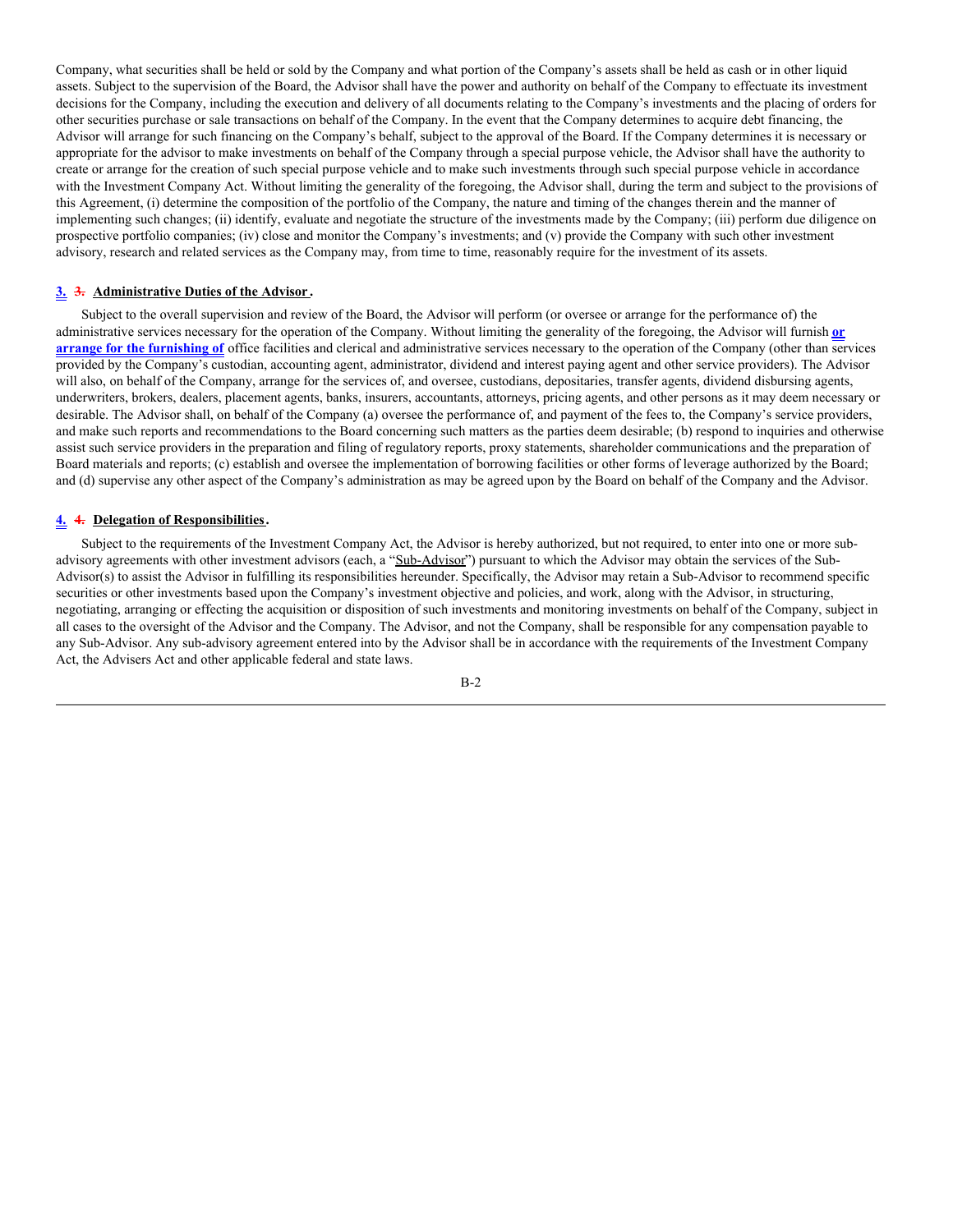#### **5. 5. Independent Contractors.**

The Advisor and any Sub-Advisors shall for all purposes herein be deemed to be independent contractors and shall, except as expressly provided or authorized, have no authority to act for or represent the Company in any way or otherwise be deemed to be an agent of the Company.

#### **6. 6. Compliance with Applicable Requirements.**

In carrying out its obligations under this Agreement, the Advisor shall at all times comply with:

- **a. a.** all applicable provisions of the Investment Company Act, the Advisers Act, the Securities Exchange Act of 1934, as amended, and the Securities Act of 1933, as amended, and any applicable rules and regulations adopted thereunder;
- **b.** b. the provisions of the Registration Statement of the Company, as the same may be**has been** amended from time to time in the Company's annual report**reports** on Form N-C5R/A**N-CSR and in subsequent registration statements filed by the Company on Form N-2**, including without limitation, the investment objectives set forth therein;
- **c.** c. the provisions of the Company's Amended and Restated Certificate of Incorporation and its By-Laws **as the same may be amended from time to time**;
- d. d. d. all policies, procedures and directives adopted by the Board; and
- **e.** e. any other applicable provisions of state, federal or foreign law, or rules promulgated by any applicable self-regulating organization or exchange.

#### **7. 7. Policies and Procedures.**

The Advisor shall provide the Company, at such times as the Company shall reasonably request, with a copy of all policies and procedures adopted by the Advisor as may reasonably be required to comply with Rule 38a-1 under the Investment Company Act, if applicable, and a copy of the Advisor's report to the Company in sufficient scope and detail to comply with the Advisor's obligations under Rule 38a-1 under the Investment Company Act.

#### **8. 8. Brokerage.**

The Advisor is responsible for decisions to buy and sell securities for the Company, broker-dealer selection, and negotiation of brokerage commission rates. The Advisor's primary consideration in effecting a security transaction (including purchases and sales) will be to obtain best execution. In selecting a broker-dealer to execute a particular transaction, the Advisor will take the following into consideration: the best net price available; the reliability, integrity and financial condition of the broker-dealer; the size of and the difficulty in executing the order; and the value of the expected contribution of the broker-dealer to the investment performance of the Company on a continuing basis. Accordingly, the price to the Company in any transaction may be less favorable than that available from another broker-dealer if the difference is reasonably justified by other aspects of the execution services offered.

Subject to such policies as the Board may from time to time determine, the Advisor shall not be deemed to have acted unlawfully, or to have breached any duty created by this Agreement or otherwise, solely by reason of its having caused the Company to pay a broker or dealer that provides brokerage and research services to the Advisor an amount of commission for effecting a Company investment transaction in excess of the amount of commission another broker or dealer would have charged for effecting that transaction, if the Advisor determines in good faith that such amount of commission was reasonable in relation to the value of the brokerage and research services provided by such broker or dealer, viewed in terms of either that particular transaction or the Advisor's overall responsibilities with respect to the Company and to other clients of the Advisor as to which the Advisor exercises investment discretion. The Advisor is further authorized to allocate the orders placed by it on behalf of the Company to such brokers and dealers who also provide research or statistical material or other services to the Company, the Advisor or to any sub-

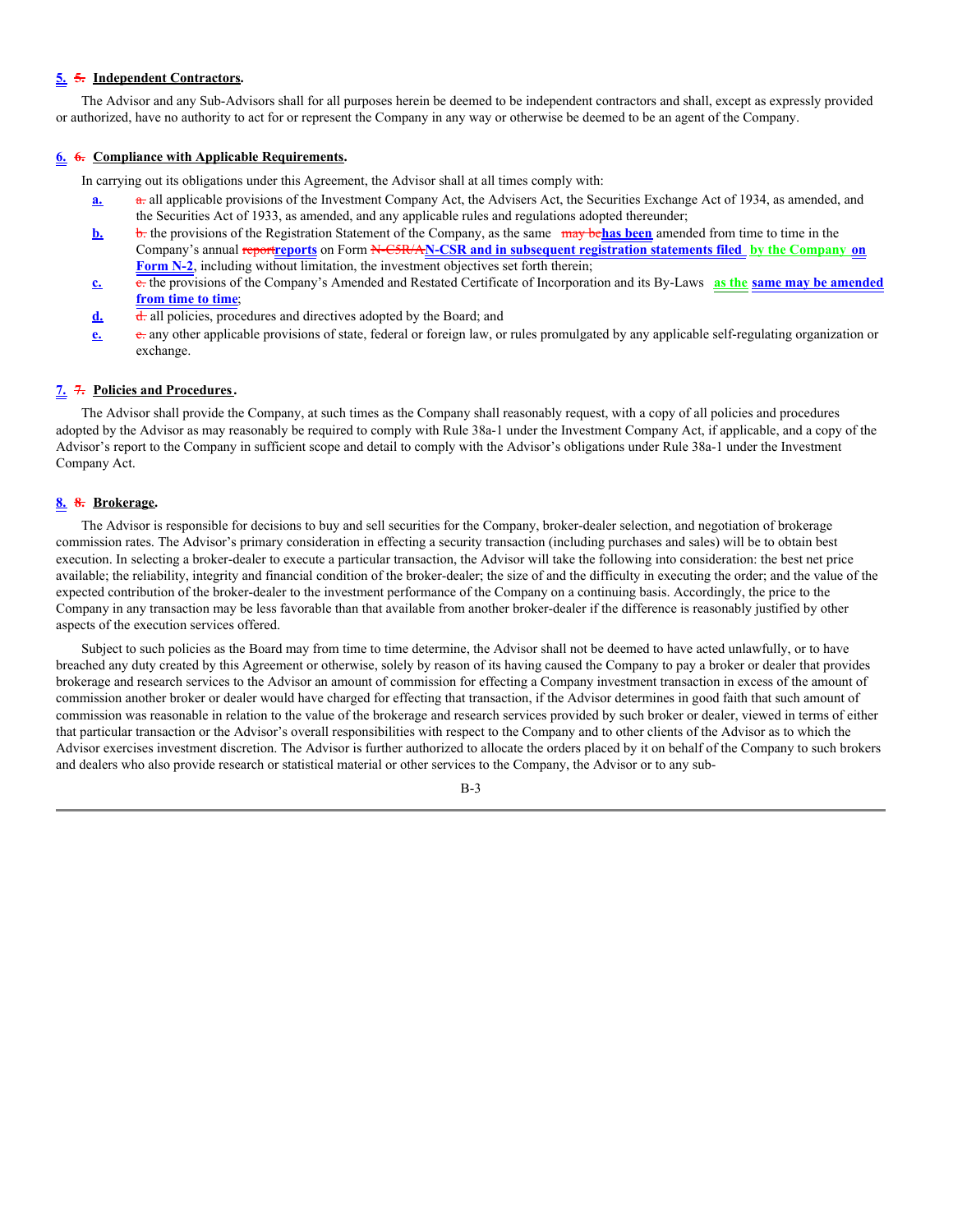advisor. Such allocation shall be in such amounts and proportions as the Advisor shall determine and the Advisor will report on said allocations regularly to the Board indicating the brokers to whom such allocations have been made and the basis therefor.

#### **9. 9. Books and Records.**

Subject to review by and the overall control of the Board, the Advisor shall keep and preserve for the period required by the Investment Company Act and the Advisers Act any books and records relevant to the provision of its investment advisory services to the Company and shall specifically maintain all books and records with respect to the Company's portfolio transactions and shall render to the Board such periodic and special reports as the Board may reasonably request. The Advisor agrees that all records that it maintains for the Company are the property of the Company and shall surrender promptly to the Company any such records upon the Company's request, provided that the Advisor may retain a copy of such records.

#### **10. 10. Compensation.**

- **a.** a. For the services, payments and facilities to be furnished hereunder by the Advisor, the Advisor shall receive from the Company the following compensation:
	- $\frac{1}{11}$  Management Fee. The Advisor shall receive a management fee (the "Management Fee") calculated quarterly and paid quarterly in arrears, based on Managed Assets at the end of each **calendar** quarter, within fifteen (15) days of the end of each calendar quarter. Subject to Section 16, the Management Fee will be prorated for any partial calendar quarter and, if more than one rate applies during a **calendar** quarter, the Management Fee will be adjusted on a pro rata basis based on the number of calendar days and/or category of assets for which each rate applies. The Management Fee shall be calculated as follows: A) Base Management Fees.
	- **i.** (I) The Management Fee shall-equal 0.4375% per quarter (1.75% annualized) of the Company's Managed Assets  $\frac{1}{2}$ provided by (II) and (III) below.
		- (II) Until the date on which the Company is Fully Invested, the Management Fee with respect to that portion of the Company's Managed Assets that are held in cash and cash equivalents shall equal 0.0625% per quarter (0.25% annualized).
		- (III) During the period from the Closing Date through the first anniversary of the Closing Date, subject to clause (II) above, the Management Fee shall equal 0.375% per quarter (1.5% annualized) of the Company's Managed Assets.
	- **ii. ii.** Incentive Fee. The Advisor shall not receive any incentive compensation from the Company.
- **b.** For purposes of this Agreement:  $\left(\hat{\mathbf{h}}_k\right)$  "Managed Assets" means the total assets of the Company (including any assets purchased with or attributable to any borrowed funds and cash and cash equivalents except where otherwise expressly provided herein), which shall be computed in accordance with any applicable policies and determinations of the Board; (ii) "Closing Date" means the date of the closing of the initial public offering of the Company's common stock, par value \$0,001 per share ("Common Stock"); and (iii) "Fully Invested" means that the Company has invested at least 85% of the net proceeds received by the Company from the sale of the Common Stock on the Closing Date (net of the Company's organizational and offering expenses and Operating Expenses, including Management Fees, paid by the Company).**.**

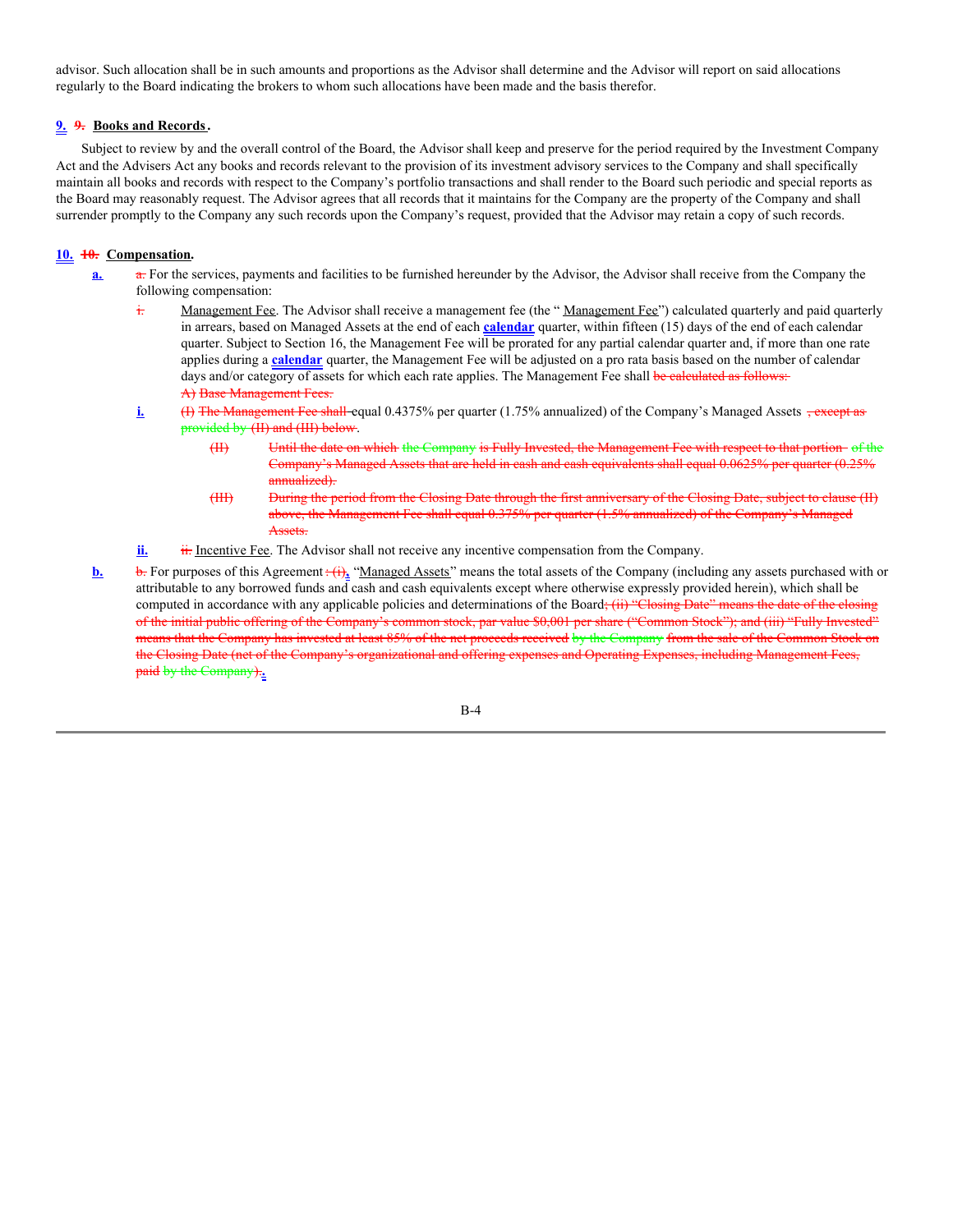**c.** The Advisor may, from time to time, waive or defer all or any part of the compensation described in this Section 10. The parties do hereby expressly authorize and instruct the Company's officers or any third-party administrator to calculate the fee payable hereunder and to remit all payments specified herein to the Advisor.

#### **11. 11. Expenses of the Advisor .**

The compensation paid by the Advisor to its investment professionals and the allocable routine overhead expenses of the Advisor and its affiliates, when and to the extent not engaged in providing the investment advisory services described in Section 2 hereof, will be provided and paid for by the Advisor and its affiliates and not by the Company. It is understood that the Company will pay all expenses other than those expressly stated to be payable by the Advisor hereunder, which expenses payable by the Company shall include, without limitation**,** the following (collectively, "Operating Expenses"):

- **a. a.** other than as set forth in the first sentence of this Section 11, expenses of maintaining the existence of the Company and related overhead, including, to the extent such services are provided by personnel of the Advisor or its affiliates, an allocable portion of the overhead and other expenses incurred by the Advisor in performing its **administrative** obligations under this Agreement, including without limitation **furnishing** office space and facilities and **administrative and compliance** personnel compensation, training and benefits, provided that **the reimbursement of** any expenses set forth in**incurred by the Advisor or its affiliates pursuant to** this clause (a) in excess of**that would exceed** 0.05% of Managed Assets shall be approved**subject to the approval** by a majority of the members of the Board who are not "interested persons" of the Company as defined in **Section 2(a)(19) of** the Investment Company Act ("Independent Directors")**,** or **in lieu thereof** a committee of the Board comprised solely of Independent Directors;
- b. the fees, expenses and disbursements of any third party administrator or compliance firm retained by the Company or the Advisor to provide any of the administrative services referenced in clause (a) above, to the extent not provided by personnel of **the Advisor or its affiliates;**
- **c. b.** commissions, spreads, fees and other expenses connected with the acquisition, holding, monitoring and disposition of securities and the Company's other investments, including placement and similar fees in connection with direct placements entered into by or on behalf of the Company or any subsidiary thereof, and **travel or other expenses incurred in connection with** performing due diligence on its prospective portfolio companies; **or monitoring and overseeing its existing portfolio companies, provided that the reimbursement** of any travel expenses incurred by the Advisor or its affiliates pursuant to this clause (c) shall be subject to the approval by a majority of the Independent Directors, or in lieu thereof a committee of the Board comprised solely of Independent Directors;
- d. c. auditing, accounting and legal expenses;
- **e.** d. taxes and interest;
- **f.** e. governmental fees;
- **g.** f. expenses of listing shares of the Company with a stock exchange, and expenses of issue, sale, repurchase and redemption (if any) of interests in the Company, including expenses of conducting tender offers for the purpose of repurchasing Company securities;
- **h.** g. expenses of registering and qualifying the Company and its securities under federal and state securities laws and of preparing and filing registration statements and amendments for such purposes;
- **i. h.** expenses of communicating with shareholders, including website expenses and the expenses of preparing, printing, and mailing press releases, reports and other notices to shareholders and of meetings of shareholders and proxy solicitations therefor;

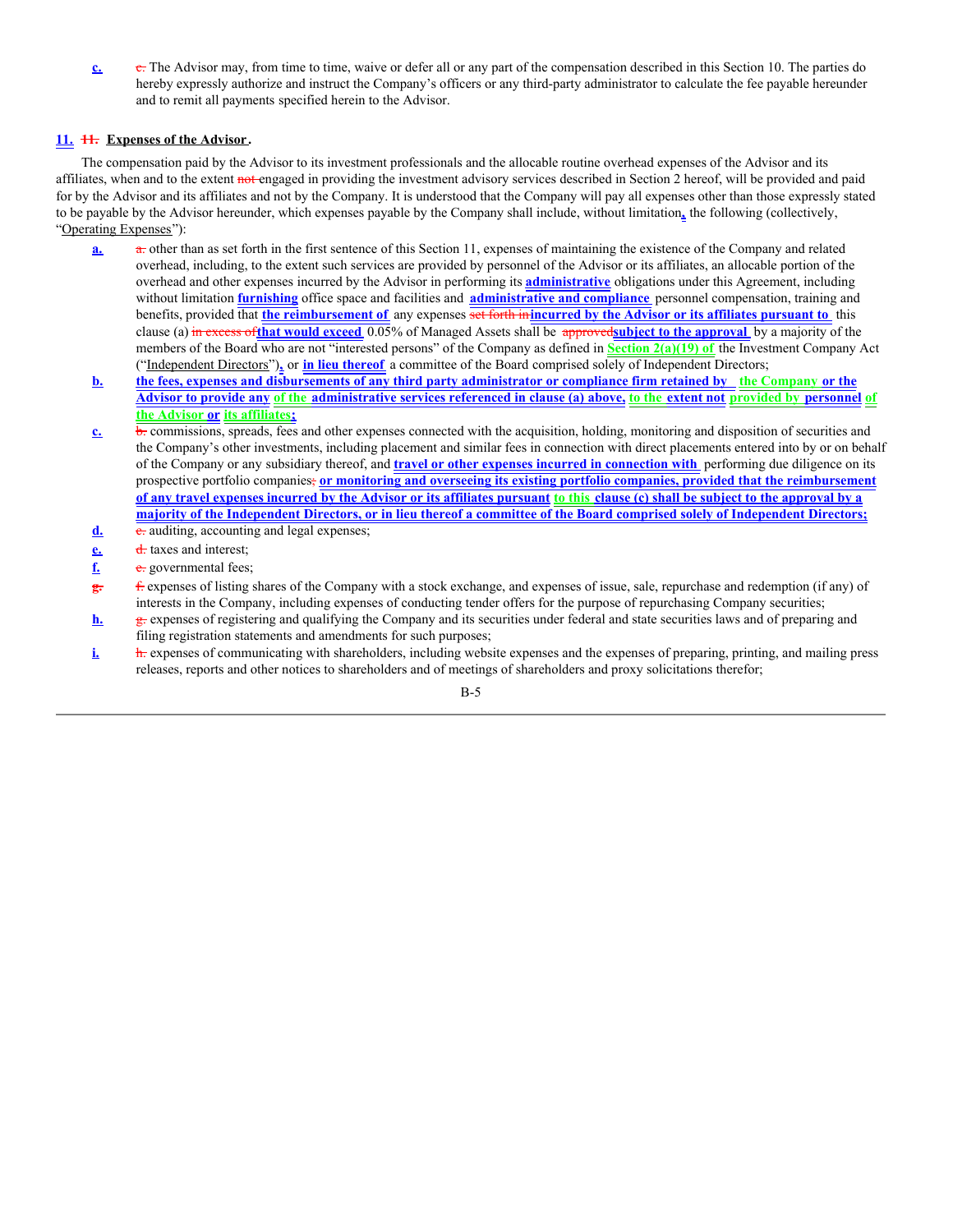- **j.** i. expenses of **preparing and filing** reports to**with** governmental officers and commissions**, including but not limited to those** incurred in connection with compliance by the Company with its reporting obligations under the Investment Company Act and **other federal securities laws**;
- **k. j.** insurance expenses;
- **l.** k. association membership dues;
- **m.** <del>l.</del> fees, expenses and disbursements of custodians and subcustodians for all services to the Company (including without limitation safekeeping of funds, securities and other investments, keeping of books, accounts and records, and determination of net asset values);
- **n.** m. fees, expenses and disbursements of transfer agents, dividend and interest paying agents, stockholder servicing agents and registrars for all services to the Company;
- o. fees, expenses and disbursements, including travel expenses, incurred in connection with the marketing and promotion of the Company, including the fees, expenses and disbursements of any person with whom the Company (or the Advisor on behalf of the Company) enters into an endorsement relationship, provided that the reimbursement of any expenses incurred by the Advisor or its affiliates pursuant to this clause (o) shall be subject to the approval by a majority of the Independent Directors, or **in lieu thereof a committee of the Board comprised solely of Independent Directors;**
- **n.** fees, expenses and disbursements of CAB Marketing, LLC and CAB, L.L.C. and any other person with whom the Company (or the Advisor on behalf of the Company) enters into an endorsement relationship;
- **p.**  $\sigma$  compensation and expenses of directors of the Company who are not members of the Advisor's organization the Company's **Independent Directors**;
- **q.** p. pricing, valuation, and other consulting **, due diligence** or analytical services employed in considering and valuing the actual or prospective investments of the Company;
- **r. q.** all expenses incurred in leveraging of the Company's assets through a line of credit or other indebtedness or issuing and maintaining preferred shares;
- **s.** r. all expenses incurred in connection with the organization of the Company and any offering of common or preferred shares **, including underwriting discounts and commissions**; and
- **t.** s. such non-recurring items as may arise, including expenses incurred in litigation, proceedings and claims and the obligation of the Company to indemnify its directors, officers and shareholders with respect thereto.

#### **12. 12. Covenants of the Advisor .**

The Advisor represents and warrants to the Company that it is, and covenants to the Company that it shall remain during the term of this Agreement, registered as an investment advisor under the Advisers Act. The Advisor agrees that its activities will at all times be in compliance in all material respects with all applicable federal and state laws governing its operations and investments.

#### **13. 13. Non-Exclusivity.**

The Company understands that the services of the Advisor to the Company are not exclusive and the persons employed by the Advisor to assist in the performance of the Advisor's duties under this Agreement may not devote their full time to such services. Nothing contained in this Agreement shall be deemed to limit or restrict the right of the Advisor or any affiliate of the Advisor to engage in and devote time and attention to other businesses or to render services of whatever kind or nature. Furthermore, the Advisor may furnish the same or similar investment advisory or administrative services described herein to one or more clients other than the Company, including businesses that may directly or indirectly compete with the Company. It is possible that the Advisor may allocate investment opportunities to such other clients, which may reduce the Company's access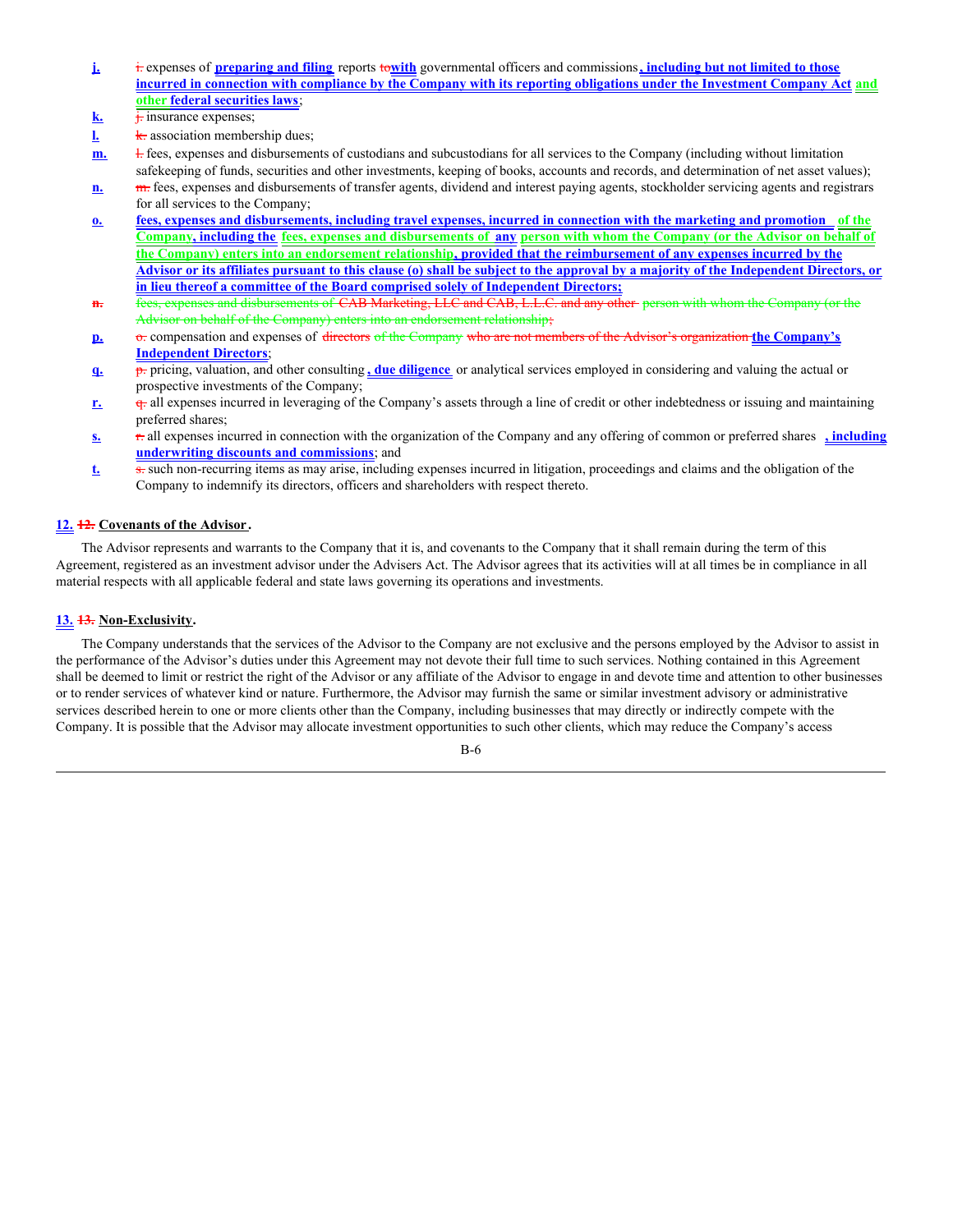to such investment opportunities. The Advisor shall allocate investment opportunities between the Company and such other clients in a fair and equitable manner in accordance with its internal allocation policies and procedures (the "Allocation Policy"). Notwithstanding the immediately preceding sentence, prior to such time as the Company is Fully Invested, the Advisor shall allocate to the Company all investment opportunities that are suitable for investment by the Company and consistent with the Company's investment objectives and strategies, as described in the Registration Statement. The Allocation Policy and all amendments thereto will be subject to Board approval.

The Company further understands and agrees that managers and employees of the Advisor and its affiliates may serve as officers or directors of the Company, and that officers or directors of the Company may serve as managers of the Advisor to the extent permitted by law; and that the managers of the Advisor are not prohibited from engaging in any other business activity or from rendering services to any other person, or from serving as partners, officers or directors of any other firm or company, including other investment advisory companies. Notwithstanding the foregoing, the Advisor acknowledges and agrees that Joshua Siegel and George Shilowitz (together, the "Principals") shall devote all of their respective business time and attention to the management and other activities of the Advisor and its affiliates and, furthermore, the Principals**its investment professionals** shall devote that amount of their respective business time as is reasonably necessary to manage the affairs and activities of the Advisor as they relate to the performance of the Advisor's duties and obligations to the Company under this Agreement. If any person who is a manager, partner, officer or employee of the Advisor is or becomes a director, officer and/or employee of the Company and acts as such in any business of the Company, then such manager, partner, officer or employee of the Advisor shall be deemed to be acting in such capacity solely for the Company and not as a manager, partner, officer or employee of the Advisor or under the control or direction of the Advisor, even if paid by the Advisor.

Subject to any restrictions prescribed by law, by the provisions of the Code of Ethics of the Company and the Advisor and by the Advisor's Allocation Policy, the Advisor and its members, officers, employees and agents shall be free from time to time to acquire, possess, manage and dispose of securities or other investment assets for their own accounts, for the accounts of their family members, for the account of any entity in which they have a beneficial interest or for the accounts of others for whom they may provide investment advisory, brokerage or other services (collectively, "Managed Accounts"), in transactions that may or may not correspond with transactions effected or positions held by the Company or to give advice and take action with respect to Managed Accounts that differs from advice given to, or action taken on behalf of, the Company. The Advisor is not, and shall not be, obligated to initiate the purchase or sale for the Company of any security that the Advisor and its members, officers, employees or agents may purchase or sell for its or their own accounts or for the account of any other client if, in the opinion of the Advisor, such transaction or investment appears unsuitable or undesirable for the Company. Moreover, it is understood that when the Advisor determines that it would be appropriate for the Company and one or more Managed Accounts to participate in the same investment opportunity, the Advisor shall seek to execute orders for the Company and for such Managed Account(s) on a basis that the Advisor considers to be fair and equitable over time. In such situations, the Advisor may (but is not required to) place orders for the Company and each Managed Account simultaneously or on an aggregated basis. If all such orders are not filled at the same price, the Advisor may cause the Company and each Managed Account to pay or receive the average of the prices at which the orders were filled for the Company and all relevant Managed Accounts on each applicable day. If all such orders cannot be fully executed under prevailing market conditions, the Advisor may allocate the investment opportunities among participating accounts in a manner that the Advisor considers equitable, taking into account, among other things, the size of each account, the size of the order placed for each account and any other factors that the Advisor deems relevant.

#### **14.** 14. **Consent of the Use of Name .**

The Company has obtained the consent of StoneCastle Partners, LLC to the royalty free use by the Company of the name "StoneCastle" as part of the Company's name and the royalty free use of the related "StoneCastle" logo. The Company acknowledges that the name "StoneCastle" and the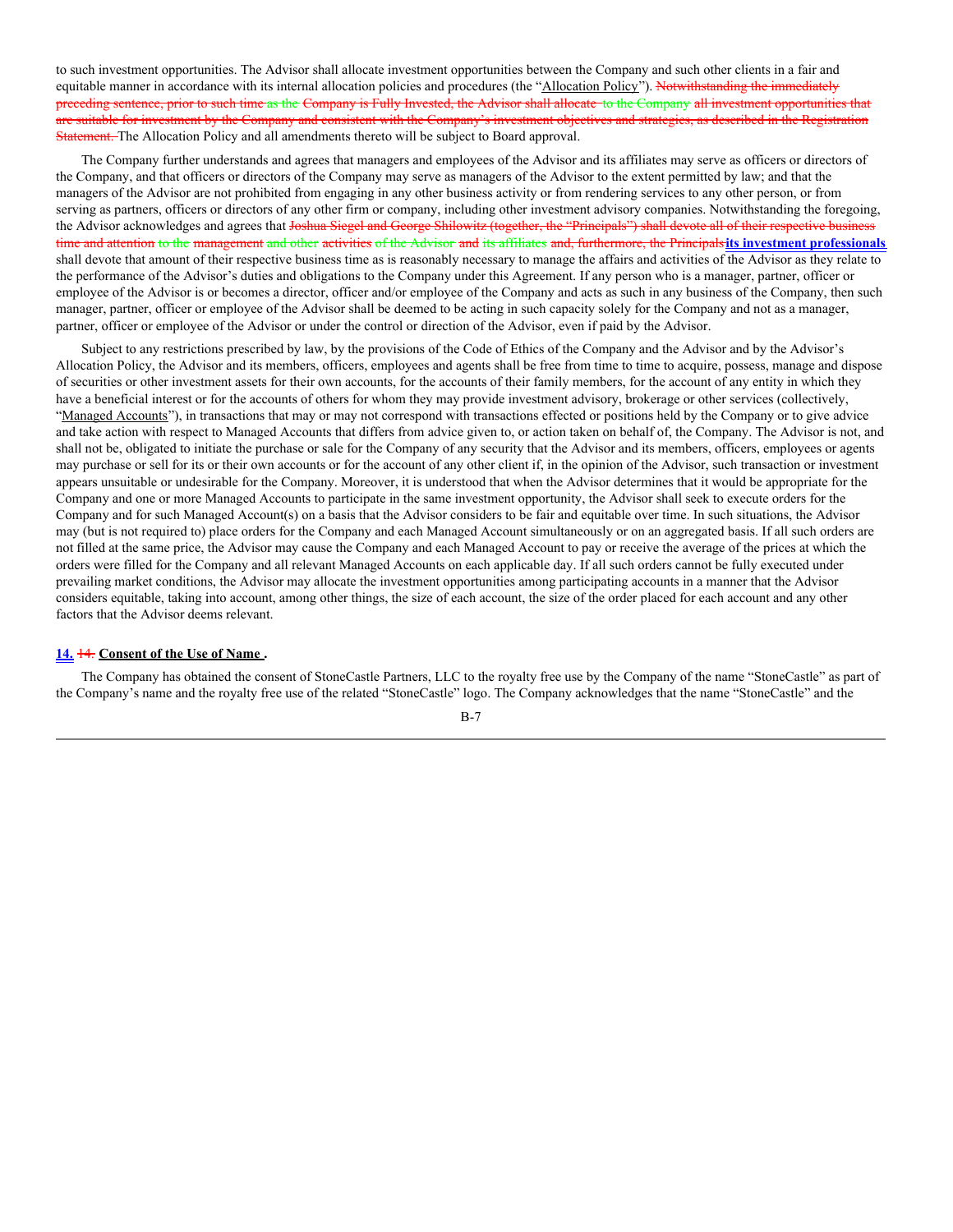related "StoneCastle" logo or any variation thereof may be used from time to time in other connections and for other purposes by the Advisor and its affiliates and other investment companies that have obtained consent to the use of the name "StoneCastle". The Company shall cease using the name "StoneCastle" as part of the Company's name, shall change its legal name so as to not contain the word "StoneCastle" or any variant thereof (and, if required, shall use best efforts to obtain consent of the stockholders of the Company with respect to the foregoing), and shall cease using the related "StoneCastle" logo if the Company ceases, for any reason, to employ the Advisor or one of its approved affiliates as the Company's investment advisor. Future names adopted by the Company for itself, insofar as such names include any trademark of the Advisor or any mark with the potential for confusion with the Advisor may only be used by the Company with the approval of the Advisor. The provisions of this Section 14 shall survive the termination of this Agreement.

#### **15. 15. Closing Date, Term and Approval.**

This Agreement shall become effective as of the date first written above. This Agreement shall continue in force and effect for two years from the date of this Agreement, and **thereafter** shall be automatically renewed for successive one year terms so long as such renewal is specifically approved by (a) the Board or the vote of a majority of the Company's voting securities**, in each case as determined in accordance with the Investment** Company Act, and (b) the vote of a majority of the Company's <del>Directors who are not parties to this Agreement or "interested persons" (as such term</del> is defined in Section 2(a)(19) of the Investment Company Act ) of any such party, **Independent Directors, in each case** in accordance with the requirements of the Investment Company Act.

#### **16. 16. Effectiveness, Duration and Termination of Agreement .**

This Agreement may be terminated at any time, without the payment of any penalty, upon not less than 60 days' written notice, by the vote of a majority of the outstanding voting securities of the Company, or by the vote of the Company's Board or by the Advisor. This Agreement shall automatically terminate in the event of its "assignment" (as such term is defined for purposes of Section 15(a)(4) of the Investment Company Act). The provisions of Section 18 of this Agreement shall remain in full force and effect, and the Advisor shall remain entitled to the benefits thereof, notwithstanding any termination of this Agreement. Further, notwithstanding the termination of this Agreement as aforesaid, the Advisor shall be entitled to any amounts owed under Section 10 through the date of termination and Sections 16, 18 and 21 shall continue in force and effect and apply to the Advisor and its representatives as and to the extent applicable.

#### **17. 17. Amendment.**

This Agreement may be amended by mutual consent, but the consent of the Company must be obtained in conformity with the requirements of the Investment Company Act.

#### **18. 18. Limitation of Liability of the Advisor; Indemnification .**

The Advisor (and its officers, managers, partners, agents, employees, controlling persons, members and any other person or entity affiliated with the Advisor, including without limitation its general partner) shall not be liable to the Company for any action taken or omitted to be taken by the Advisor in connection with the performance of any of its duties or obligations under this Agreement or otherwise as an investment advisor of the Company, except to the extent specified in Section 36(b) of the Investment Company Act concerning loss resulting from a breach of fiduciary duty (as the same is finally determined by judicial proceedings) with respect to the receipt of compensation for services, and the Company shall indemnify, defend and protect the Advisor (and its officers, managers, partners, agents, employees, controlling persons, members and any other person or entity affiliated with the Advisor) (collectively, the "Indemnified Parties") and hold them harmless from and against all third party damages, liabilities, costs and expenses (including reasonable attorneys' fees and amounts reasonably paid in settlement) incurred by the Indemnified Parties in or by reason of any pending, threatened or completed action, suit, investigation or other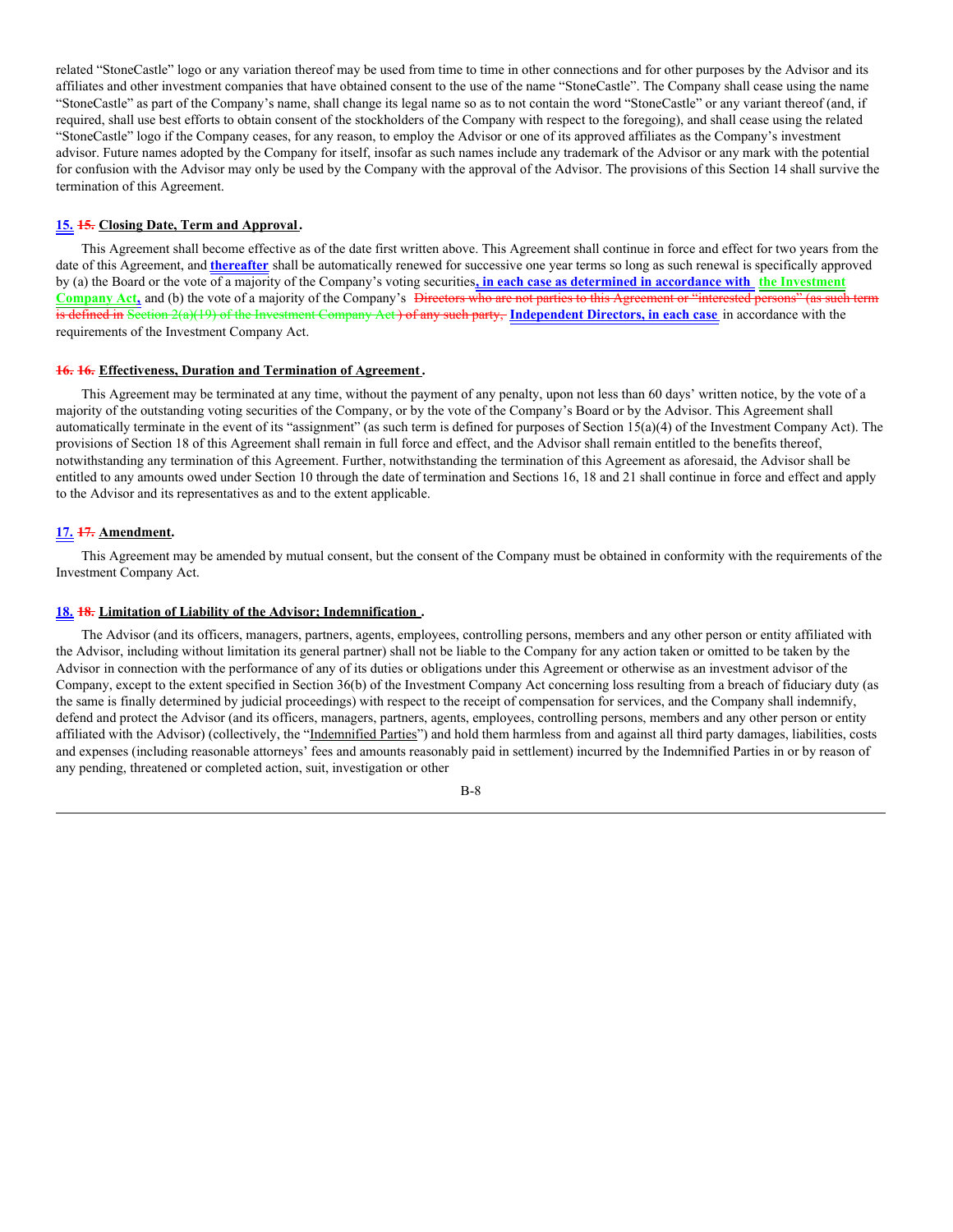proceeding (including an action or suit by or in the right of the Company or its security holders) arising out of or otherwise based upon the performance of any of the Advisor's duties or obligations under this Agreement or otherwise as an investment advisor of the Company. Notwithstanding the preceding sentence of this Paragraph 18 to the contrary, nothing contained herein shall protect or be deemed to protect the Indemnified Parties against or entitle or be deemed to entitle the Indemnified Parties to indemnification in respect of, any liability to the Company or its security holders to which the Indemnified Parties would otherwise be subject by reason of willful misfeasance, bad faith or gross negligence in the performance of the Advisor's duties or by reason of the reckless disregard of the Advisor's duties and obligations under this Agreement (as the same shall be determined in accordance with the Investment Company Act, the Advisers Act and any interpretations or guidance by the Securities and Exchange Commission or its staff thereunder).

#### **19. 19. Proxy Voting.**

The Advisor shall be responsible for voting any proxies solicited by an issuer of securities held by the Company in the best interest of the Company and in accordance with the Advisor's proxy voting policies and procedures, as any such proxy voting policies and procedures may be amended from time to time. The Advisor's proxy voting policies and procedures, and any amendment thereto will be subject to Board approval. The Company has been provided with a copy of the Advisor's proxy voting policies and procedures and has been informed as to how it can obtain further information from the Advisor regarding proxy voting activities undertaken on behalf of the Company. The **In accordance with its provisions of administrative services to the Company hereunder, the** Advisor shall be responsible for reporting the Company's proxy voting activities, as required, through periodic filings on Form N-PX.

#### **20. 20. Notices.**

Any notices under this Agreement shall be in writing, addressed and delivered, telecopied or mailed postage paid, to the other party entitled to receipt thereof at such address as such party may designate for the receipt of such notice. Until further notice to the other party, it is agreed that the address of the Company and that of the Advisor shall be <del>152 West 57<sup>\*</sup>100 Fillmore</del> Street, <del>35<sup>\*</sup> Floor, New York, NY 10019. Suite 325, Denver, CO</del> **80206.**

#### **21. 21. Questions of Interpretation.**

This Agreement contains the entire agreement of the parties and supersedes all prior agreements, understandings and arrangements with respect to the subject matter hereof. If the application of any provision(s) of this Agreement to any particular circumstances shall be held to be invalid or unenforceable by any court of competent jurisdiction, then the validity and enforceability of other provisions of this Agreement shall not in any way be affected or impaired thereby. The division of this Agreement into sections, clauses and other subdivisions and the insertion of headings are for convenience of reference only and shall not affect or be utilized in construing or interpreting this Agreement. Any question of interpretation of any term or provision of this Agreement having a counterpart in or otherwise derived from a term or provision of the Investment Company Act or the Advisers Act shall be resolved by reference to such term or provision of the Investment Company Act or the Advisers Act, as applicable, and to interpretations thereof, if any, by the United States courts or in the absence of any controlling decision of any such court, by rules, regulations or orders of the Commission issued pursuant to said Acts. In addition, where the effect of a requirement of the Investment Company Act or the Advisers Act reflected in any provision of this Agreement is revised by rule, regulation or order of the Commission, such provision shall be deemed to incorporate the effect of such rule, regulation or order. Subject to the foregoing, this Agreement shall be governed by and construed in accordance with the laws (without reference to conflicts of law provisions) of the State of New York = applicable to contracts formed and to be performed entirely within the State of New York, without regard to the conflicts of law provisions thereof, to the extent such provisions would require or permit the application of the laws of another jurisdiction. In furtherance of the intent and purpose of the foregoing, to the extent any applicable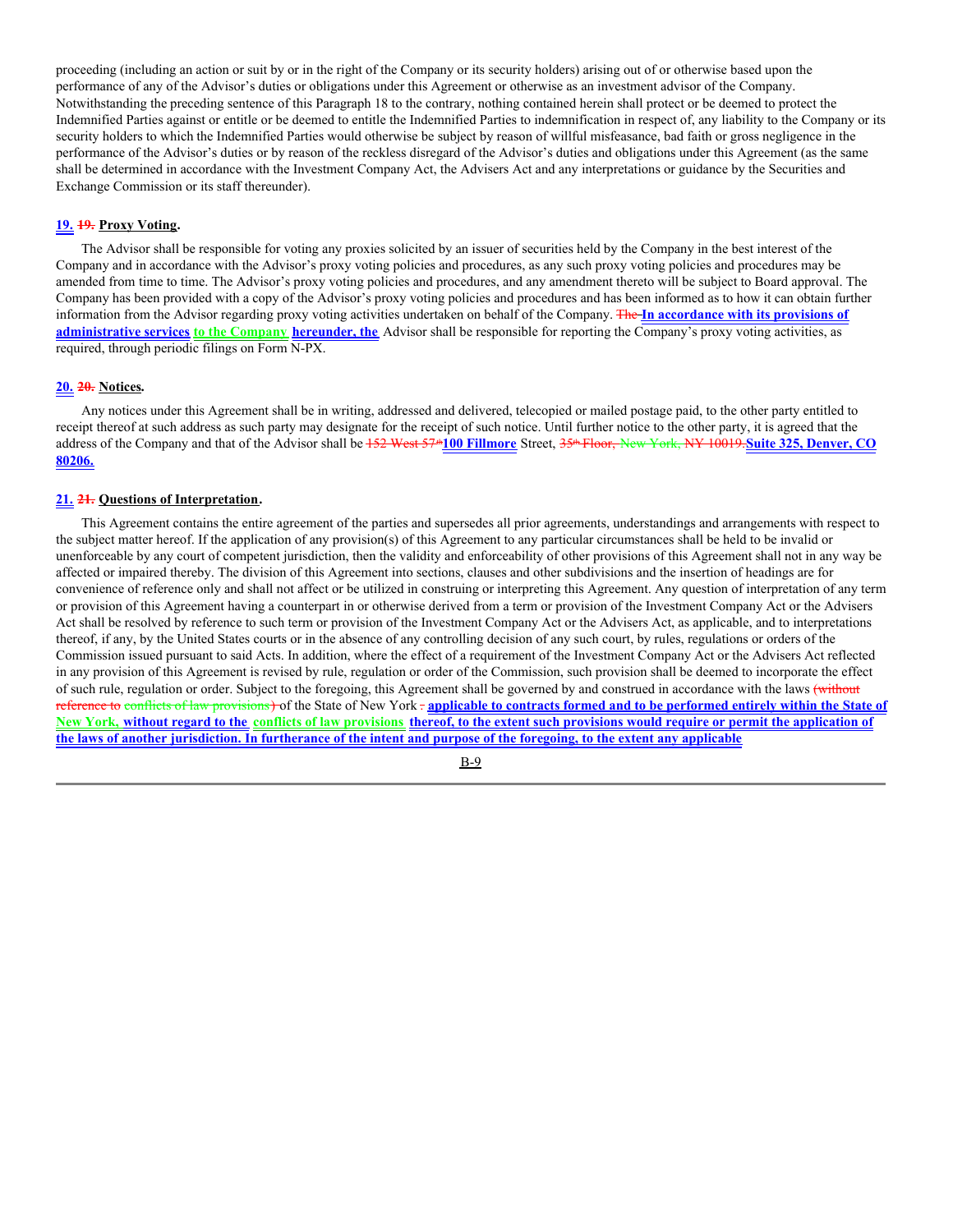provision of New York law conflicts with any applicable provision of the Investment Company Act or the Advisers Act, the latter shall control.

#### **22. 22. Counterparts.**

This Agreement may be executed in one or more counterparts with the same effect as if the parties executing the several counterparts had all executed one counterpart.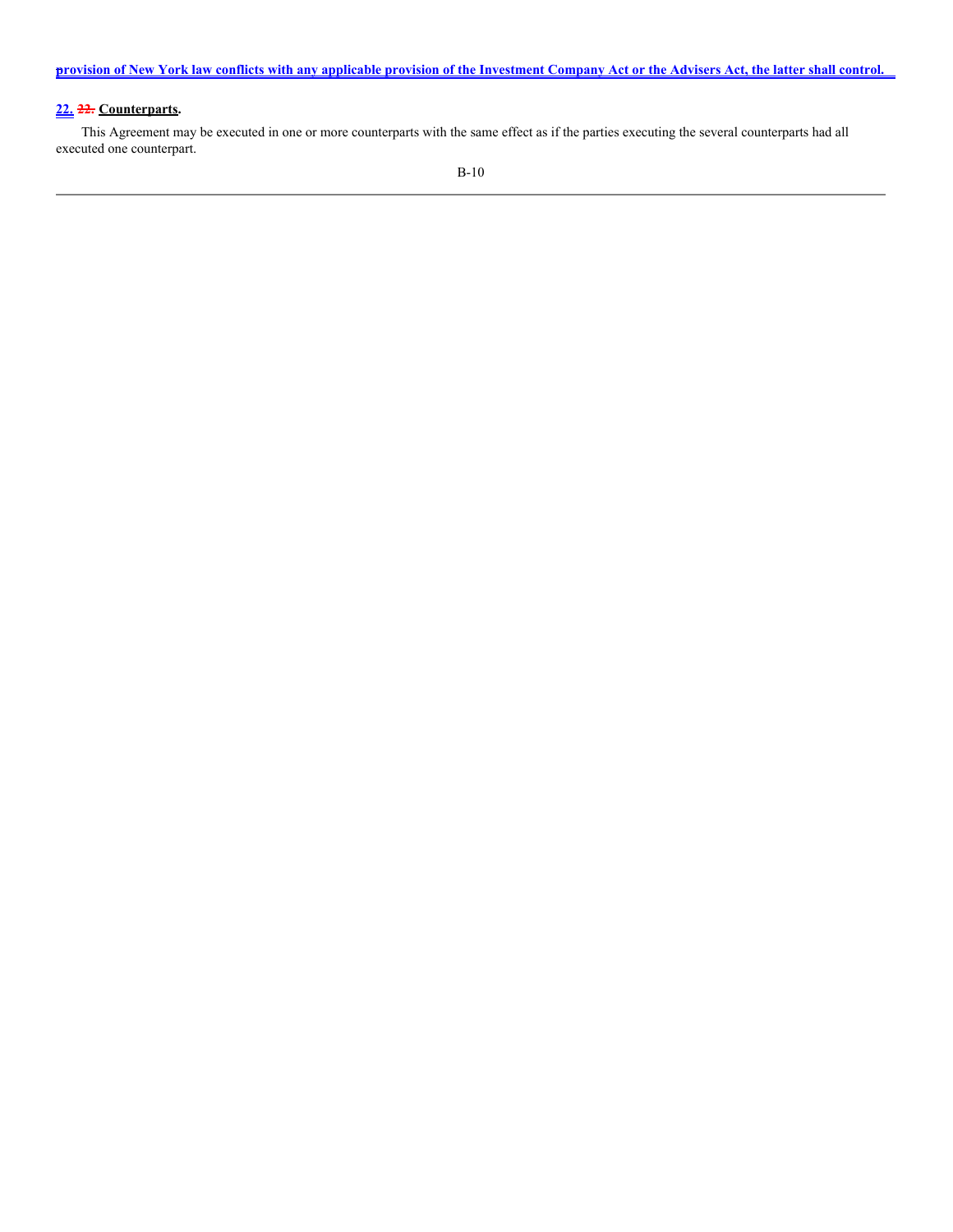IN WITNESS WHEREOF, the parties hereto have caused this Agreement to be executed in duplicate by their respective duly authorized officers on the day and year first written above.

> STONECASTLE FINANCIAL CORP. - By: */s/ George Shilowitz* Name: George Shilowitz**[**•**]** Title: President**[**•**]** - - STONECASTLE**STONECASTLE-ARROWMARK** ASSET MANAGEMENT, LLC - By: /s/ Joshua Siegel Name: Joshua Siegel**[**•**]** Title: Manager**[**•**]**

*[Signature Page to Management Agreement]*

*[Signature Page to Management Agreement]*